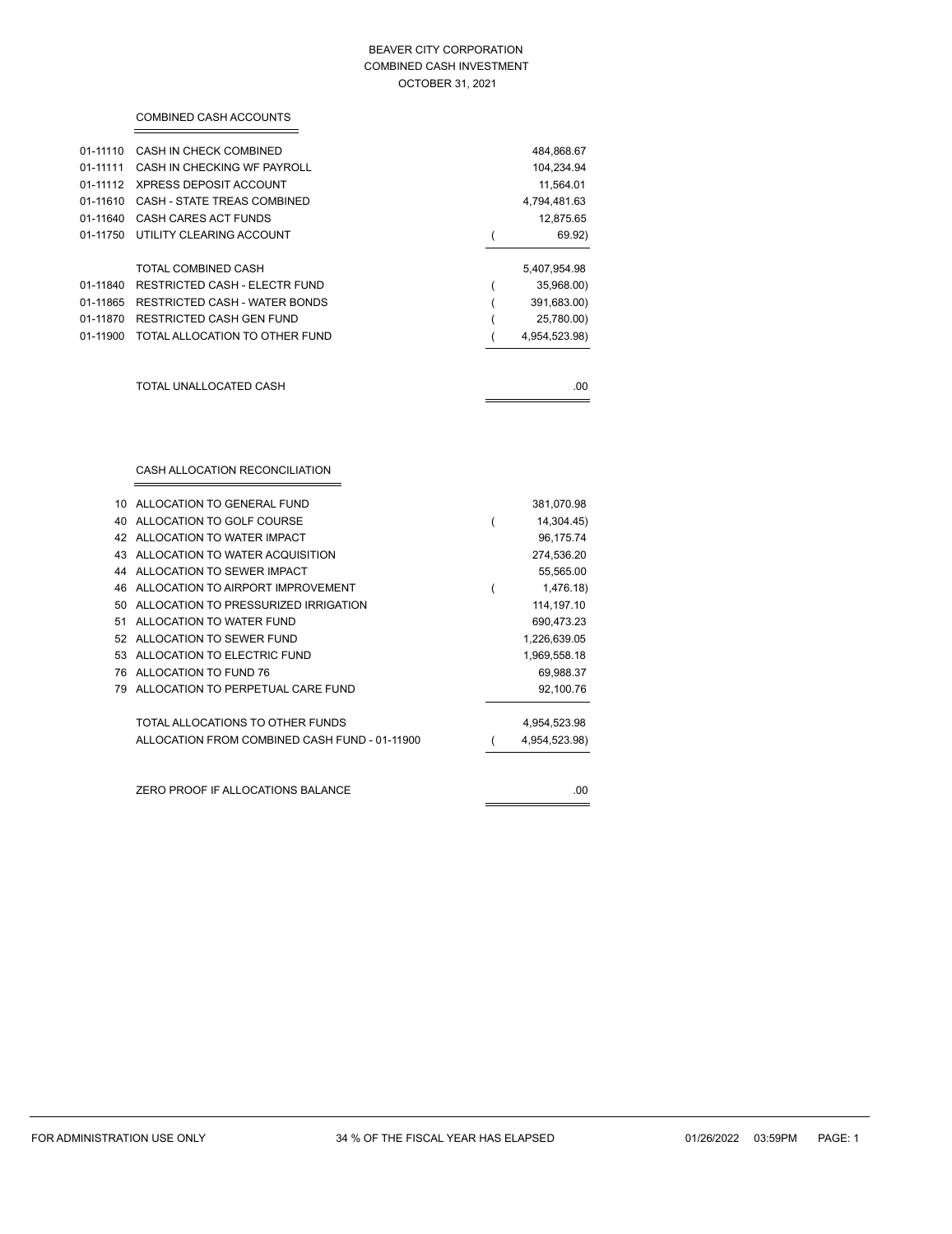GENERAL FUND

#### ASSETS

| 10-11900 CASH - COMBINED FUND<br>10-12100 RESTRICTED CASH - FR COMBINED<br>10-12310 CICALA ESCROW WF<br>10-12320 2016 EXCISE BOND ESCROW ACCT<br>10-13110 ACCOUNTS RECEIVABLE - UM<br>10-13130 ACCTS REC - AR<br>10-15800 SUSPENSE |             | 381,070.98<br>25,780.00<br>2,512.66<br>36,970.39<br>33,882.25<br>4,018.05<br>36,969.08) |            |
|------------------------------------------------------------------------------------------------------------------------------------------------------------------------------------------------------------------------------------|-------------|-----------------------------------------------------------------------------------------|------------|
| <b>TOTAL ASSETS</b>                                                                                                                                                                                                                |             |                                                                                         | 447,265.25 |
| <b>LIABILITIES AND EQUITY</b>                                                                                                                                                                                                      |             |                                                                                         |            |
| <b>LIABILITIES</b>                                                                                                                                                                                                                 |             |                                                                                         |            |
| 10-21350 GARBAGE BILLING PAYABLE                                                                                                                                                                                                   |             | 18,223.29                                                                               |            |
| 10-23500 SALES TAX GENERAL FUND                                                                                                                                                                                                    |             | 412.04                                                                                  |            |
| 10-24220 OTHER DEPOSITS                                                                                                                                                                                                            |             | 2,512.66                                                                                |            |
| <b>TOTAL LIABILITIES</b>                                                                                                                                                                                                           |             |                                                                                         | 21,147.99  |
| <b>FUND EQUITY</b>                                                                                                                                                                                                                 |             |                                                                                         |            |
| UNAPPROPRIATED FUND BALANCE:                                                                                                                                                                                                       |             |                                                                                         |            |
| 10-29610 RESERVED FUND BALANCE                                                                                                                                                                                                     | 206,796.08  |                                                                                         |            |
| 10-29800 BALANCE - BEGINNING OF YEAR                                                                                                                                                                                               | 326,781.71  |                                                                                         |            |
| REVENUE OVER EXPENDITURES - YTD                                                                                                                                                                                                    | 107,460.53) |                                                                                         |            |
| <b>BALANCE - CURRENT DATE</b>                                                                                                                                                                                                      |             | 426,117.26                                                                              |            |
| <b>TOTAL FUND EQUITY</b>                                                                                                                                                                                                           |             |                                                                                         | 426,117.26 |
| TOTAL LIABILITIES AND EQUITY                                                                                                                                                                                                       |             |                                                                                         | 447,265.25 |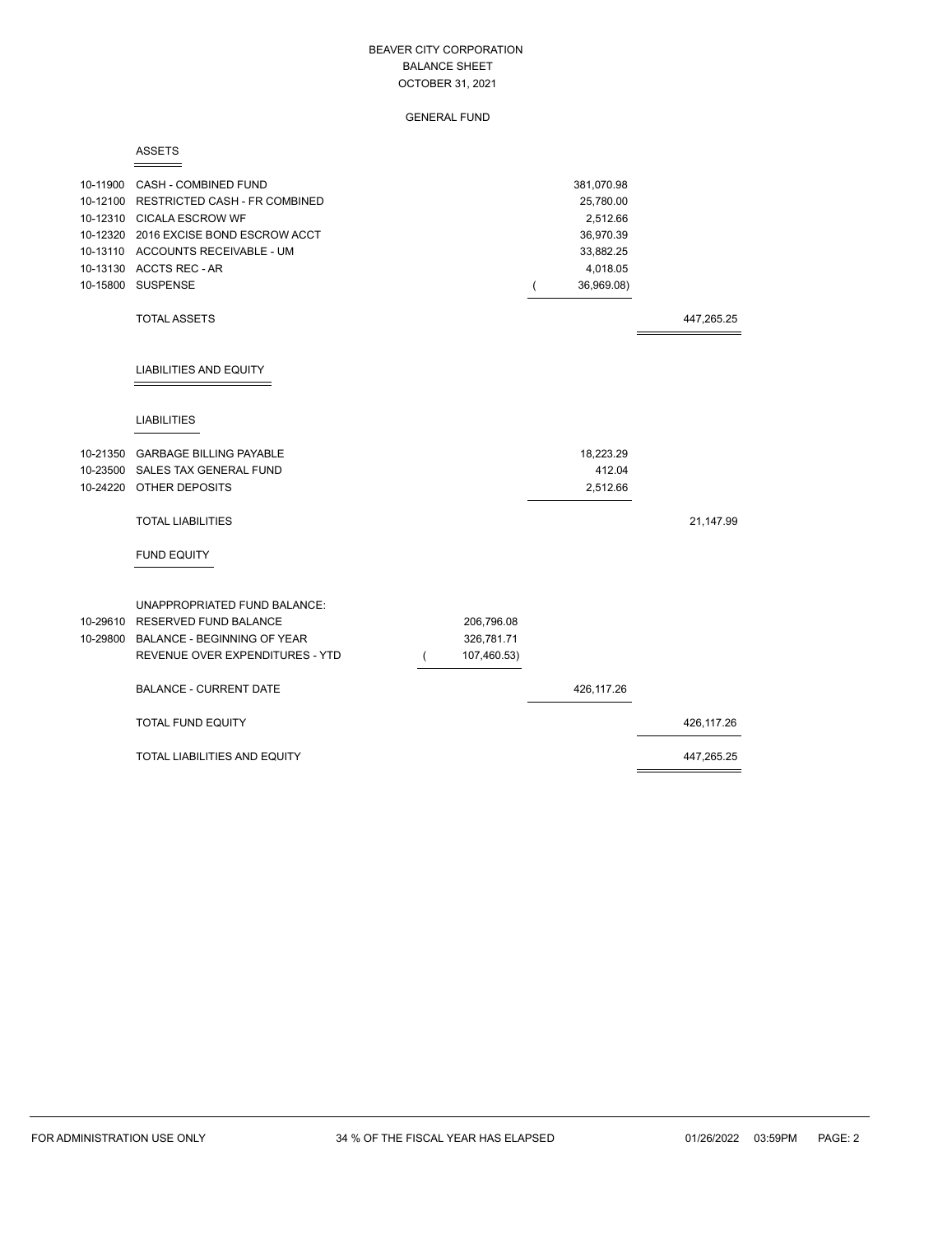|           |                                        | PERIOD ACTUAL | <b>YTD ACTUAL</b> | <b>BUDGET</b> | <b>UNEARNED</b>               | <b>PCNT</b> |
|-----------|----------------------------------------|---------------|-------------------|---------------|-------------------------------|-------------|
|           | <b>TAXES</b>                           |               |                   |               |                               |             |
| 10-31-100 | PROPERTY TAXES - CURRENT               | 3,113.90      | 3,113.90          | 45,000.00     | 41,886.10                     | 6.9         |
| 10-31-200 | PROPERTY TAXES REDEMPTIONS             | 469.40        | 983.50            | 3,000.00      | 2,016.50                      | 32.8        |
| 10-31-250 | UPP CAR AND BUS                        | 188.88        | 3,303.05          | 10,000.00     | 6,696.95                      | 33.0        |
| 10-31-300 | SALES AND USE TAXES                    | 84,033.14     | 157,434.61        | 529,500.00    | 372,065.39                    | 29.7        |
| 10-31-350 | SALES TAX VENDOR DISCOUNT              | .00           | 6,222.88          | 24,000.00     | 17,777.12                     | 25.9        |
| 10-31-400 | TV MISC INCOME                         | 237.46        | 951.91            | 3,000.00      | 2,048.09                      | 31.7        |
| 10-31-420 | TELEPHONE UTILITY TAX                  | 1,935.68      | 3,461.58          | 24,000.00     | 20,538.42                     | 14.4        |
| 10-31-421 | <b>ENERGY SALES TAX</b>                | 19,967.09     | 73,053.49         | 230,000.00    | 156,946.51                    | 31.8        |
| 10-31-425 | <b>TRANSIENT ROOM TAX</b>              | 5,783.37      | 12,134.06         | 40,000.00     | 27,865.94                     | 30.3        |
|           | <b>TOTAL TAXES</b>                     | 115,728.92    | 260,658.98        | 908.500.00    | 647,841.02                    | 28.7        |
|           | <b>LICENSES AND PERMITS</b>            |               |                   |               |                               |             |
| 10-32-100 | <b>BUSINESS LICENSES &amp; PERMITS</b> | 60.00         | 150.00            | 13,000.00     | 12,850.00                     | 1.2         |
| 10-32-210 | <b>BUILDING PERMITS</b>                | 4,207.25      | 25,492.20         | 40,000.00     | 14,507.80                     | 63.7        |
| 10-32-211 | <b>BUILDING PLAN REVIEW</b>            | 575.00        | 5,883.43          | 5,000.00      | 883.43)<br>$\overline{ }$     | 117.7       |
| 10-32-215 | 1 % BUILDING PERMIT                    | 138.83)       | 75.13             | 150.00        | 74.87                         | 50.1        |
| 10-32-220 | <b>TELEVISION</b>                      | 2,824.32      | 11,293.04         | 32,000.00     | 20,706.96                     | 35.3        |
| 10-32-240 | <b>CEMETERY BURIAL PERMITS</b>         | 1,300.00      | 8,100.00          | 16,000.00     | 7,900.00                      | 50.6        |
| 10-32-250 | <b>ENCROACHMENT PERMITS</b>            | .00           | .00               | 2,000.00      | 2,000.00                      | .0          |
|           | <b>TOTAL LICENSES AND PERMITS</b>      | 8,827.74      | 50,993.80         | 108,150.00    | 57,156.20                     | 47.2        |
|           | <b>INTERGOVERNMENTAL REVENUE</b>       |               |                   |               |                               |             |
| 10-33-301 | <b>COUNTY OP &amp; MAINT LIBRARY</b>   | .00           | .00               | 30,000.00     | 30,000.00                     | .0          |
| 10-33-400 | <b>GRANTS</b>                          | 10,108.00     | 38,878.00         | 50,000.00     | 11,122.00                     | 77.8        |
| 10-33-420 | <b>CDBG GRANT</b>                      | .00           | .00               | 197,204.00    | 197,204.00                    | .0          |
| 10-33-425 | <b>CARES ACT FUNDING</b>               | .00           | .00               | 20,000.00     | 20,000.00                     | .0          |
| 10-33-426 | AMERICAN RECOVERY ACT (ARP)            | .00           | 188,473.50        | .00           | 188,473.50)<br>$\overline{ }$ | .0          |
| 10-33-550 | <b>TRANSPORTATION TAX</b>              | 7,069.65      | 13,146.61         | 45,000.00     | 31,853.39                     | 29.2        |
| 10-33-560 | CLASS "C" ROAD FUND TRANSACTIO         | .00           | 34,950.11         | 240,000.00    | 205,049.89                    | 14.6        |
| 10-33-567 | <b>MISC ROAD FUND</b>                  | .00           | 300.00            | .00           | 300.00)<br>$\overline{ }$     | .0          |
| 10-33-580 | STATE LIQUOR FUND ALLOTMENT            | .00           | .00.              | 8,000.00      | 8,000.00                      | .0          |
| 10-33-800 | BEAVER COUNTY OP & MNT SWIM            | .00           | .00               | 110,000.00    | 110,000.00                    | .0          |
| 10-33-801 | TRAVEL COUNCIL DONATIONS               | .00           | .00               | 15,000.00     | 15,000.00                     | .0          |
| 10-33-810 | <b>LIBRARY COURIER SERVICES</b>        | 207.06        | 207.06            | 150.00        | 57.06)                        | 138.0       |
|           | TOTAL INTERGOVERNMENTAL REVENUE        | 17,384.71     | 275,955.28        | 715,354.00    | 439,398.72                    | 38.6        |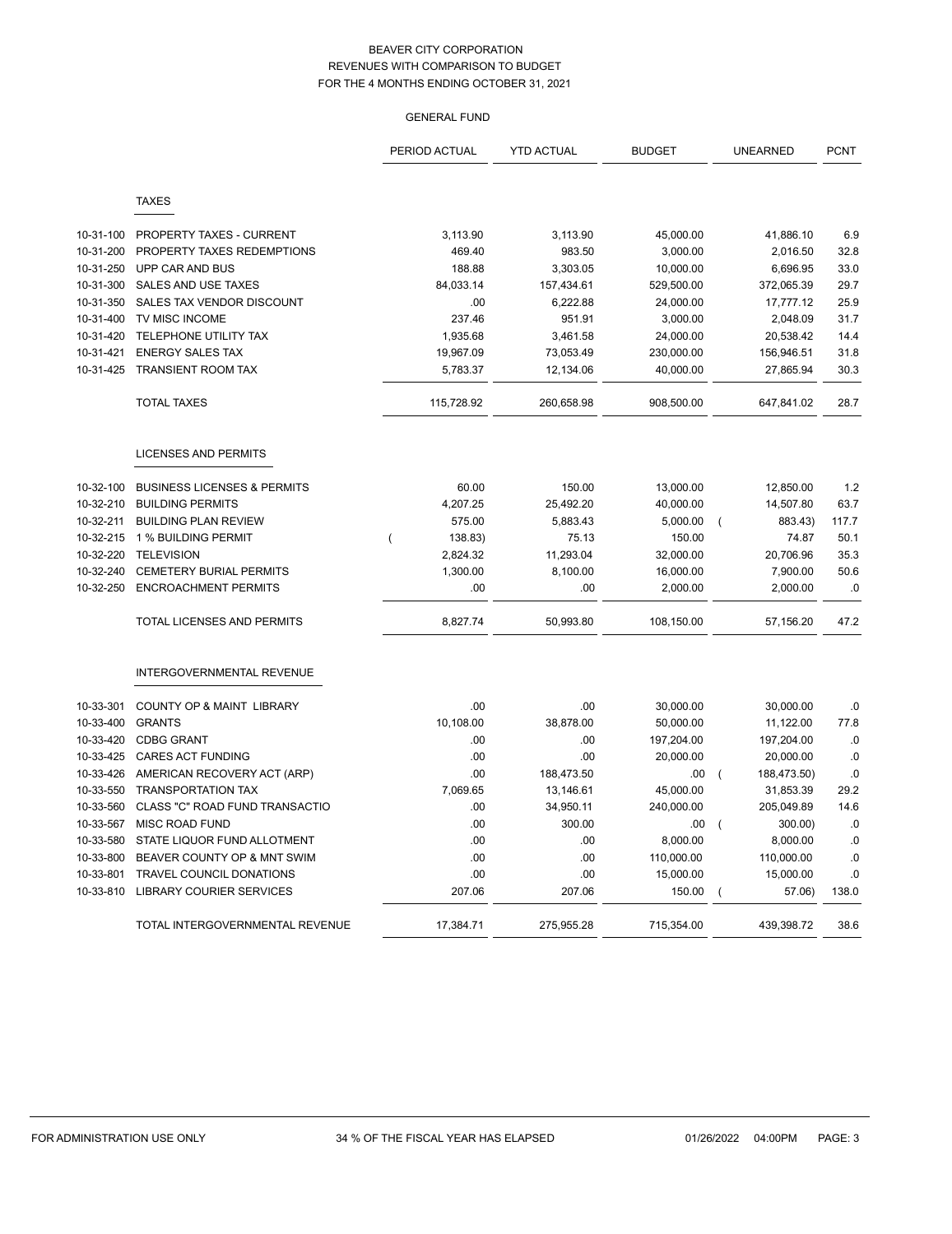|           |                                        | <b>GENERAL FUND</b>      |                   |               |                           |             |
|-----------|----------------------------------------|--------------------------|-------------------|---------------|---------------------------|-------------|
|           |                                        | PERIOD ACTUAL            | <b>YTD ACTUAL</b> | <b>BUDGET</b> | <b>UNEARNED</b>           | <b>PCNT</b> |
|           | <b>CHARGES FOR SERVICES</b>            |                          |                   |               |                           |             |
| 10-34-130 | <b>ZONING REVENUE</b>                  | 25.00                    | 550.00            | 500.00        | 50.00<br>$\left($         | 110.0       |
| 10-34-910 | BUILDING AND PARK RENT                 | 1,885.00                 | 5,380.00          | 12,000.00     | 6,620.00                  | 44.8        |
| 10-34-920 | SOUND SYSTEM RENT                      | .00                      | 900.00            | 600.00        | 300.00)                   | 150.0       |
| 10-34-930 | <b>LAND RENT</b>                       | 1,448.60                 | 5,794.40          | 29,000.00     | 23,205.60                 | 20.0        |
| 10-34-940 | ADMINISTRATIVE FOR EL & WA SEW         | .00                      | .00               | 105,000.00    | 105,000.00                | $\cdot$ 0   |
|           | TOTAL CHARGES FOR SERVICES             | 3,358.60                 | 12,624.40         | 147,100.00    | 134,475.60                | 8.6         |
|           | MISCELLANEOUS REVENUE                  |                          |                   |               |                           |             |
| 10-36-200 | <b>RENTS AND CONCESSIONS</b>           | .00                      | .00               | 250.00        | 250.00                    | .0          |
| 10-36-220 | LEASE AND REVENUE UPS                  | 600.00                   | 2,400.00          | 7.200.00      | 4,800.00                  | 33.3        |
|           | TOTAL MISCELLANEOUS REVENUE            | 600.00                   | 2,400.00          | 7,450.00      | 5,050.00                  | 32.2        |
|           | <b>OTHER</b>                           |                          |                   |               |                           |             |
| 10-38-100 | <b>INTEREST EARNINGS</b>               | 71.23)<br>$\overline{(}$ | 1,267.22          | 3,000.00      | 1,732.78                  | 42.2        |
| 10-38-215 | POOL VENDING MACHINE REV.              | .00                      | 153.00            | .00           | 153.00)                   | $.0\,$      |
| 10-38-220 | STALL RENTAL RACE TRACK                | .00                      | 1,378.00          | 2,400.00      | 1,022.00                  | 57.4        |
| 10-38-300 | SWIM POOL FEES                         | 323.75                   | 18,269.51         | 45,000.00     | 26,730.49                 | 40.6        |
| 10-38-340 | SWIM TEAM REG & POOL DONATIONS         | .00                      | 170.00            | 250.00        | 80.00                     | 68.0        |
| 10-38-350 | BEAVER BASH/SUMMER SMASH               | .00                      | .00               | 23,000.00     | 23,000.00                 | .0          |
| 10-38-351 | <b>RECREATION/SPORTS FEES</b>          | 761.30                   | 5,230.34          | 35,000.00     | 29,769.66                 | 14.9        |
| 10-38-355 | TUSHAR COMPLEX CONCESSIONS             | .00                      | 700.00            | .00           | 700.00)<br>$\overline{ }$ | .0          |
| 10-38-360 | RECREATION/SPORTS DONATIONS            | 12,950.00                | 12,950.00         | 10,000.00     | 2,950.00)                 | 129.5       |
| 10-38-420 | <b>GARBAGE BILLING REVENUE</b>         | 639.70                   | 2,585.85          | 7,500.00      | 4,914.15                  | 34.5        |
| 10-38-735 | <b>LIBRARY SERVICE &amp; MATERIALS</b> | 127.05                   | 755.38            | 1,800.00      | 1,044.62                  | 42.0        |
| 10-38-737 | LIBRARY ENDOWMENT ACCOUNT              | 8.40                     | 28.26             | 100.00        | 71.74                     | 28.3        |
| 10-38-738 | <b>LIBRARY DONATIONS</b>               | .00                      | 100.00            | 100.00        | .00                       | 100.0       |
| 10-38-739 | <b>LIBRARY GRANTS</b>                  | 184.23                   | 184.23            | 2,500.00      | 2,315.77                  | 7.4         |
| 10-38-800 | <b>VETERANS MEMORIAL DONATION</b>      | .00<br>123.81            | 100.00            | .00           | 100.00                    | .0<br>115.9 |
| 10-38-900 | GENERAL FUND SUNDRY                    |                          | 2,897.30          | 2,500.00      | 397.30)                   |             |
|           | <b>TOTAL OTHER</b>                     | 15,047.01                | 46,769.09         | 133,150.00    | 86,380.91                 | 35.1        |
|           | CONTRIBUTIONS AND TRANSFERS            |                          |                   |               |                           |             |
| 10-39-050 | TRANSFER FROM ELECTRIC FOR SER         | .00                      | .00               | 75,000.00     | 75,000.00                 | .0          |
| 10-39-100 | TRANSFER FROM WATER FOR SERVIC         | .00                      | .00               | 45,000.00     | 45,000.00                 | ${\bf .0}$  |
| 10-39-150 | TRANSFER FROM SEWER FOR SERVIC         | .00                      | .00               | 36,000.00     | 36,000.00                 | $.0\,$      |
| 10-39-160 | TRANSFER FROM PERP CARE FOR SE         | .00                      | .00               | 16,300.00     | 16,300.00                 | .0          |
|           | TOTAL CONTRIBUTIONS AND TRANSFERS      | .00                      | .00               | 172,300.00    | 172,300.00                | .0          |
|           | TOTAL FUND REVENUE                     | 160,946.98               | 649,401.55        | 2,192,004.00  | 1,542,602.45              | 29.6        |
|           |                                        |                          |                   |               |                           |             |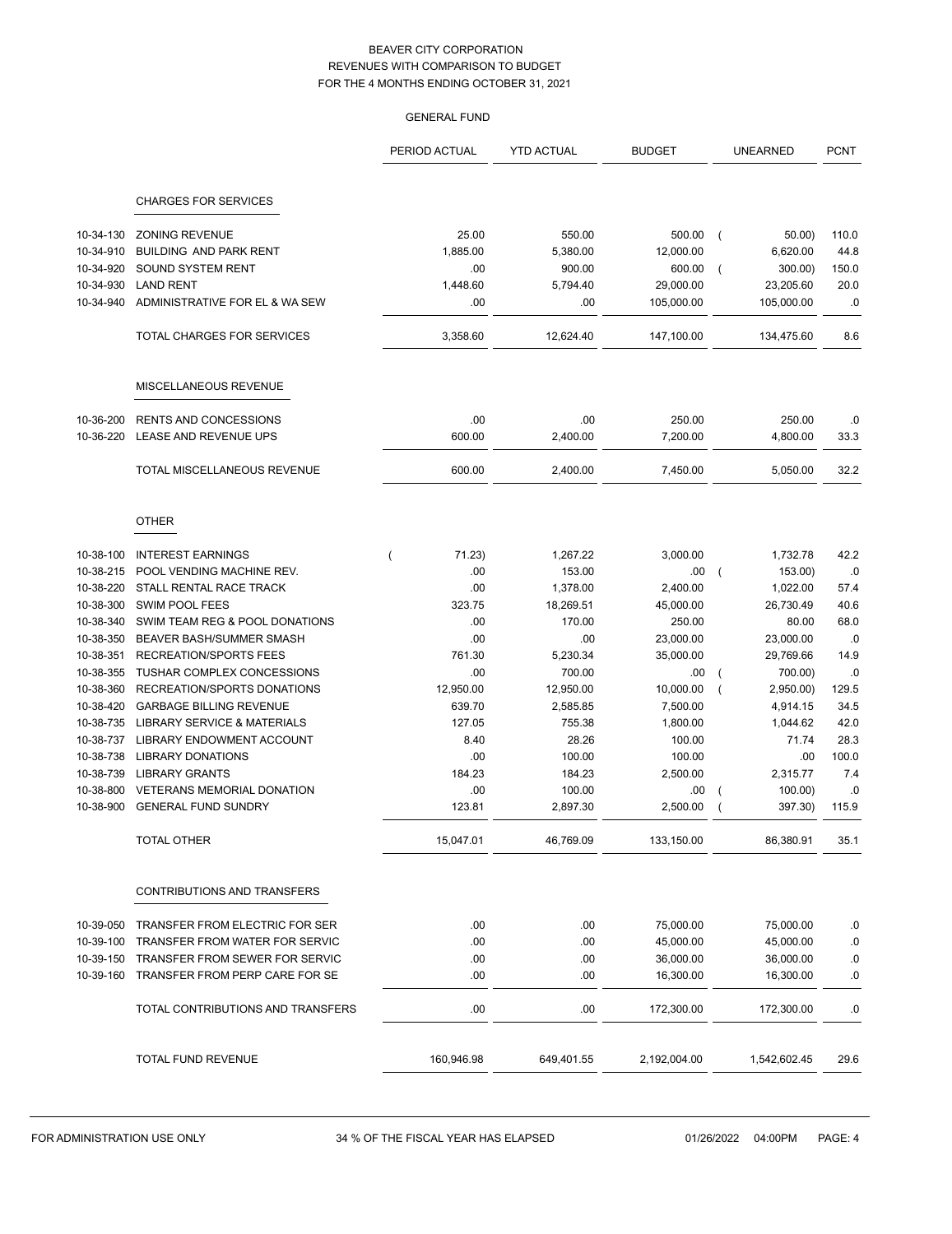|           |                                     | <b>GENERAL FUND</b> |                   |               |                           |             |
|-----------|-------------------------------------|---------------------|-------------------|---------------|---------------------------|-------------|
|           |                                     | PERIOD ACTUAL       | <b>YTD ACTUAL</b> | <b>BUDGET</b> | UNEXPENDED                | <b>PCNT</b> |
|           | <b>LEGISLATIVE</b>                  |                     |                   |               |                           |             |
| 10-41-110 | SALARIES - MAYOR AND COUNCIL        | 2,579.06            | 10,316.24         | 31,000.00     | 20,683.76                 | 33.3        |
| 10-41-130 | <b>EMPLOYEE BENEFITS</b>            | 595.74              | 2,382.96          | 7,650.00      | 5,267.04                  | 31.2        |
| 10-41-220 | LEGAL NOTICE / ADVERTISEMENT        | .00                 | 289.76            | 1,000.00      | 710.24                    | 29.0        |
| 10-41-230 | <b>TRAVEL</b>                       | .00                 | .00               | 1,500.00      | 1,500.00                  | .0          |
| 10-41-360 | YOUTH CITY COUNCIL                  | .00                 | .00               | 600.00        | 600.00                    | .0          |
| 10-41-610 | <b>MISCELLANEOUS</b>                | .00                 | 323.01            | 7,000.00      | 6,676.99                  | 4.6         |
|           | <b>TOTAL LEGISLATIVE</b>            | 3,174.80            | 13,311.97         | 48,750.00     | 35,438.03                 | 27.3        |
|           | ADMINISTRATIVE                      |                     |                   |               |                           |             |
| 10-43-110 | SALARIES AND WAGES                  | 6,126.36            | 17,807.29         | 53,304.00     | 35,496.71                 | 33.4        |
| 10-43-130 | <b>EMPLOYEE BENEFITS</b>            | 2,792.34            | 9,308.42          | 31,200.00     | 21,891.58                 | 29.8        |
| 10-43-210 | <b>DUES &amp; MEMBERSHIPS</b>       | 889.00              | 914.00            | 2,400.00      | 1,486.00                  | 38.1        |
| 10-43-230 | ADMIN TRAVEL, MILEAGE, TNG          | 26.32               | 875.32            | 6,500.00      | 5,624.68                  | 13.5        |
| 10-43-240 | OFFICE SUPPLIES AND EXPENSE         | 659.98              | 4,623.47          | 10,000.00     | 5,376.53                  | 46.2        |
| 10-43-280 | <b>TELEPHONE</b>                    | 785.26              | 3,097.18          | 10,000.00     | 6,902.82                  | 31.0        |
| 10-43-310 | ATTORNEY, LEGAL, PROFESSIONAL       | .00                 | 1,930.00          | 12,000.00     | 10,070.00                 | 16.1        |
| 10-43-340 | AUDIT                               | 10,000.00           | 10,000.00         | 18,500.00     | 8,500.00                  | 54.1        |
| 10-43-425 | <b>CARES ACT EXPENSES</b>           | .00                 | 24,528.65         | 20,000.00     | 4,528.65)                 | 122.6       |
| 10-43-510 | <b>BONDS - PROPERTY INSURANCE</b>   | .00                 | 19,708.20         | 19,000.00     | 708.20)<br>(              | 103.7       |
| 10-43-610 | <b>MISCELLANEOUS</b>                | 2,904.05            | 3,165.43          | 1,500.00      | 1,665.43)<br>(            | 211.0       |
| 10-43-630 | ECONOMIC DEVELOPMENT                | .00                 | 76.45             | 15,000.00     | 14,923.55                 | $.5\,$      |
| 10-43-730 | CAPITAL OUTLAY - IMPROV TELEPH      | .00                 | .00               | 1,000.00      | 1,000.00                  | 0.0         |
| 10-43-740 | CAPITAL OUTLAY - EQUIPMENT          | .00                 | .00               | 10,000.00     | 10,000.00                 | .0          |
|           | <b>TOTAL ADMINISTRATIVE</b>         | 24,183.31           | 96,034.41         | 210,404.00    | 114,369.59                | 45.6        |
|           | <b>GENERAL GOVERNMENT BUILDINGS</b> |                     |                   |               |                           |             |
| 10-51-110 | SALARIES AND WAGES-MAINTAINCE       | 486.00              | 1,592.94          | 5,000.00      | 3,407.06                  | 31.9        |
| 10-51-130 | <b>EMPLOYEE BENEFITS</b>            | 41.28               | 132.29            | 600.00        | 467.71                    | 22.1        |
|           | 10-51-270 CITY BUILDINGS OP & MAINT | 4,700.28            | 9,150.61          | 33,000.00     | 23,849.39                 | 27.7        |
| 10-51-730 | CAPITAL OUTLAY - CITY BLDG IMP      | .00                 | .00               | 30,000.00     | 30,000.00                 | .0          |
| 10-51-735 | CAP. OUTLAY CITY BLDG UNDER 5K      | .00                 | .00               | 5,000.00      | 5,000.00                  | .0          |
|           | TOTAL GENERAL GOVERNMENT BUILDINGS  | 5,227.56            | 10,875.84         | 73,600.00     | 62,724.16                 | 14.8        |
|           | PLANNING AND ZONING                 |                     |                   |               |                           |             |
| 10-53-110 | SALARIES - PLANNING AND ZONING      | 913.38              | 2,654.89          | 8,000.00      | 5,345.11                  | 33.2        |
| 10-53-130 | <b>EMPLOYEE BENEFITS</b>            | 378.61              | 1,263.88          | 4,300.00      | 3,036.12                  | 29.4        |
| 10-53-220 | LEGAL NOTICE / ADVERTISMENT         | .00                 | .00               | 500.00        | 500.00                    | .0          |
| 10-53-310 | <b>GENERAL PLAN DEVELOPMENT</b>     | .00                 | 396.00            | .00           | 396.00)<br>$\overline{ }$ | .0          |
| 10-53-610 | <b>MISCELLANEOUS</b>                | 1.08                | 16.08             | 500.00        | 483.92                    | 3.2         |
|           | TOTAL PLANNING AND ZONING           | 1,293.07            | 4,330.85          | 13,300.00     | 8,969.15                  | 32.6        |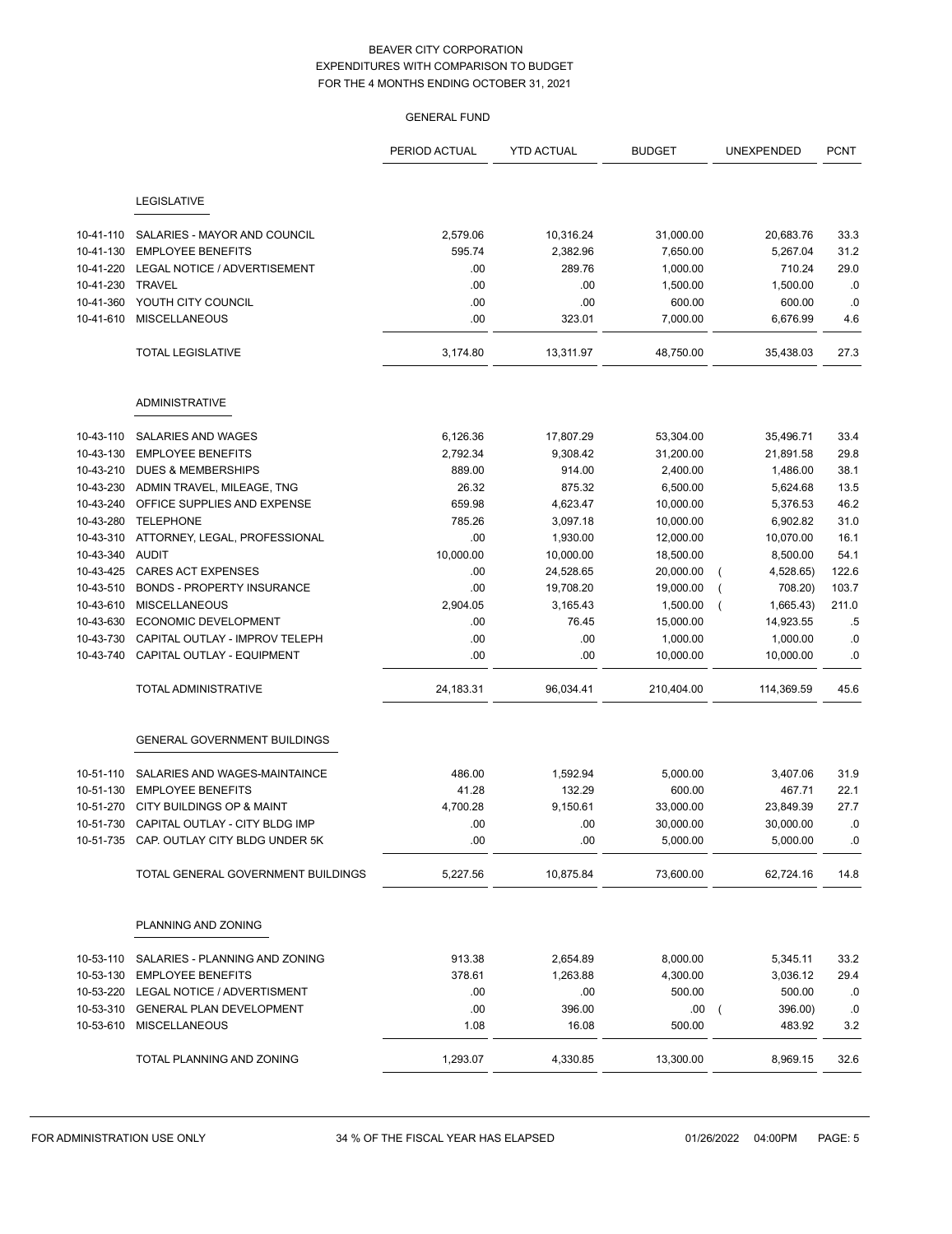|           |                                        | PERIOD ACTUAL | <b>YTD ACTUAL</b> | <b>BUDGET</b> | UNEXPENDED | <b>PCNT</b> |
|-----------|----------------------------------------|---------------|-------------------|---------------|------------|-------------|
|           | PUBLIC SAFETY                          |               |                   |               |            |             |
| 10-54-110 | SALARY AND WAGES-C GUARD               | 1,738.73      | 3,915.01          | 15,000.00     | 11,084.99  | 26.1        |
| 10-54-130 | <b>EMPLOYEE BENEFITS-C GUARD</b>       | 452.12        | 1,305.78          | 5,200.00      | 3,894.22   | 25.1        |
| 10-54-350 | WILDLAND FIRE ASSESSMENT               | .00           | .00               | 6,825.00      | 6,825.00   | .0          |
| 10-54-610 | MISCELLANEOUS-C GUARD                  | 13.67         | 41.05             | 500.00        | 458.95     | 8.2         |
|           | <b>TOTAL PUBLIC SAFETY</b>             | 2,204.52      | 5,261.84          | 27,525.00     | 22,263.16  | 19.1        |
|           | <b>BUILDING INSPECTION</b>             |               |                   |               |            |             |
| 10-58-610 | BEAVER COUNTY BUILDING FEES            | 20,829.40     | 20,829.40         | 30,000.00     | 9,170.60   | 69.4        |
|           | TOTAL BUILDING INSPECTION              | 20,829.40     | 20,829.40         | 30,000.00     | 9,170.60   | 69.4        |
|           | <b>STREETS</b>                         |               |                   |               |            |             |
| 10-60-110 | SALARIES AND WAGES                     | 2,603.16      | 6,863.50          | 19,000.00     | 12,136.50  | 36.1        |
| 10-60-130 | <b>EMPLOYEE BENEFITS</b>               | 1,325.04      | 3,967.49          | 12,500.00     | 8,532.51   | 31.7        |
| 10-60-250 | <b>EQUIPMENT SUPPLIES &amp; MAINT.</b> | 1,081.08      | 1,405.59          | 5,000.00      | 3,594.41   | 28.1        |
| 10-60-270 | <b>STREET LIGHTING</b>                 | 575.08        | 2,077.35          | 5,000.00      | 2,922.65   | 41.6        |
| 10-60-410 | <b>STREET SIGNS &amp; SUPPLIES</b>     | .00           | 465.70            | 6,000.00      | 5,534.30   | 7.8         |
| 10-60-480 | <b>B &amp; C ROAD FUNDS</b>            | 13,441.23     | 115,062.03        | 230,000.00    | 114,937.97 | 50.0        |
| 10-60-485 | <b>CLASS C ROAD EQUIPMENT</b>          | .00           | .00               | 25,000.00     | 25,000.00  | .0          |
| 10-60-490 | SIDEWALK IMPROVEMENTS                  | 7,001.20      | 19,022.92         | 75,000.00     | 55,977.08  | 25.4        |
| 10-60-495 | <b>CITY BEAUTIFICATION</b>             | .00           | 31.98             | 14,800.00     | 14,768.02  | .2          |
| 10-60-610 | <b>MISCELLANEOUS</b>                   | 100.21        | 1,121.02          | 2,400.00      | 1,278.98   | 46.7        |
| 10-60-730 | CAPITAL OUTLAY STREETS                 | 5,948.00      | 60,838.03         | 221,200.00    | 160,361.97 | 27.5        |
|           | <b>TOTAL STREETS</b>                   | 32,075.00     | 210,855.61        | 615,900.00    | 405,044.39 | 34.2        |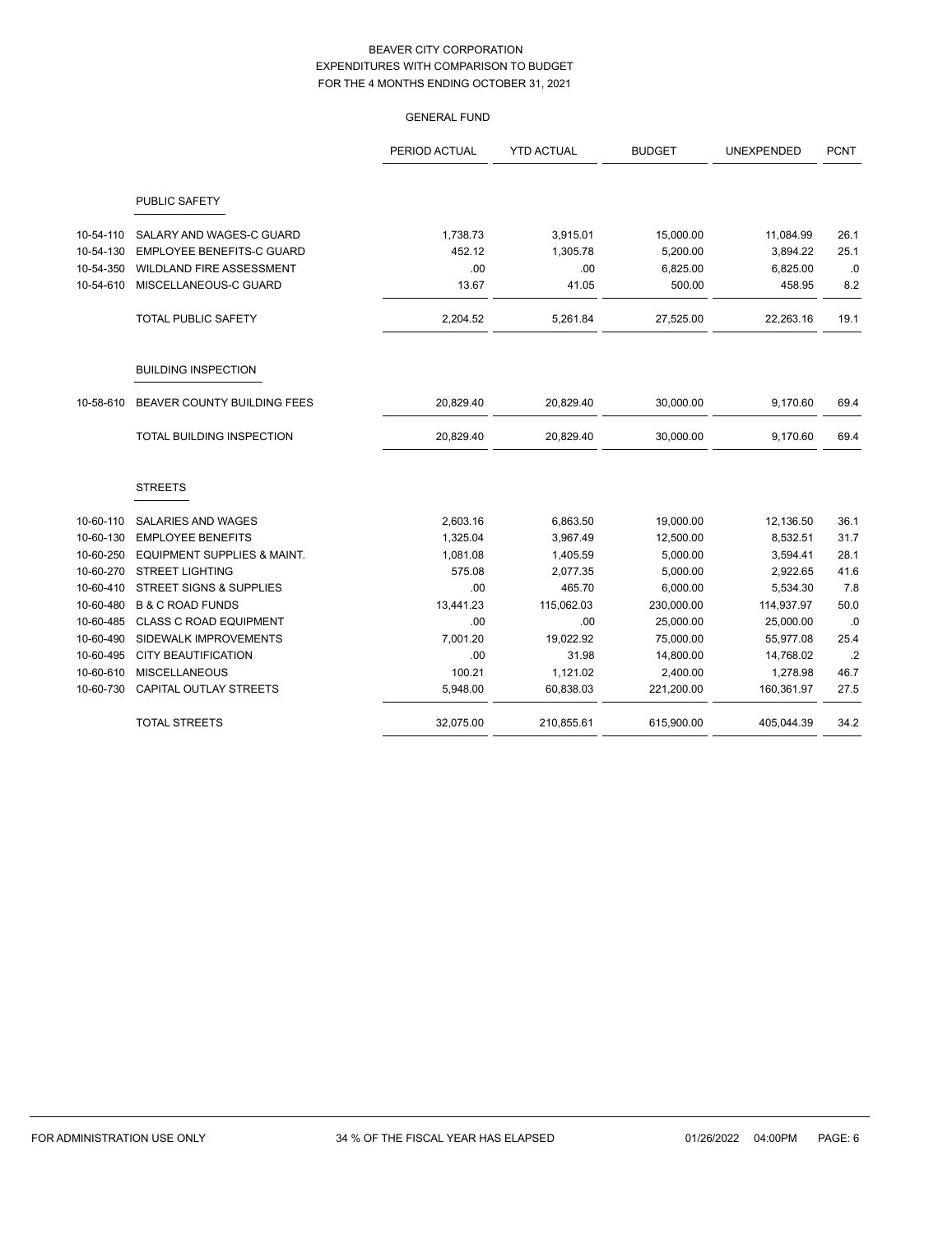|           |                                                        | PERIOD ACTUAL | <b>YTD ACTUAL</b> | <b>BUDGET</b> | UNEXPENDED                  | <b>PCNT</b>  |
|-----------|--------------------------------------------------------|---------------|-------------------|---------------|-----------------------------|--------------|
|           | <b>PARKS</b>                                           |               |                   |               |                             |              |
|           |                                                        |               |                   |               |                             |              |
| 10-70-110 | SALARIES AND WAGES                                     | 8,812.10      | 28,173.26         | 92,500.00     | 64,326.74                   | 30.5         |
| 10-70-130 | <b>EMPLOYEE BENEFITS</b>                               | 3,829.79      | 12,530.24         | 47,000.00     | 34,469.76                   | 26.7         |
| 10-70-260 | <b>PARKS EXPENSE</b><br><b>FOUNTAIN PARK O &amp; M</b> | 2,029.97      | 12,303.76         | 25,000.00     | 12,696.24                   | 49.2<br>48.3 |
| 10-70-265 |                                                        | 604.80        | 1,449.04          | 3,000.00      | 1,550.96                    |              |
| 10-70-270 | <b>PARK LIGHTING</b>                                   | .00           | .00               | 1,500.00      | 1,500.00                    | .0           |
| 10-70-275 | TUSHER MOUNTAIN QUAD PLEX                              | 2,472.63      | 2,763.30          | 5,000.00      | 2,236.70                    | 55.3         |
| 10-70-620 | FT CAMERON RECREATION AREA                             | 348.82        | 9,513.23          | 4,500.00      | 5,013.23)<br>$\overline{ }$ | 211.4        |
| 10-70-621 | FT. CAMERON RODEO GROUNDS                              | 45.00         | 2,747.17          | 4,500.00      | 1,752.83                    | 61.1         |
| 10-70-625 | <b>DEARMITT FIELDS</b>                                 | 94.10         | 94.10             | 2,500.00      | 2,405.90                    | 3.8          |
| 10-70-630 | <b>RACE TRACK</b>                                      | 165.10        | 4,711.58          | 8,000.00      | 3,288.42                    | 58.9         |
| 10-70-730 | CAPITAL OUTLAY PARKS UNDER \$5K                        | .00           | .00               | 12,000.00     | 12,000.00                   | .0           |
| 10-70-740 | CAPITAL OUTLAY - EQUIPMENT                             | .00           | .00               | 35,000.00     | 35,000.00                   | .0           |
| 10-70-815 | <b>BOND PRINCIPAL PAYMENT</b>                          | .00           | 35,000.00         | 35,000.00     | .00                         | 100.0        |
| 10-70-820 | DEBT SERVICE - INTEREST - 1ST                          | .00           | 1,969.08          | 3,670.00      | 1,700.92                    | 53.7         |
| 10-70-830 | <b>ADMINISTRATION FEE</b>                              | .00           | .00               | 500.00        | 500.00                      | .0           |
|           | <b>TOTAL PARKS</b>                                     | 18,402.31     | 111,254.76        | 279,670.00    | 168,415.24                  | 39.8         |
|           | <b>RECREATION</b>                                      |               |                   |               |                             |              |
| 10-72-110 | <b>RECREATION SALARIES</b>                             | 5,494.51      | 19,042.31         | 52,000.00     | 32,957.69                   | 36.6         |
| 10-72-130 | <b>EMPLOYEE BENEFITS</b>                               | 2,713.67      | 9,417.81          | 21,500.00     | 12,082.19                   | 43.8         |
| 10-72-740 | <b>RECREATION PROGRAM</b>                              | 2,125.63      | 19,947.23         | 35,000.00     | 15,052.77                   | 57.0         |
| 10-72-750 | <b>BEAVER BASH/SPRING FLING</b>                        | .00           | .00               | 25,000.00     | 25,000.00                   | .0           |
|           | <b>TOTAL RECREATION</b>                                | 10,333.81     | 48,407.35         | 133,500.00    | 85,092.65                   | 36.3         |
|           | <b>SWIMMING POOL</b>                                   |               |                   |               |                             |              |
| 10-73-110 | SALARIES AND WAGES                                     | 13,067.51     | 40,349.80         | 84,000.00     | 43,650.20                   | 48.0         |
| 10-73-130 | <b>EMPLOYEE BENEFITS</b>                               | 2,685.66      | 8,831.59          | 26,000.00     | 17,168.41                   | 34.0         |
| 10-73-270 | <b>BLDG SUPPLIES &amp; MAINT.</b>                      | 1,632.38      | 8,694.75          | 30,000.00     | 21,305.25                   | 29.0         |
| 10-73-275 | POOL VENDING MACHINE EXP                               | .00           | .00               | 500.00        | 500.00                      | .0           |
| 10-73-610 | MISC. SUPPLIES - SWIM TEAM                             | .00           | 987.46            | 500.00        | 487.46)<br>$\overline{ }$   | 197.5        |
| 10-73-720 | CAPITAL OUTLAY - BUILDINGS                             | .00           | 1,900.00          | 14,500.00     | 12,600.00                   | 13.1         |
| 10-73-740 | CAPITAL OUTLAY - EQUIP                                 | .00           | .00               | 5,000.00      | 5,000.00                    | .0           |
|           | TOTAL SWIMMING POOL                                    | 17,385.55     | 60,763.60         | 160,500.00    | 99,736.40                   | 37.9         |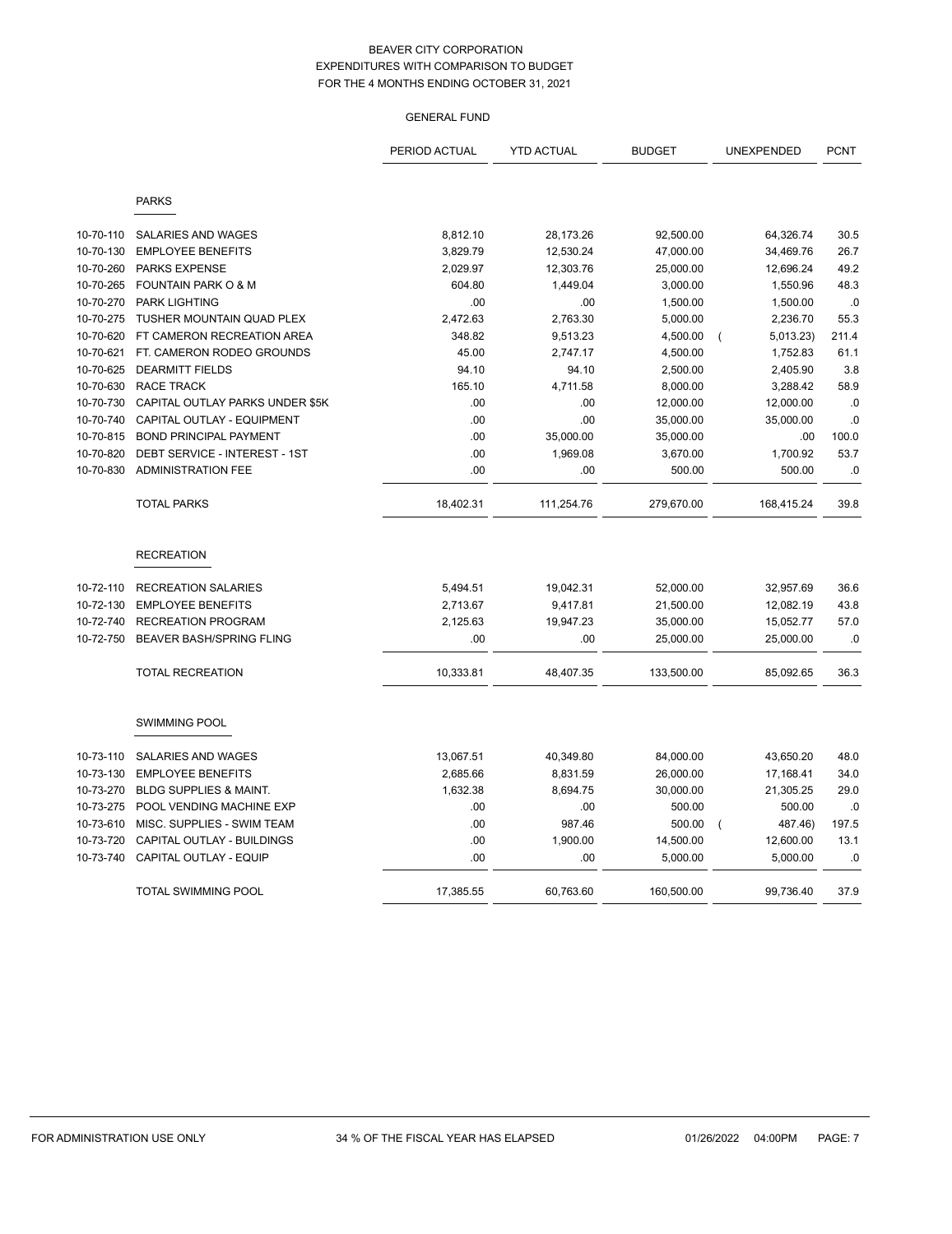|           |                                     | PERIOD ACTUAL | <b>YTD ACTUAL</b> | <b>BUDGET</b> | UNEXPENDED                  | <b>PCNT</b> |
|-----------|-------------------------------------|---------------|-------------------|---------------|-----------------------------|-------------|
|           | <b>LIBRARY</b>                      |               |                   |               |                             |             |
|           |                                     |               |                   |               |                             |             |
| 10-75-110 | <b>LIBRARY SALARIES</b>             | 19,755.40     | 35,924.26         | 94,000.00     | 58,075.74                   | 38.2        |
| 10-75-130 | <b>LIBRARY BENEFITS</b>             | 5,303.12      | 14,728.96         | 48,100.00     | 33,371.04                   | 30.6        |
| 10-75-240 | OFFICE SUPPLIES AND EXPENSE         | 108.68        | 222.45            | 1,200.00      | 977.55                      | 18.5        |
| 10-75-250 | <b>TECHNICAL ASSISTANCE</b>         | .00           | 342.19            | 2,000.00      | 1,657.81                    | 17.1        |
| 10-75-260 | <b>HEATING OP &amp; MAINTENANCE</b> | 342.39        | 6,111.55          | 14,000.00     | 7,888.45                    | 43.7        |
| 10-75-270 | <b>LIBRARY PROGRAMS</b>             | 279.96        | 1,376.56          | 2,800.00      | 1,423.44                    | 49.2        |
| 10-75-731 | CAP. OUTLAY LIBRARY UNDER \$5K      | .00           | 1,159.00          | 2,500.00      | 1,341.00                    | 46.4        |
| 10-75-735 | CITY GRANT--BOOKS & EXPENSES        | 600.66        | 8,789.68          | 15,000.00     | 6,210.32                    | 58.6        |
| 10-75-736 | STATE DEVELOP GRANT-BOOK EXP        | .00           | 120.00            | 6,000.00      | 5,880.00                    | 2.0         |
| 10-75-738 | <b>LIBRARY GRANTS</b>               | 1,493.80      | 1,818.13          | .00           | 1,818.13)<br>$\left($       | .0          |
| 10-75-810 | LIBRARY ROOF CIB LOAN PRINCIPA      | .00           | .00               | 3,000.00      | 3,000.00                    | .0          |
|           | <b>TOTAL LIBRARY</b>                | 27,884.01     | 70,592.78         | 188,600.00    | 118,007.22                  | 37.4        |
|           | <b>CEMETERY</b>                     |               |                   |               |                             |             |
| 10-77-110 | SALARIES AND WAGES                  | 7,394.40      | 27,253.44         | 64,000.00     | 36,746.56                   | 42.6        |
| 10-77-130 | <b>EMPLOYEE BENEFITS</b>            | 3,859.97      | 13,261.60         | 45,000.00     | 31,738.40                   | 29.5        |
| 10-77-260 | OPERATING & MAINTENANCE             | 1,135.58      | 6,085.46          | 18,000.00     | 11,914.54                   | 33.8        |
| 10-77-730 | CAPITAL OUTLAY - IMPROVEMENTS       | .00           | .00               | 10,000.00     | 10,000.00                   | .0          |
| 10-77-731 | CAP. OUTLAY CEMETARY UNDER \$5K     | .00           | .00               | 1,000.00      | 1,000.00                    | .0          |
| 10-77-740 | CAPITAL OUTLAY - EQUIPMENT          | .00           | .00               | 15,000.00     | 15,000.00                   | .0          |
|           | TOTAL CEMETERY                      | 12,389.95     | 46,600.50         | 153,000.00    | 106,399.50                  | 30.5        |
|           | COMMUNITY DEVELOPMENT               |               |                   |               |                             |             |
| 10-78-110 | <b>WAGES &amp; SALARIES</b>         | 364.50        | 1,211.99          | 3,800.00      | 2,588.01                    | 31.9        |
| 10-78-130 | <b>EMPLOYEE BENEFITS</b>            | 30.94         | 102.63            | 500.00        | 397.37                      | 20.5        |
| 10-78-260 | OPERA HOUSE CIVIC CENTER - O &      | 457.63        | 2,700.61          | 20,000.00     | 17,299.39                   | 13.5        |
| 10-78-630 | <b>DONATIONS</b>                    | 800.00        | 6,464.98          | 1,000.00      | 5,464.98)<br>$\overline{ }$ | 646.5       |
| 10-78-631 | MAIN STREET CHRISTMAS LIGHTING      | .00           | .00               | 2,000.00      | 2,000.00                    | .0          |
| 10-78-635 | <b>SOUND SYSTEM</b>                 | .00           | .00               | 1,000.00      | 1,000.00                    | .0          |
| 10-78-640 | OLD COURT HOUSE MUSEUM              | .00           | .00               | 2,000.00      | 2,000.00                    | .0          |
| 10-78-645 | CITY SPONSORED EVENTS               | .00           | 7,187.34          | 22,000.00     | 14,812.66                   | 32.7        |
| 10-78-650 | ADVERTISE BEAVER - SIGNS            | 45.00         | 6,664.73          | 6,000.00      | 664.73)<br>$\overline{ }$   | 111.1       |
| 10-78-725 | OPERA HOUSE CAPITAL IMP.            | .00           | 9,300.00          | 20,000.00     | 10,700.00                   | 46.5        |
| 10-78-730 | CAPITAL OUTLAY - COMMUNITY DEV      | .00           | .00               | 16,000.00     | 16,000.00                   | .0          |
| 10-78-810 | OPERA HOUSE BOND                    | .00           | 6,000.00          | 6,000.00      | .00                         | 100.0       |
| 10-78-815 | OPERA HOUSE BOND INTEREST CIB       | .00           | 2,000.00          | 2,000.00      | .00                         | 100.0       |
|           | TOTAL COMMUNITY DEVELOPMENT         | 1,698.07      | 41,632.28         | 102,300.00    | 60,667.72                   | 40.7        |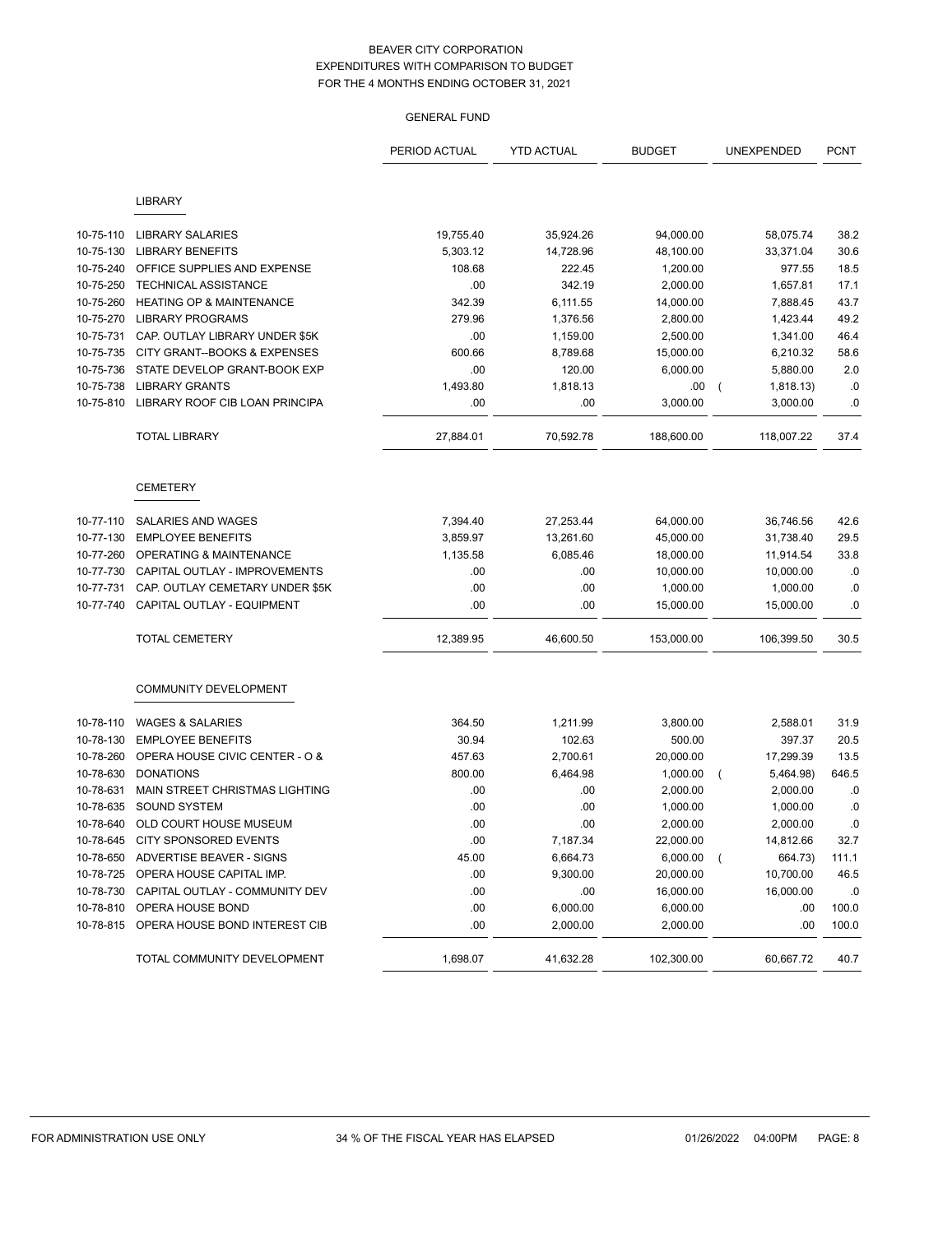|           |                                 | PERIOD ACTUAL | <b>YTD ACTUAL</b> | <b>BUDGET</b> | <b>UNEXPENDED</b> | <b>PCNT</b> |
|-----------|---------------------------------|---------------|-------------------|---------------|-------------------|-------------|
|           | <b>OTHER</b>                    |               |                   |               |                   |             |
| 10-80-400 | TELEVISION - OPERATING & MAINT  | 1,370.51      | 5,554.34          | 18,000.00     | 12,445.66         | 30.9        |
| 10-80-450 | <b>CITY SURVEY</b>              | .00           | .00               | 500.00        | 500.00            | .0          |
| 10-80-490 | <b>CREDIT CARD HANDLING FEE</b> | 2,445.67      | 10,449.15         | 23,547.00     | 13,097.85         | 44.4        |
| 10-80-800 | <b>VETERANS WAR MEMORIAL</b>    | .00           | .00               | 500.00        | 500.00            | .0          |
| 10-80-900 | <b>BAD DEBTS</b>                | .00           | 107.40            | 500.00        | 392.60            | 21.5        |
| 10-80-901 | <b>BAD DEBT - AR</b>            | .00           | .00               | 300.00        | 300.00            | .0          |
|           | <b>TOTAL OTHER</b>              | 3,816.18      | 16,110.89         | 43,347.00     | 27,236.11         | 37.2        |
|           | <b>TRANSFERS</b>                |               |                   |               |                   |             |
| 10-90-801 | TRANSFER TO OTHER FUNDS AIRPOR  | .00           | .00               | 32,673.00     | 32,673.00         | .0          |
| 10-90-802 | TRANS TO GOLF COURSE CAP IMP    | .00           | .00               | 78,935.00     | 78,935.00         | .0          |
|           | <b>TOTAL TRANSFERS</b>          | .00           | .00               | 111,608.00    | 111,608.00        | .0          |
|           | <b>TOTAL FUND EXPENDITURES</b>  | 180,897.54    | 756,862.08        | 2,192,004.00  | 1,435,141.92      | 34.5        |
|           | NET REVENUE OVER EXPENDITURES   | 19,950.56)    | 107,460.53)       | .00           | 107,460.53        | .0          |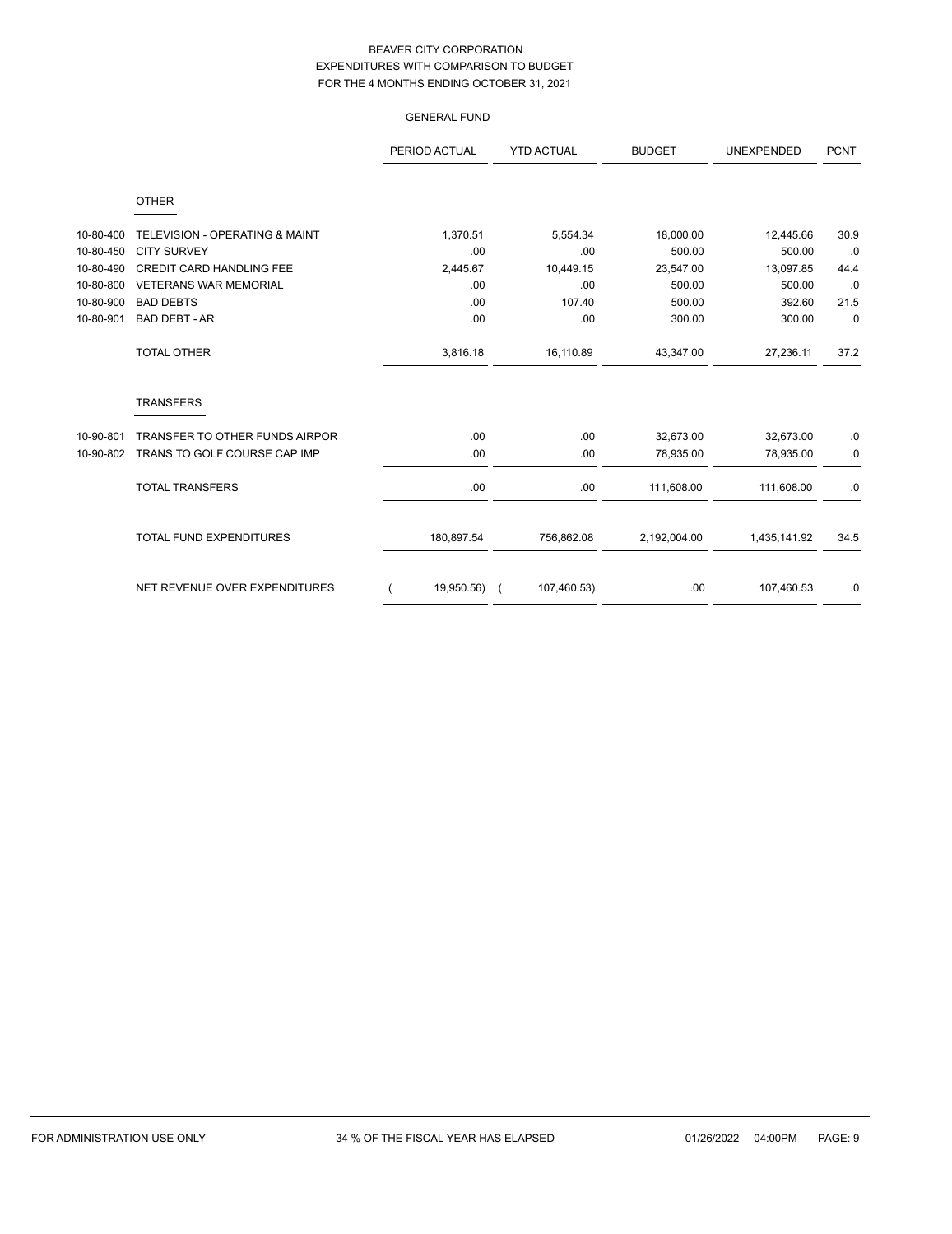# MUNICIPAL BUILDING AUTHORITY

|           |                             | PERIOD ACTUAL | <b>YTD ACTUAL</b> | <b>BUDGET</b> | <b>UNEARNED</b> | <b>PCNT</b> |
|-----------|-----------------------------|---------------|-------------------|---------------|-----------------|-------------|
|           |                             |               |                   |               |                 |             |
|           | MISCELLANEOUS REVENUE       |               |                   |               |                 |             |
| 32-36-200 | <b>RENTS</b>                | .00           | .00               | 650,000.00    | 650,000.00      | .0          |
|           | TOTAL MISCELLANEOUS REVENUE | .00           | .00               | 650,000.00    | 650,000.00      | .0          |
|           | TOTAL FUND REVENUE          | .00           | .00               | 650,000.00    | 650,000.00      | .0          |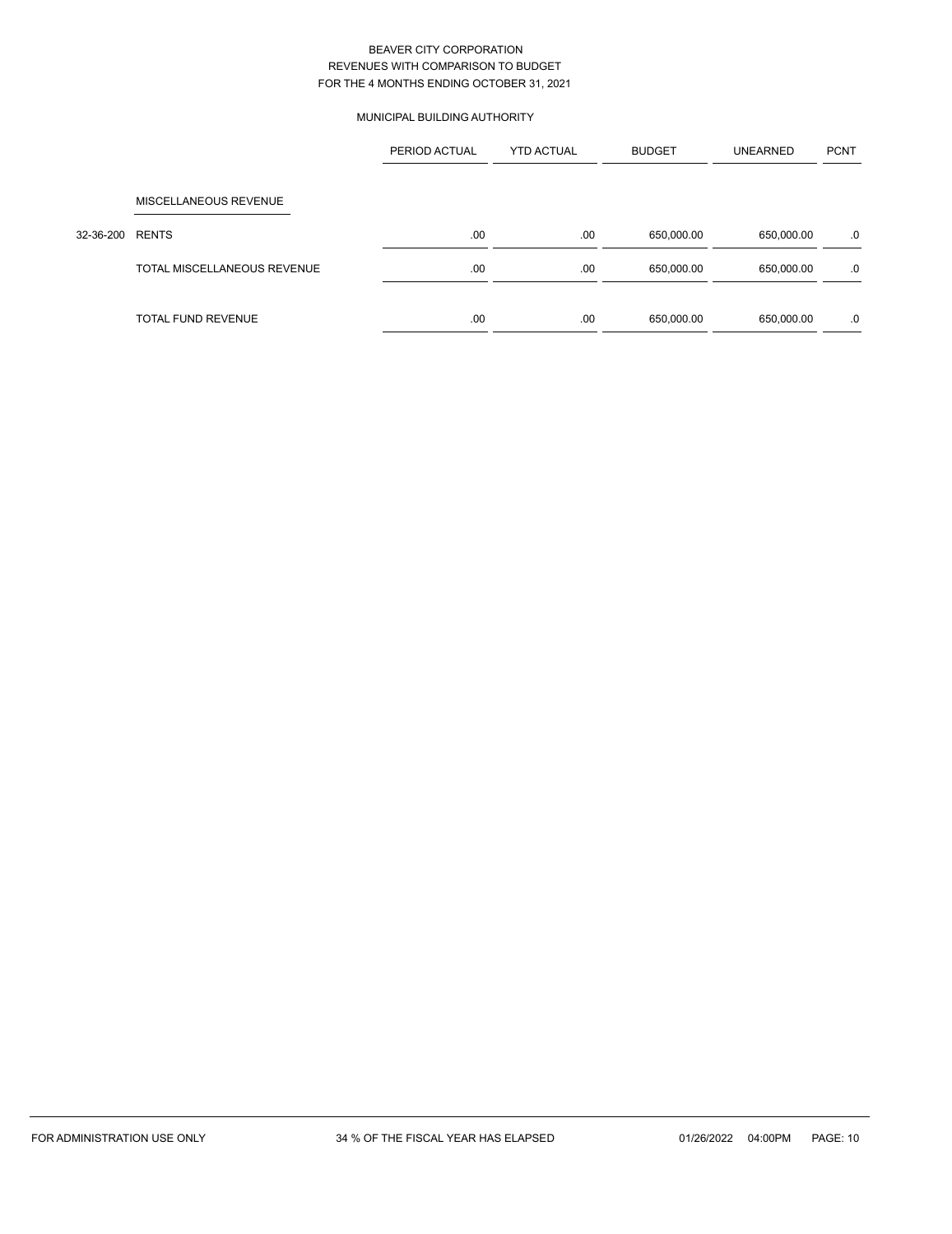# MUNICIPAL BUILDING AUTHORITY

|           |                                | PERIOD ACTUAL | <b>YTD ACTUAL</b> | <b>BUDGET</b> | <b>UNEXPENDED</b> | <b>PCNT</b> |
|-----------|--------------------------------|---------------|-------------------|---------------|-------------------|-------------|
|           | <b>EXPENDITURES</b>            |               |                   |               |                   |             |
| 32-40-810 | DEBT SERVICE - PRINCIPAL - 1ST | .00.          | .00               | 400,000.00    | 400,000.00        | .0          |
| 32-40-820 | DEBT SERVICE - INTEREST - 1ST  | .00           | .00               | 250,000.00    | 250,000.00        | .0          |
|           | <b>TOTAL EXPENDITURES</b>      | .00           | .00               | 650,000.00    | 650,000.00        | .0          |
|           | <b>TOTAL FUND EXPENDITURES</b> | .00           | .00               | 650,000.00    | 650,000.00        | .0          |
|           | NET REVENUE OVER EXPENDITURES  | .00           | .00               | .00           | .00.              | .0          |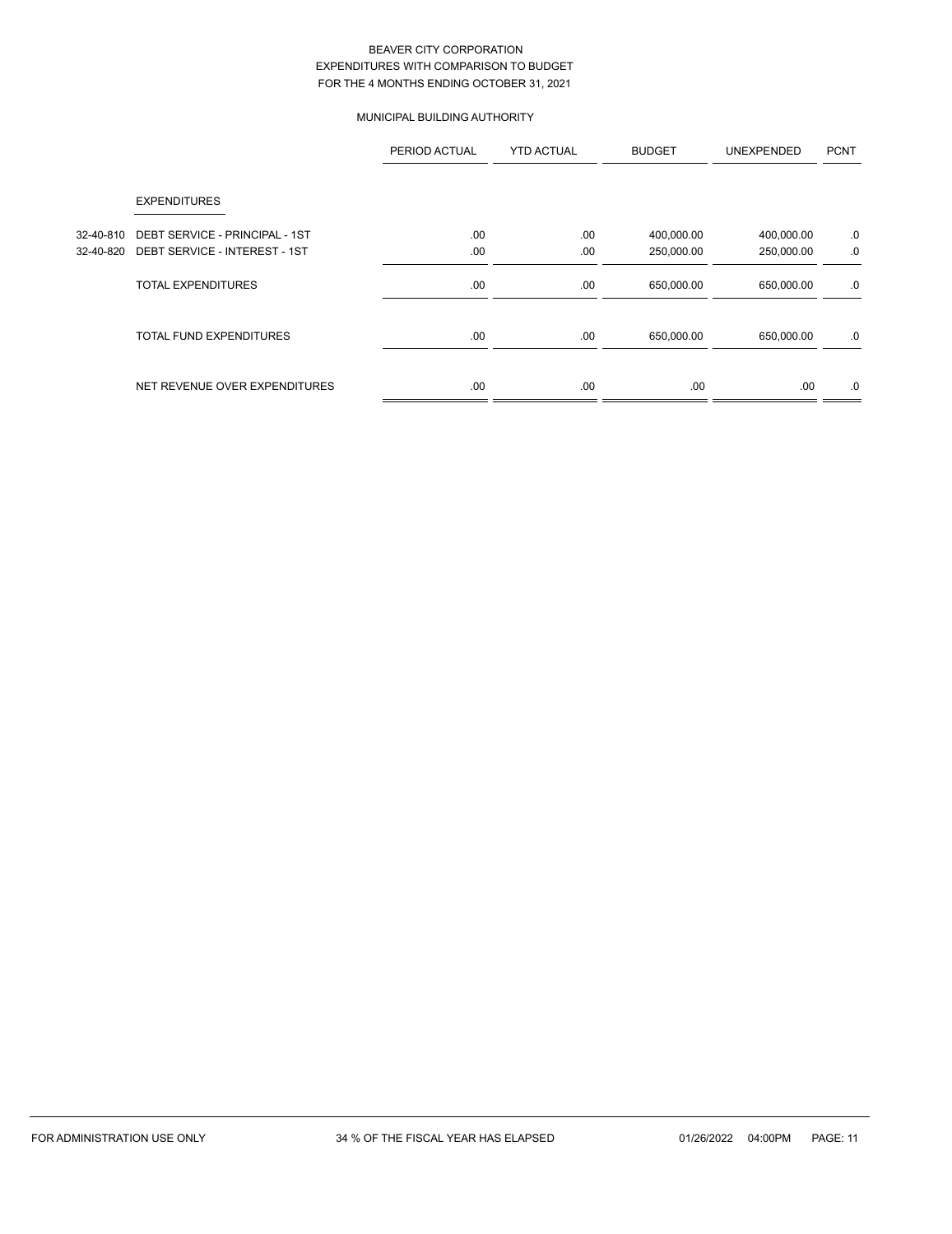GOLF COURSE

| 40-11900             | CASH - COMBINED FUND RESTRICTE<br>40-12100 RESTRICTED CASH<br>40-13130 ACCTS REC - AR<br>40-18500 CAPITAL OUTFLOW-TOURNAMENT WIN<br><b>TOTAL ASSETS</b> |                                   | $\overline{(}$ | 14,304.45)<br>500.00<br>90.00<br>3,428.07 |                          | 10,286.38) |
|----------------------|---------------------------------------------------------------------------------------------------------------------------------------------------------|-----------------------------------|----------------|-------------------------------------------|--------------------------|------------|
|                      | <b>LIABILITIES AND EQUITY</b>                                                                                                                           |                                   |                |                                           |                          |            |
|                      | <b>LIABILITIES</b>                                                                                                                                      |                                   |                |                                           |                          |            |
| 40-21250             | TOURNAMENT WINNINGS PAYABLE<br>40-21310 ACCOUNTS PAYABLE                                                                                                |                                   |                | 3,428.07<br>15.00                         |                          |            |
|                      | <b>TOTAL LIABILITIES</b>                                                                                                                                |                                   |                |                                           |                          | 3,443.07   |
|                      | <b>FUND EQUITY</b>                                                                                                                                      |                                   |                |                                           |                          |            |
| 40-29610<br>40-29800 | <b>UNAPPROPRIATED FUND BALANCE:</b><br>RESERVED FUND BALANCE<br><b>BEGINNING OF YEAR</b><br>REVENUE OVER EXPENDITURES - YTD                             | 6,790.56<br>989.82)<br>19,530.19) |                |                                           |                          |            |
|                      | <b>BALANCE - CURRENT DATE</b>                                                                                                                           |                                   |                | 13,729.45)                                |                          |            |
|                      | <b>TOTAL FUND EQUITY</b>                                                                                                                                |                                   |                |                                           | $\overline{ }$           | 13,729.45) |
|                      | TOTAL LIABILITIES AND EQUITY                                                                                                                            |                                   |                |                                           | $\overline{\mathcal{L}}$ | 10,286.38) |

ASSETS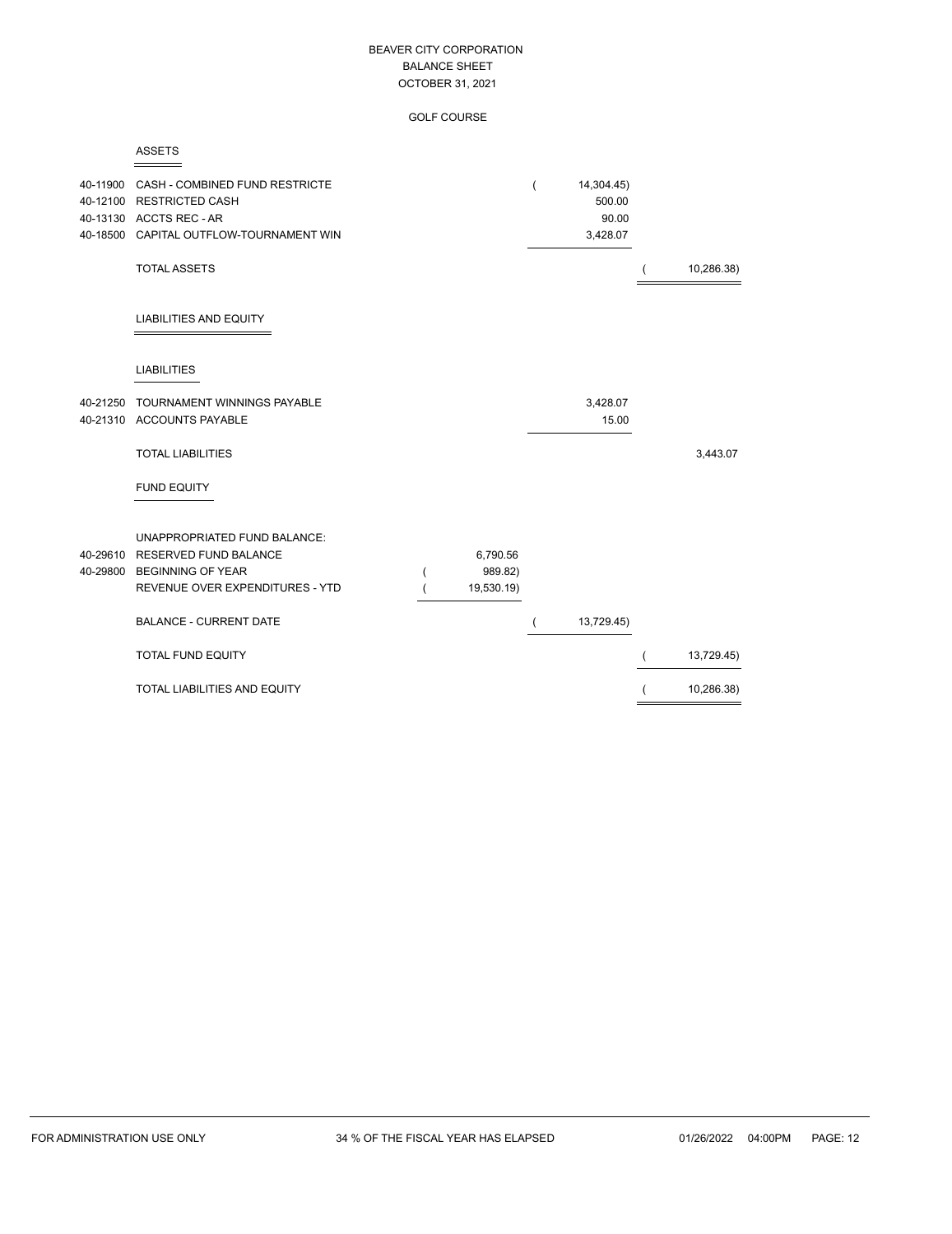# GOLF COURSE

|           |                                    | PERIOD ACTUAL | <b>YTD ACTUAL</b> | <b>BUDGET</b> |          | <b>UNEARNED</b> | <b>PCNT</b> |
|-----------|------------------------------------|---------------|-------------------|---------------|----------|-----------------|-------------|
|           | <b>OTHER</b>                       |               |                   |               |          |                 |             |
| 40-38-100 | <b>INTEREST EARNINGS</b>           | .00           | 11.06             | 45.00         |          | 33.94           | 24.6        |
| 40-38-150 | <b>GOLF COURSE GREEN FEES</b>      | 3,579.01      | 37,288.23         | 50,000.00     |          | 12,711.77       | 74.6        |
| 40-38-155 | DRIVING RANGE FEES                 | 39.00         | 909.00            | 1,200.00      |          | 291.00          | 75.8        |
| 40-38-160 | <b>GOLF COURSE TOURNAMENTS</b>     | 16,817.29)    | 2,997.71          | 26,000.00     |          | 23,002.29       | 11.5        |
| 40-38-200 | <b>GOLF COURSE BEER SALES</b>      | 361.00        | 6,778.98          | 9,500.00      |          | 2,721.02        | 71.4        |
| 40-38-205 | <b>GOLF COURSE FOOD SALES</b>      | 1.225.26      | 20,559.94         | 24,000.00     |          | 3,440.06        | 85.7        |
| 40-38-210 | GOLF CART PATH FEE REV             | 1,376.00      | 19,009.66         | 26,000.00     |          | 6,990.34        | 73.1        |
| 40-38-212 | <b>GOLF COURSE PRO SHOP</b>        | 4,527.27      | 22,299.34         | 23,000.00     |          | 700.66          | 97.0        |
| 40-38-213 | <b>CLUB RENTALS</b>                | 44.00         | 1,008.00          | .00           | $\left($ | 1,008.00        | .0          |
| 40-38-215 | <b>GOLF STALLS MAINTENANCE FEE</b> | .00           | .45               | 1,620.00      |          | 1,619.55        | .0          |
| 40-38-220 | <b>GOLF COURSE CLUBHOUSE</b>       | .00           | .00               | 300.00        |          | 300.00          | .0          |
| 40-38-230 | CLUBHOUSE LOCKER RENTAL FEE        | 108.75        | 223.75            | 500.00        |          | 276.25          | 44.8        |
| 40-38-300 | <b>GOLF COURSE GIFT CARDS</b>      | .00           | 113.04            | .00           |          | 113.04)         | .0          |
|           | <b>TOTAL OTHER</b>                 | 5,557.00)     | 111,199.16        | 162,165.00    |          | 50,965.84       | 68.6        |
|           | <b>CONTRIBUTIONS AND TRANSFERS</b> |               |                   |               |          |                 |             |
| 40-39-300 | <b>TRANSFER FROM GF</b>            | .00           | .00               | 78,935.00     |          | 78,935.00       | .0          |
| 40-39-350 | <b>SUNDRY</b>                      | .00           | 1,000.00          | .00           |          | 1,000.00        | $\cdot$ 0   |
|           | TOTAL CONTRIBUTIONS AND TRANSFERS  | .00           | 1,000.00          | 78,935.00     |          | 77,935.00       | 1.3         |
|           | <b>TOTAL FUND REVENUE</b>          | 5,557.00      | 112,199.16        | 241,100.00    |          | 128,900.84      | 46.5        |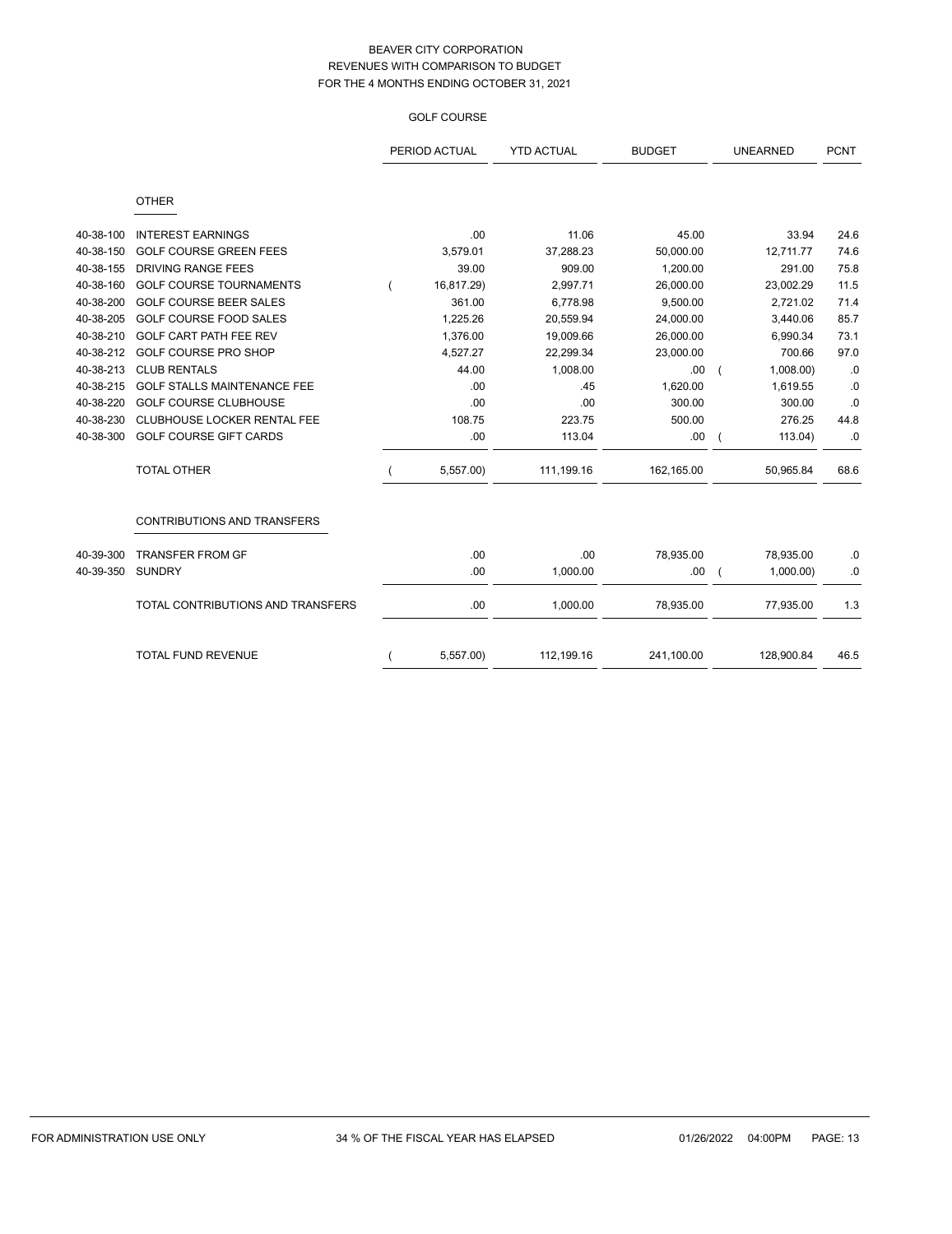## GOLF COURSE

|           |                                     | PERIOD ACTUAL | <b>YTD ACTUAL</b> | <b>BUDGET</b> | <b>UNEXPENDED</b> | <b>PCNT</b> |
|-----------|-------------------------------------|---------------|-------------------|---------------|-------------------|-------------|
|           | <b>EXPENDITURES</b>                 |               |                   |               |                   |             |
| 40-40-110 | <b>SALARIES AND WAGES</b>           | 13,118.73     | 54,076.34         | 105,000.00    | 50,923.66         | 51.5        |
| 40-40-130 | <b>EMPLOYEE BENEFITS</b>            | 2,789.39      | 10,695.92         | 30,500.00     | 19,804.08         | 35.1        |
| 40-40-211 | <b>TOURNAMENT EXPENSES</b>          | 68.00         | 2,556.88          | .00           | 2,556.88)         | .0          |
| 40-40-260 | <b>GOLF COURSE O&amp;M</b>          | 2,354.29      | 8,258.24          | 20,000.00     | 11,741.76         | 41.3        |
| 40-40-265 | <b>GOLF COURSE BUILDING O&amp;M</b> | 1,707.66      | 9,091.31          | 18,000.00     | 8,908.69          | 50.5        |
| 40-40-270 | <b>GOLF CART LEASE</b>              | .00           | 2,018.34          | 8,000.00      | 5,981.66          | 25.2        |
| 40-40-275 | <b>GOLF COURSE PRO SHOP</b>         | 2,522.69      | 11,827.88         | 18,000.00     | 6,172.12          | 65.7        |
| 40-40-280 | <b>FOOD</b>                         | 361.81        | 13,952.29         | 2,500.00      | 11,452.29)        | 558.1       |
| 40-40-285 | <b>BEER</b>                         | .00           | 1,537.34          | 2,500.00      | 962.66            | 61.5        |
| 40-40-490 | <b>CREDIT CARD HANDLING FEE</b>     | 747.52        | 2,506.10          | .00           | 2,506.10          | .0          |
| 40-40-510 | <b>INSURANCE LIABILITY</b>          | .00           | .00               | 2,000.00      | 2,000.00          | .0          |
| 40-40-720 | CAPITAL OUTLAY - BUILDINGS          | .00           | .00               | 5,000.00      | 5,000.00          | $\cdot$ 0   |
| 40-40-730 | CAPITAL OUTLAY GOLF UNDER \$5K      | .00           | .00               | 4,000.00      | 4,000.00          | .0          |
| 40-40-740 | CAPITAL OUTLAY - EQUIPMENT          | .00           | 15,000.00         | 25,000.00     | 10,000.00         | 60.0        |
| 40-40-815 | GOLF CART STALLS ELECTRICITY        | 70.50         | 208.71            | 600.00        | 391.29            | 34.8        |
|           | <b>TOTAL EXPENDITURES</b>           | 23,740.59     | 131,729.35        | 241,100.00    | 109,370.65        | 54.6        |
|           | <b>TOTAL FUND EXPENDITURES</b>      | 23,740.59     | 131,729.35        | 241,100.00    | 109,370.65        | 54.6        |
|           | NET REVENUE OVER EXPENDITURES       | 29,297.59) (  | 19,530.19)        | .00           | 19,530.19         | .0          |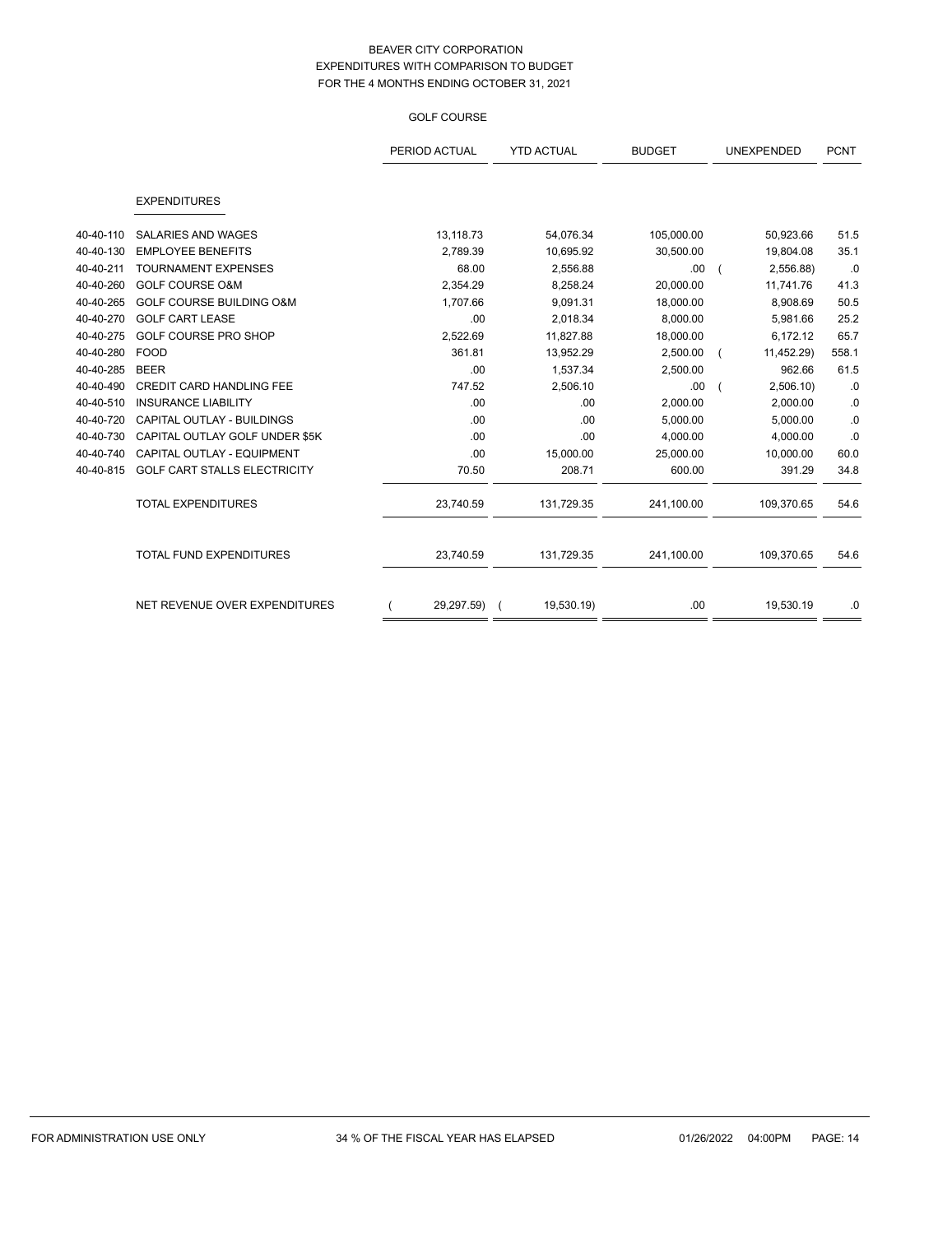#### WATER IMPACT

ASSETS

| 42-11900 CASH - COMBINED FUND RESTRICTE                                                                                         |                                     | 96,175.74 |           |
|---------------------------------------------------------------------------------------------------------------------------------|-------------------------------------|-----------|-----------|
| <b>TOTAL ASSETS</b>                                                                                                             |                                     |           | 96,175.74 |
| <b>LIABILITIES AND EQUITY</b>                                                                                                   |                                     |           |           |
| <b>FUND EQUITY</b>                                                                                                              |                                     |           |           |
| UNAPPROPRIATED FUND BALANCE:<br>42-29610 RESERVED FUND BALANCE<br>42-29800 BEGINNING OF YEAR<br>REVENUE OVER EXPENDITURES - YTD | 77,245.67<br>6,583.23)<br>25,513.30 |           |           |
| <b>BALANCE - CURRENT DATE</b>                                                                                                   |                                     | 96,175.74 |           |
| TOTAL FUND EQUITY                                                                                                               |                                     |           | 96,175.74 |
| TOTAL LIABILITIES AND EQUITY                                                                                                    |                                     |           | 96,175.74 |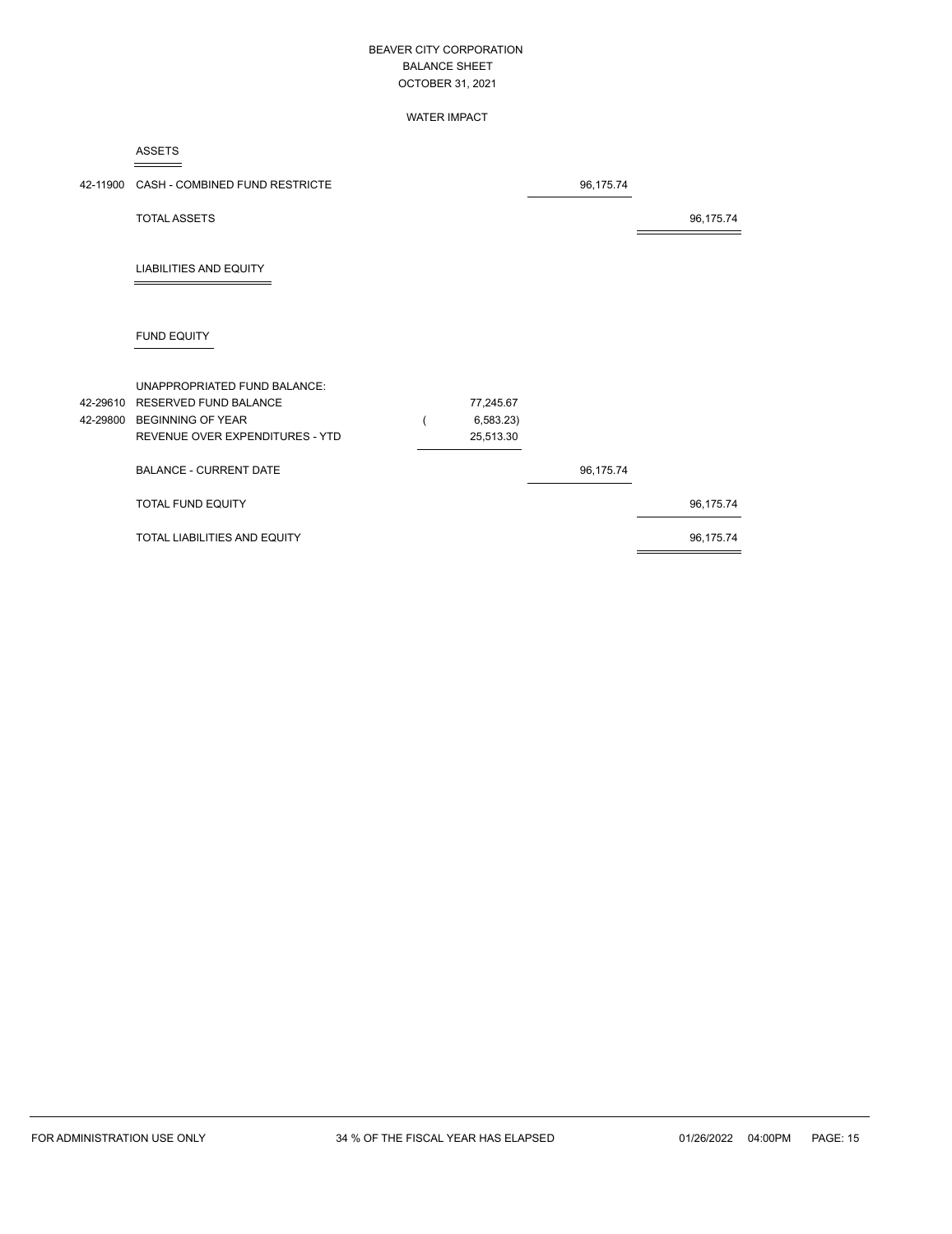|           |                          | <b>WATER IMPACT</b> |                   |               |                |                 |             |
|-----------|--------------------------|---------------------|-------------------|---------------|----------------|-----------------|-------------|
|           |                          | PERIOD ACTUAL       | <b>YTD ACTUAL</b> | <b>BUDGET</b> |                | <b>UNEARNED</b> | <b>PCNT</b> |
|           | <b>REVENUE</b>           |                     |                   |               |                |                 |             |
| 42-37-140 | <b>IMPACT FEES</b>       | 2,070.00            | 25,420.00         | 15,000.00     |                | 10,420.00)      | 169.5       |
|           | <b>TOTAL REVENUE</b>     | 2,070.00            | 25,420.00         | 15,000.00     | $\left($       | 10,420.00)      | 169.5       |
|           | <b>OTHER</b>             |                     |                   |               |                |                 |             |
| 42-38-100 | <b>INTEREST EARNINGS</b> | 31.96               | 93.30             | 800.00        |                | 706.70          | 11.7        |
|           | <b>TOTAL OTHER</b>       | 31.96               | 93.30             | 800.00        |                | 706.70          | 11.7        |
|           | TOTAL FUND REVENUE       | 2,101.96            | 25,513.30         | 15,800.00     | $\overline{ }$ | 9,713.30        | 161.5       |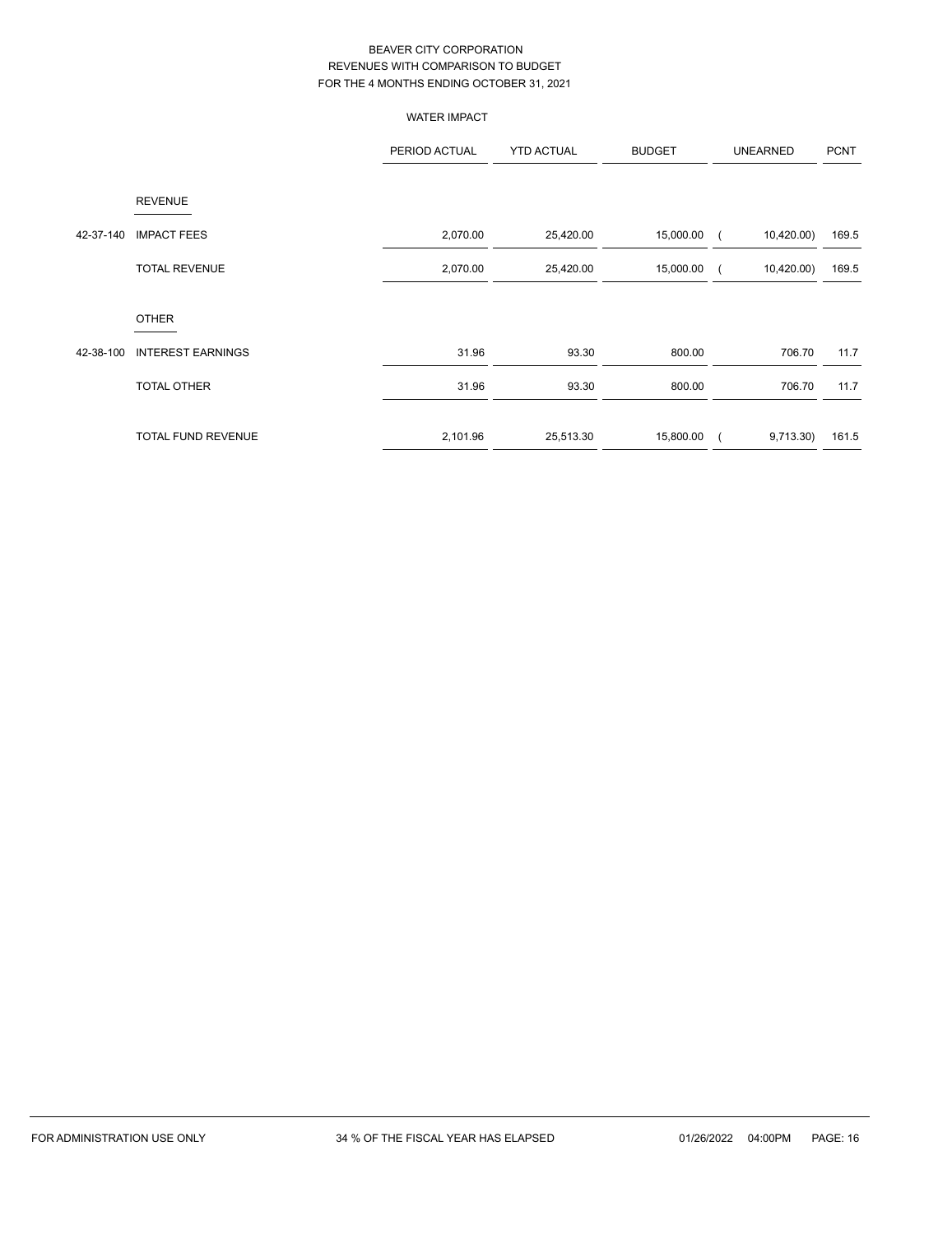## WATER IMPACT

|           |                               | PERIOD ACTUAL | <b>YTD ACTUAL</b> | <b>BUDGET</b> | <b>UNEXPENDED</b> | <b>PCNT</b> |
|-----------|-------------------------------|---------------|-------------------|---------------|-------------------|-------------|
|           | <b>EXPENDITURES</b>           |               |                   |               |                   |             |
| 42-40-310 | ATTORNEY, LEGAL, PROFESSIONAL | .00           | .00.              | 2,000.00      | 2,000.00          | .0          |
| 42-40-810 | TRANSFER TO WATER FUND        | .00           | .00               | 13,800.00     | 13,800.00         | .0          |
|           | <b>TOTAL EXPENDITURES</b>     | .00           | .00               | 15,800.00     | 15,800.00         | .0          |
|           | TOTAL FUND EXPENDITURES       | .00           | .00               | 15,800.00     | 15,800.00         | .0          |
|           | NET REVENUE OVER EXPENDITURES | 2,101.96      | 25,513.30         | .00.          | 25,513.30)        | .0          |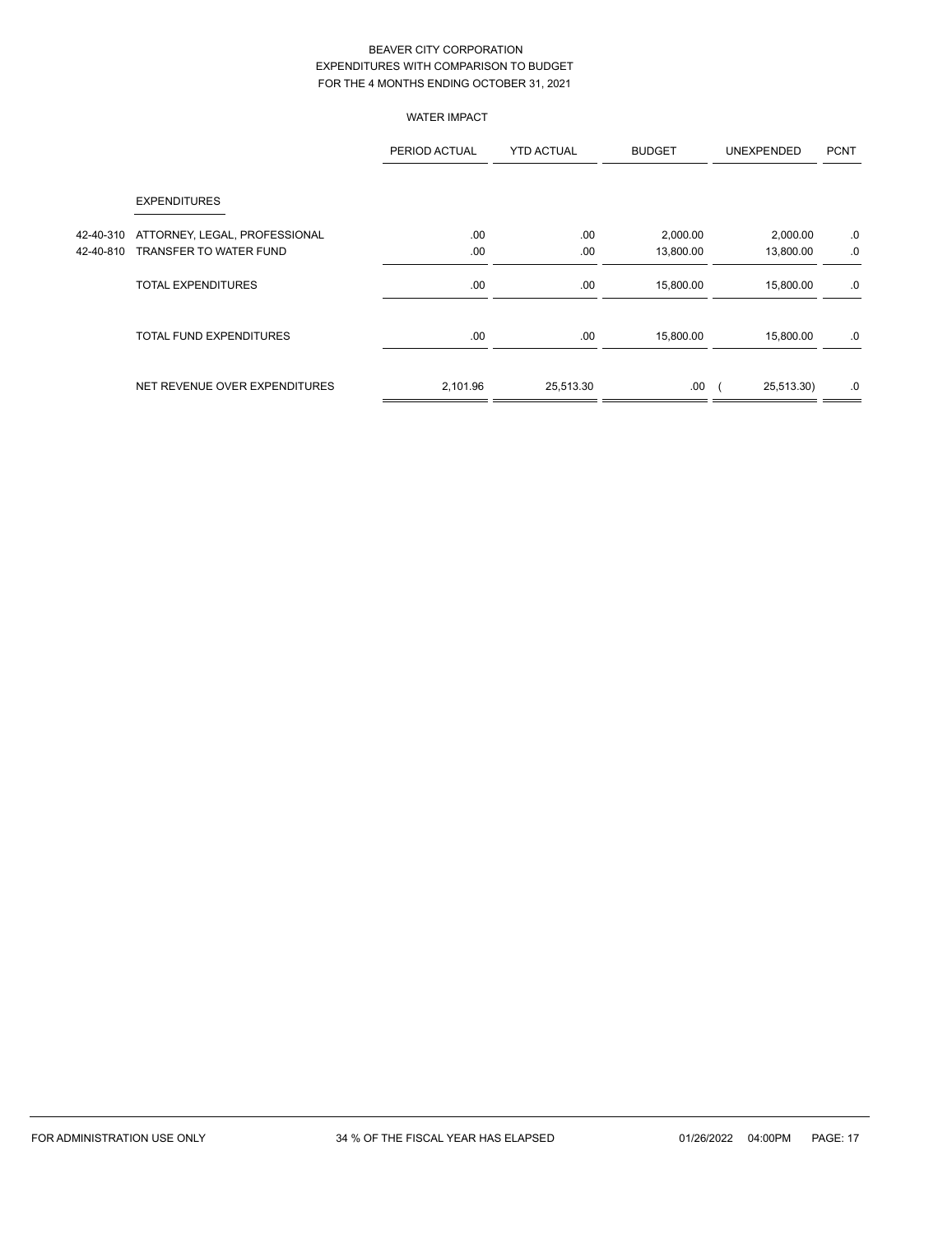#### WATER ACQUISITION

ASSETS

| 43-11900 CASH - COMBINED FUND RESTRICTE |            | 274,536.20 |            |
|-----------------------------------------|------------|------------|------------|
| <b>TOTAL ASSETS</b>                     |            |            | 274,536.20 |
| <b>LIABILITIES AND EQUITY</b>           |            |            |            |
| <b>FUND EQUITY</b>                      |            |            |            |
| UNAPPROPRIATED FUND BALANCE:            |            |            |            |
| 43-29610 RESERVED FUND BALANCE          | 37,165.42  |            |            |
| 43-29800 BEGINNING OF YEAR              | 204,580.74 |            |            |
| REVENUE OVER EXPENDITURES - YTD         | 32,790.04  |            |            |
| <b>BALANCE - CURRENT DATE</b>           |            | 274,536.20 |            |
| TOTAL FUND EQUITY                       |            |            | 274,536.20 |
| TOTAL LIABILITIES AND EQUITY            |            |            | 274,536.20 |
|                                         |            |            |            |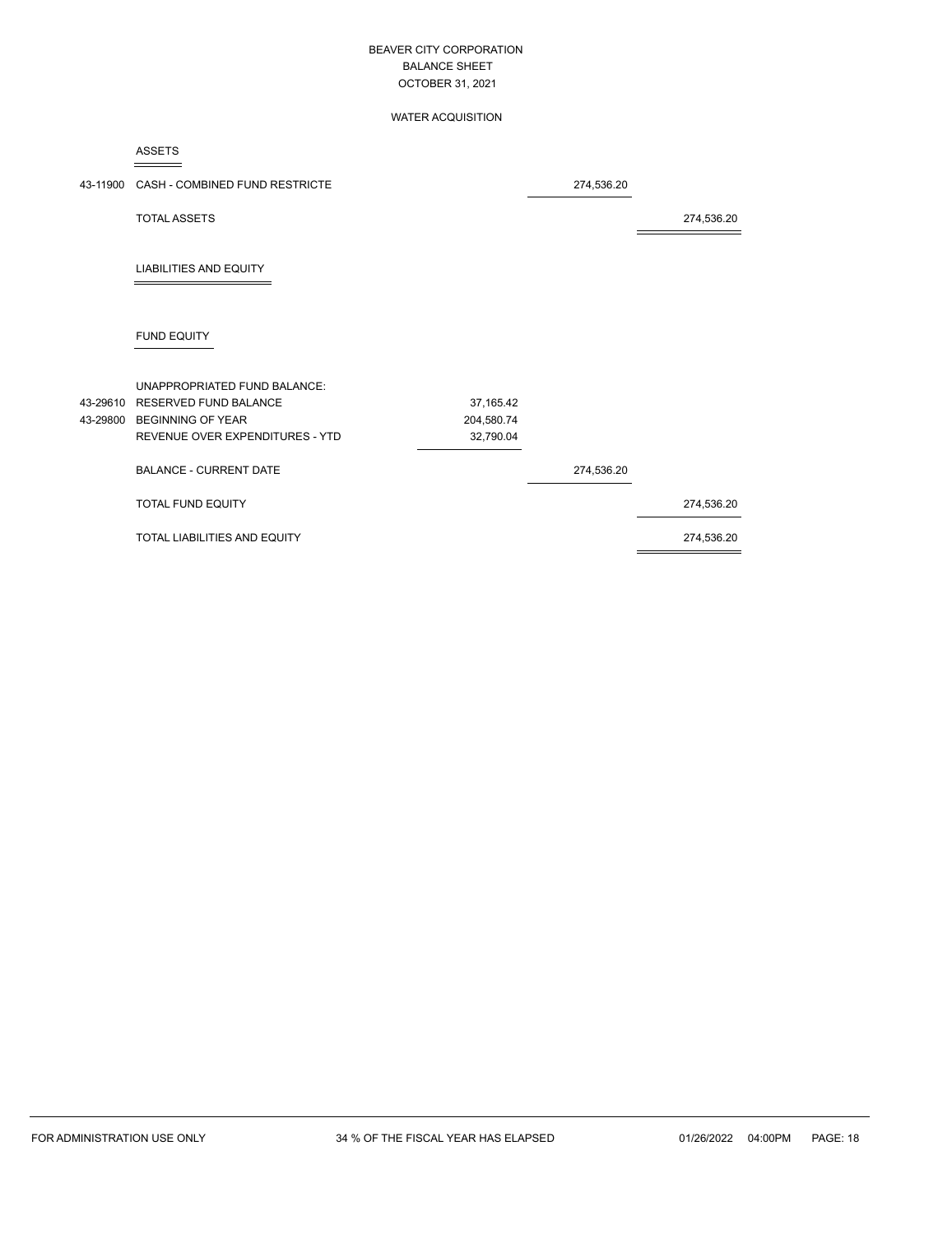# WATER ACQUISITION

|           |                          | PERIOD ACTUAL | <b>YTD ACTUAL</b> | <b>BUDGET</b> | <b>UNEARNED</b> | <b>PCNT</b> |
|-----------|--------------------------|---------------|-------------------|---------------|-----------------|-------------|
|           | <b>REVENUE</b>           |               |                   |               |                 |             |
| 43-37-145 | <b>WATER ACQUISITION</b> | 13,000.00     | 32,500.00         | 50,000.00     | 17,500.00       | 65.0        |
|           | <b>TOTAL REVENUE</b>     | 13,000.00     | 32,500.00         | 50,000.00     | 17,500.00       | 65.0        |
|           | <b>OTHER</b>             |               |                   |               |                 |             |
| 43-38-100 | <b>INTEREST EARNINGS</b> | 91.23         | 290.04            | 500.00        | 209.96          | 58.0        |
|           | <b>TOTAL OTHER</b>       | 91.23         | 290.04            | 500.00        | 209.96          | 58.0        |
|           | TOTAL FUND REVENUE       | 13,091.23     | 32,790.04         | 50,500.00     | 17,709.96       | 64.9        |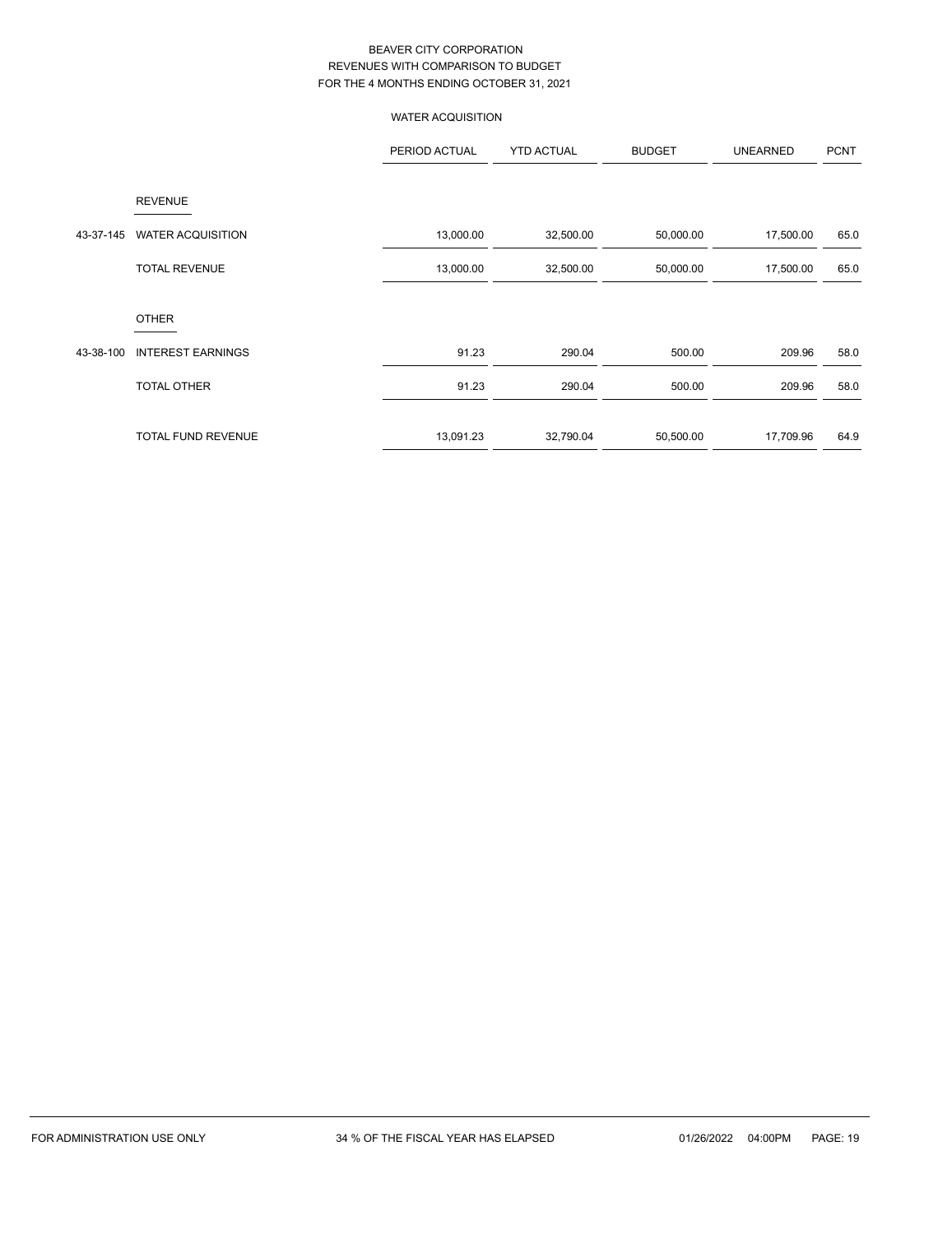# WATER ACQUISITION

|           |                                | PERIOD ACTUAL | <b>YTD ACTUAL</b> | <b>BUDGET</b> | <b>UNEXPENDED</b> | <b>PCNT</b> |
|-----------|--------------------------------|---------------|-------------------|---------------|-------------------|-------------|
|           | <b>EXPENDITURES</b>            |               |                   |               |                   |             |
| 43-40-730 | CAPITAL OUTLAY-WATER SHARES    | .00           | .00               | 48,500.00     | 48,500.00         | .0          |
| 43-40-805 | TRANSFER TO WATER FUND         | .00           | .00               | 2,000.00      | 2,000.00          | .0          |
|           | TOTAL EXPENDITURES             | .00.          | .00               | 50,500.00     | 50,500.00         | .0          |
|           | <b>TOTAL FUND EXPENDITURES</b> | .00           | .00               | 50,500.00     | 50,500.00         | .0          |
|           | NET REVENUE OVER EXPENDITURES  | 13,091.23     | 32,790.04         | .00           | 32,790.04)        | .0          |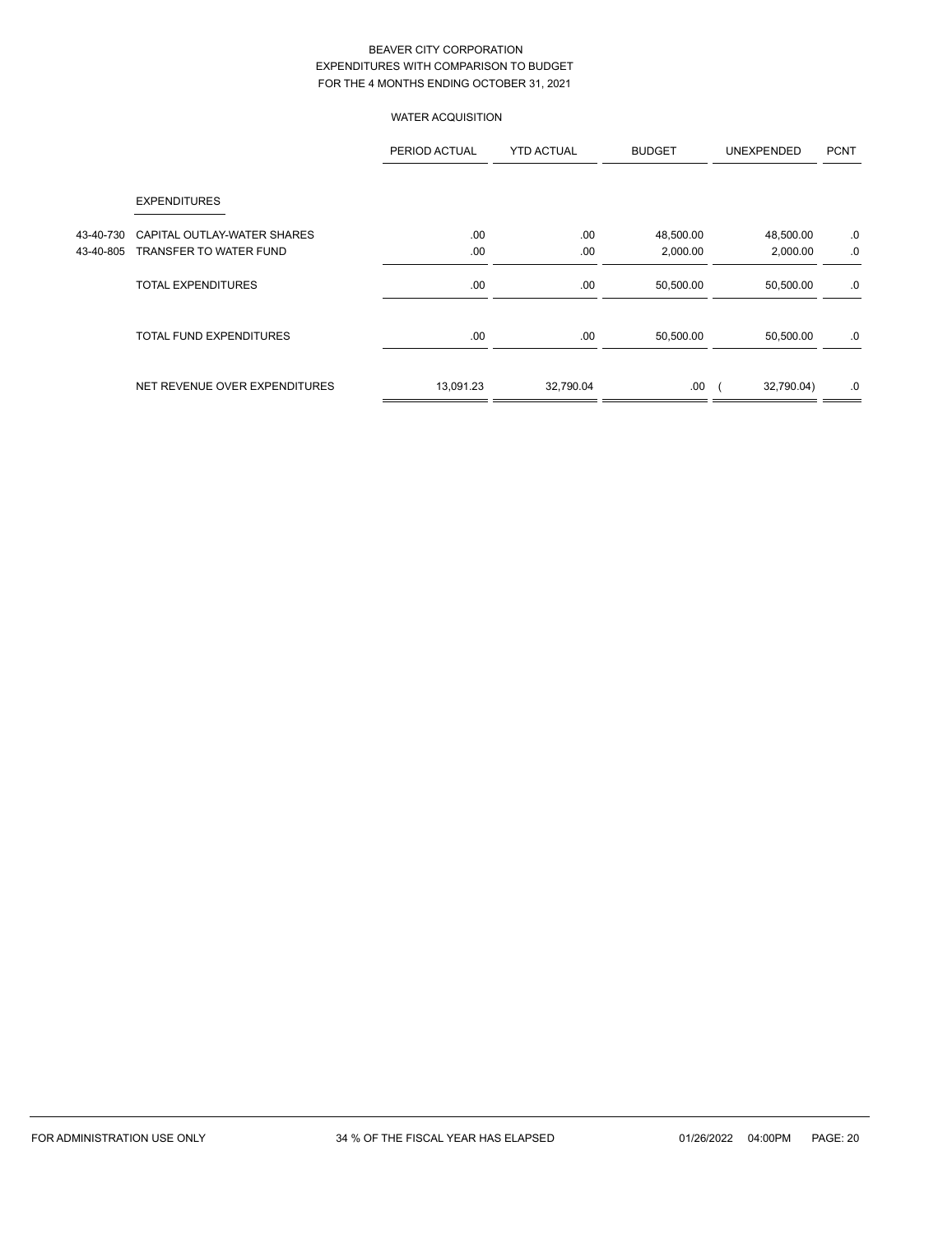#### SEWER IMPACT

ASSETS

|                                     |                                                                                                         | 55,565.00 |           |
|-------------------------------------|---------------------------------------------------------------------------------------------------------|-----------|-----------|
| <b>TOTAL ASSETS</b>                 |                                                                                                         |           | 55,565.00 |
| <b>LIABILITIES AND EQUITY</b>       |                                                                                                         |           |           |
| <b>FUND EQUITY</b>                  |                                                                                                         |           |           |
| <b>UNAPPROPRIATED FUND BALANCE:</b> |                                                                                                         |           |           |
|                                     | 5,214.24                                                                                                |           |           |
|                                     | 44,591.66                                                                                               |           |           |
| REVENUE OVER EXPENDITURES - YTD     | 5,759.10                                                                                                |           |           |
| <b>BALANCE - CURRENT DATE</b>       |                                                                                                         | 55,565.00 |           |
| TOTAL FUND EQUITY                   |                                                                                                         |           | 55,565.00 |
| TOTAL LIABILITIES AND EQUITY        |                                                                                                         |           | 55,565.00 |
|                                     | 44-11900 CASH - COMBINED FUND RESTRICTE<br>44-29610 RESERVED FUND BALANCE<br>44-29800 BEGINNING OF YEAR |           |           |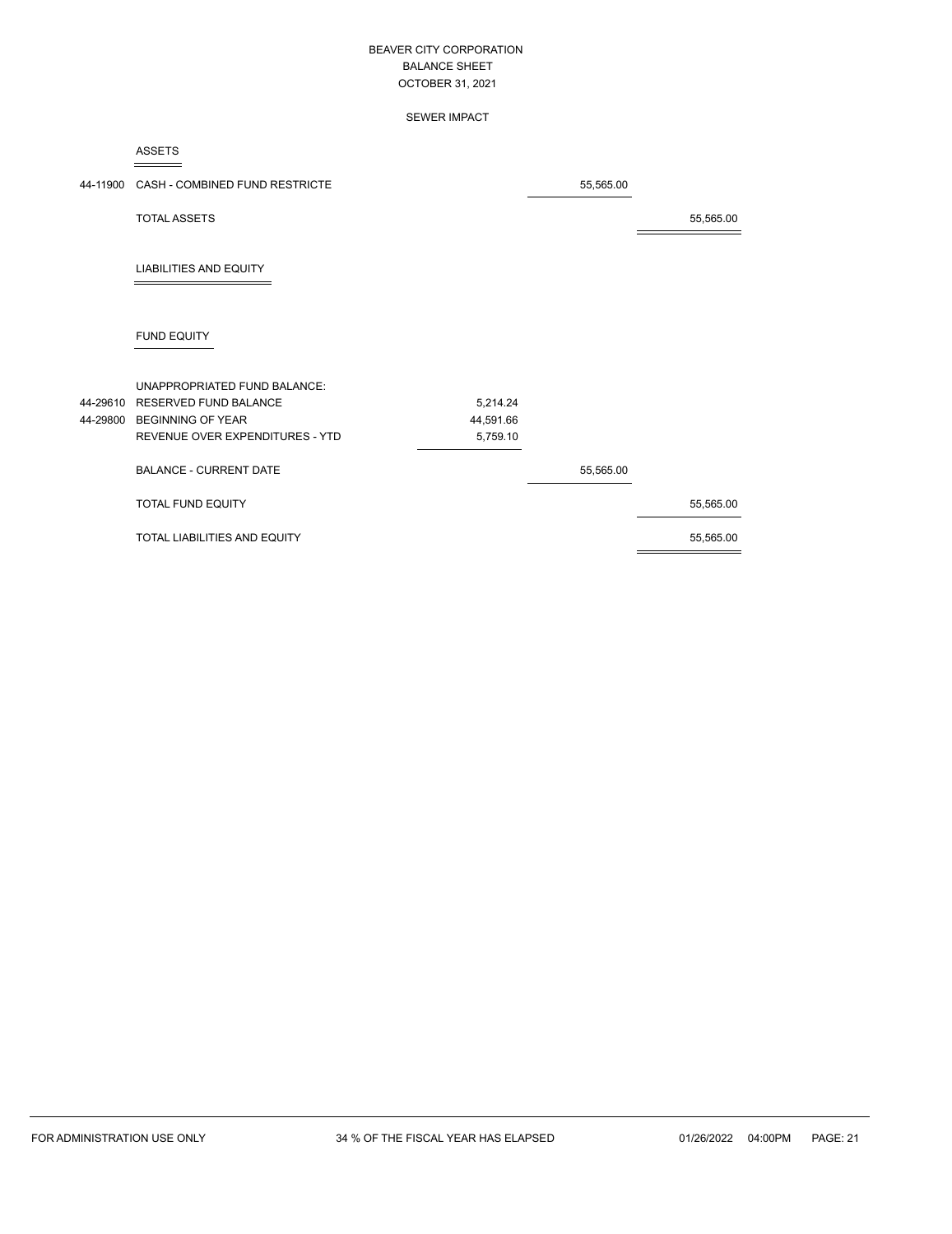|           |                          | <b>SEWER IMPACT</b> |                   |               |                 |             |
|-----------|--------------------------|---------------------|-------------------|---------------|-----------------|-------------|
|           |                          | PERIOD ACTUAL       | <b>YTD ACTUAL</b> | <b>BUDGET</b> | <b>UNEARNED</b> | <b>PCNT</b> |
|           | <b>REVENUE</b>           |                     |                   |               |                 |             |
| 44-37-140 | SEWER IMPACT FEE         | 1,900.00            | 5,700.00          | 9,500.00      | 3,800.00        | 60.0        |
|           | <b>TOTAL REVENUE</b>     | 1,900.00            | 5,700.00          | 9,500.00      | 3,800.00        | 60.0        |
|           | <b>OTHER</b>             |                     |                   |               |                 |             |
| 44-38-100 | <b>INTEREST EARNINGS</b> | 18.46               | 59.10             | 200.00        | 140.90          | 29.6        |
|           | TOTAL OTHER              | 18.46               | 59.10             | 200.00        | 140.90          | 29.6        |
|           | TOTAL FUND REVENUE       | 1,918.46            | 5,759.10          | 9,700.00      | 3,940.90        | 59.4        |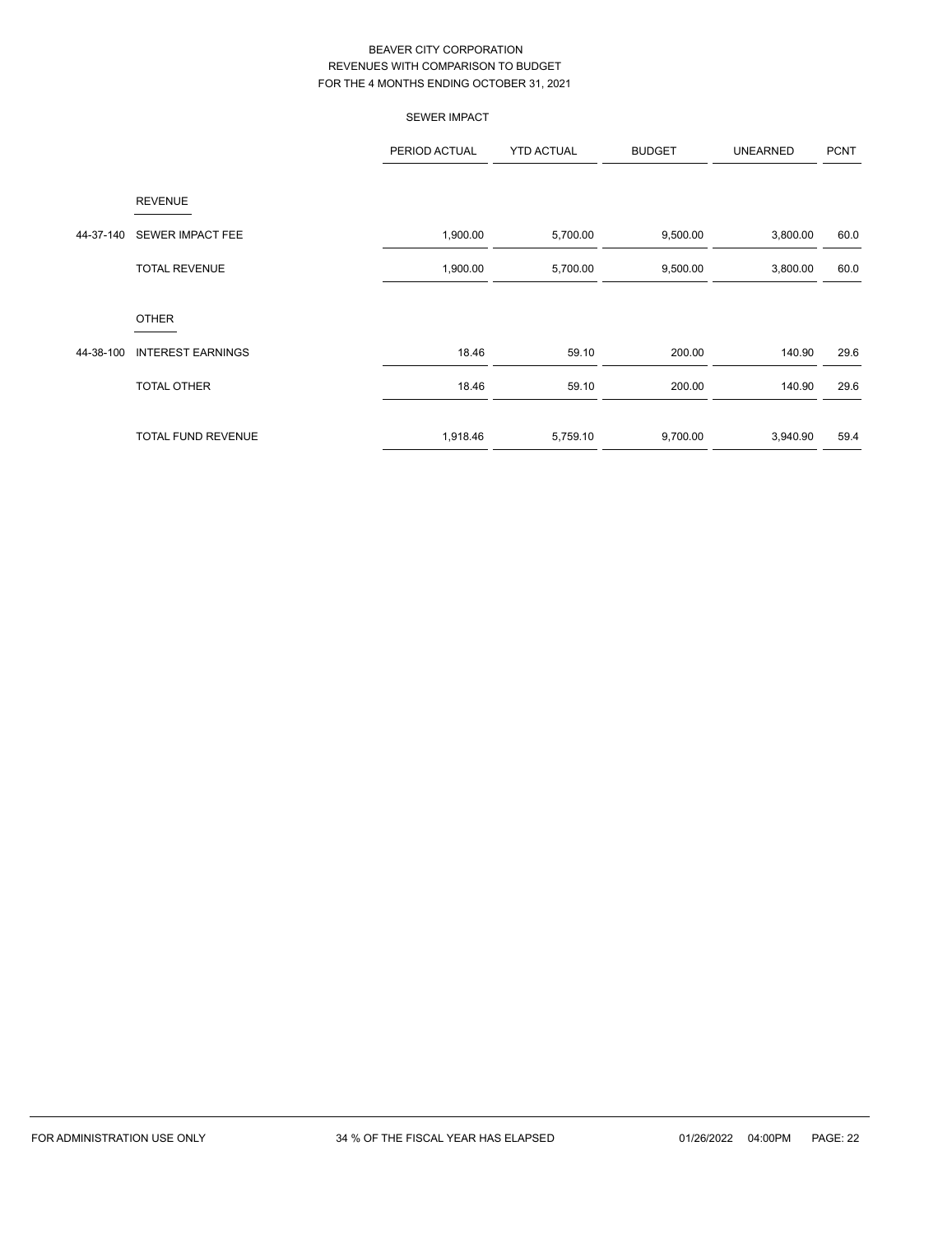|           |                                | <b>SEWER IMPACT</b> |                   |               |                   |             |
|-----------|--------------------------------|---------------------|-------------------|---------------|-------------------|-------------|
|           |                                | PERIOD ACTUAL       | <b>YTD ACTUAL</b> | <b>BUDGET</b> | <b>UNEXPENDED</b> | <b>PCNT</b> |
|           | <b>EXPENDITURES</b>            |                     |                   |               |                   |             |
| 44-40-805 | TRANSFER TO SEWER FUND         | .00.                | .00.              | 9,700.00      | 9,700.00          | .0          |
|           | <b>TOTAL EXPENDITURES</b>      | .00.                | .00.              | 9,700.00      | 9,700.00          | .0          |
|           | <b>TOTAL FUND EXPENDITURES</b> | .00                 | .00.              | 9,700.00      | 9,700.00          | .0          |
|           | NET REVENUE OVER EXPENDITURES  | 1,918.46            | 5,759.10          | .00           | 5,759.10)         | .0          |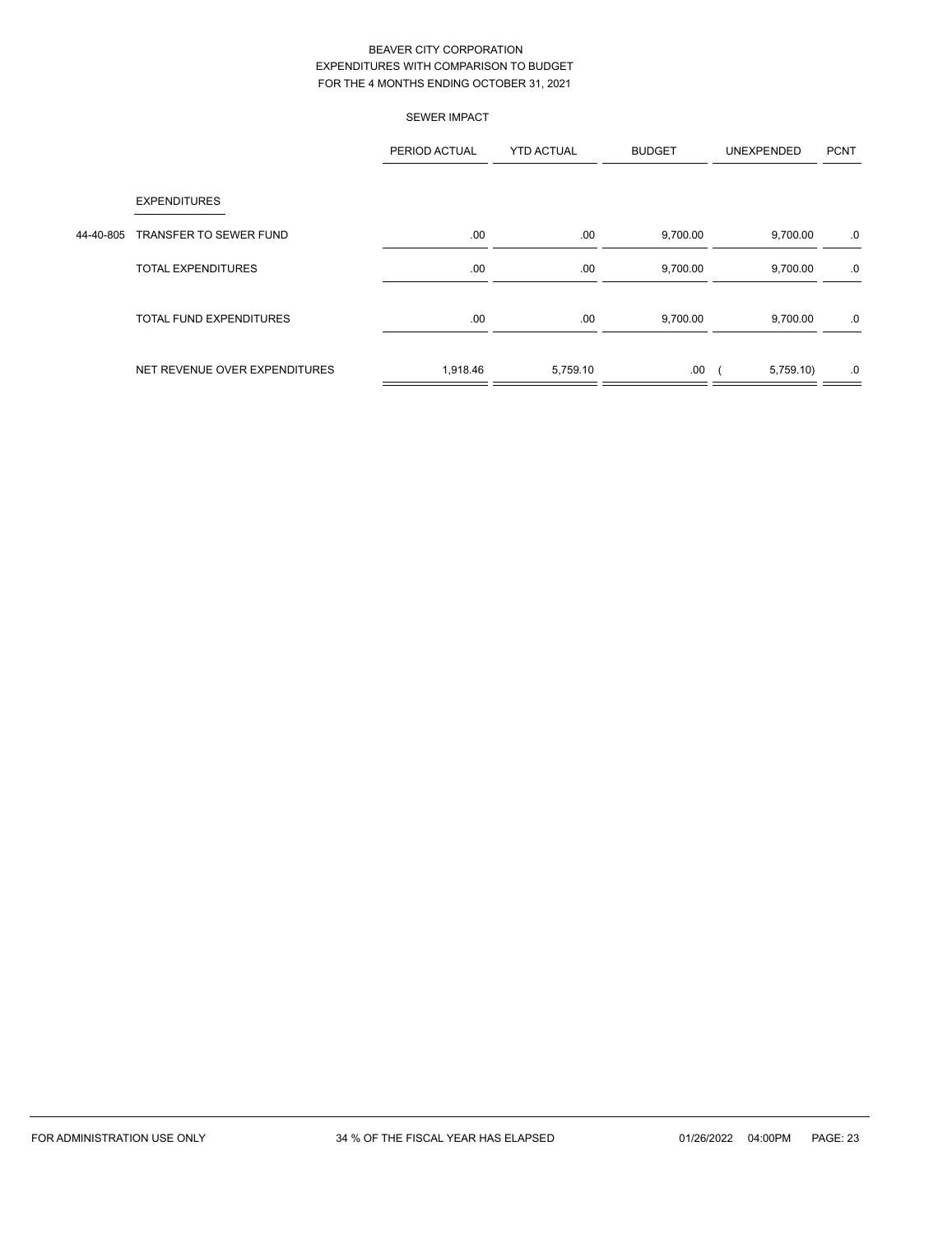AIRPORT IMPROVEMENT

|--|

| 46-11900 | CASH - COMBINED FUND RESTRICT<br>46-13130 ACCTS REC - AR<br>46-15110 AIRPORT FUEL INVENTORY |            | 1,476.18)<br>49.39<br>1,118.40 |         |
|----------|---------------------------------------------------------------------------------------------|------------|--------------------------------|---------|
|          | <b>TOTAL ASSETS</b>                                                                         |            |                                | 308.39) |
|          | <b>LIABILITIES AND EQUITY</b>                                                               |            |                                |         |
|          | <b>FUND EQUITY</b>                                                                          |            |                                |         |
|          | UNAPPROPRIATED FUND BALANCE:                                                                |            |                                |         |
|          | 46-29610 RESERVED FUND BALANCE                                                              | 37,614.98  |                                |         |
|          | 46-29800 BEGINNING OF YEAR                                                                  | 30,438.63) |                                |         |
|          | REVENUE OVER EXPENDITURES - YTD                                                             | 7,484.74)  |                                |         |
|          | <b>BALANCE - CURRENT DATE</b>                                                               |            | 308.39)                        |         |
|          | <b>TOTAL FUND EQUITY</b>                                                                    |            |                                | 308.39) |
|          | <b>TOTAL LIABILITIES AND EQUITY</b>                                                         |            |                                | 308.39) |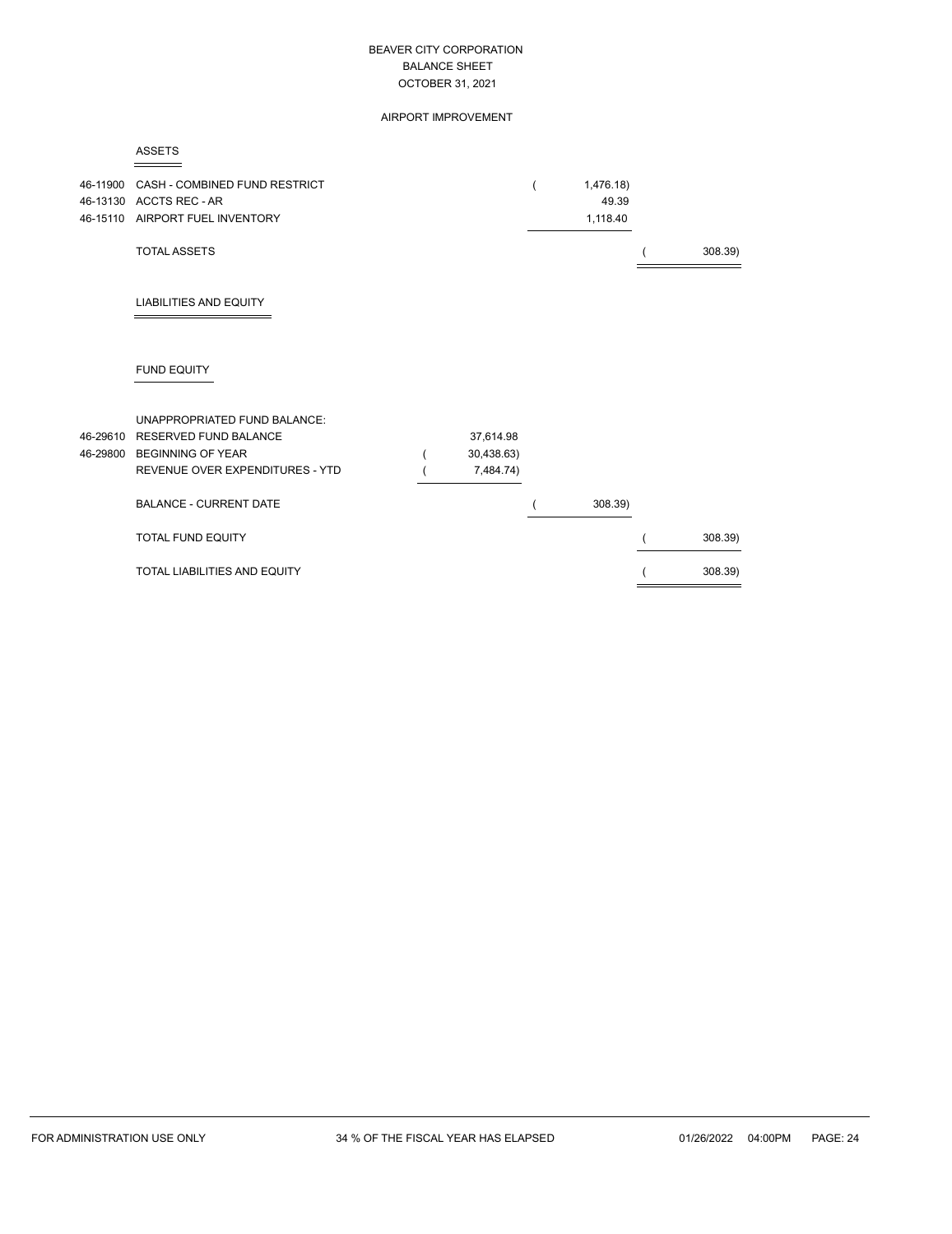# AIRPORT IMPROVEMENT

|           |                                    | PERIOD ACTUAL | <b>YTD ACTUAL</b> | <b>BUDGET</b> | <b>UNEARNED</b> | <b>PCNT</b> |
|-----------|------------------------------------|---------------|-------------------|---------------|-----------------|-------------|
|           | <b>CHARGES FOR SERVICES</b>        |               |                   |               |                 |             |
| 46-34-820 | SALE OF AVIATION FUEL              | 1,144.62      | 13,735.62         | 14,000.00     | 264.38          | 98.1        |
| 46-34-840 | <b>HANGER LEASE</b>                | .00           | .00               | 1,500.00      | 1,500.00        | .0          |
|           | <b>TOTAL CHARGES FOR SERVICES</b>  | 1,144.62      | 13,735.62         | 15,500.00     | 1,764.38        | 88.6        |
|           | <b>OTHER</b>                       |               |                   |               |                 |             |
| 46-38-100 | INTEREST EARNINGS, REFUND TAX      | .00.          | 8.21              | 50.00         | 41.79           | 16.4        |
| 46-38-300 | AIRPORT GRANTS & LOAN              | .00           | .00               | 613,859.00    | 613,859.00      | .0          |
|           | <b>TOTAL OTHER</b>                 | .00           | 8.21              | 613,909.00    | 613,900.79      | .0          |
|           | <b>CONTRIBUTIONS AND TRANSFERS</b> |               |                   |               |                 |             |
| 46-39-300 | TRANSFER FROM GENERAL FUND         | .00.          | .00               | 32,673.00     | 32,673.00       | .0          |
|           | TOTAL CONTRIBUTIONS AND TRANSFERS  | .00           | .00               | 32,673.00     | 32,673.00       | .0          |
|           | <b>TOTAL FUND REVENUE</b>          | 1,144.62      | 13,743.83         | 662,082.00    | 648,338.17      | 2.1         |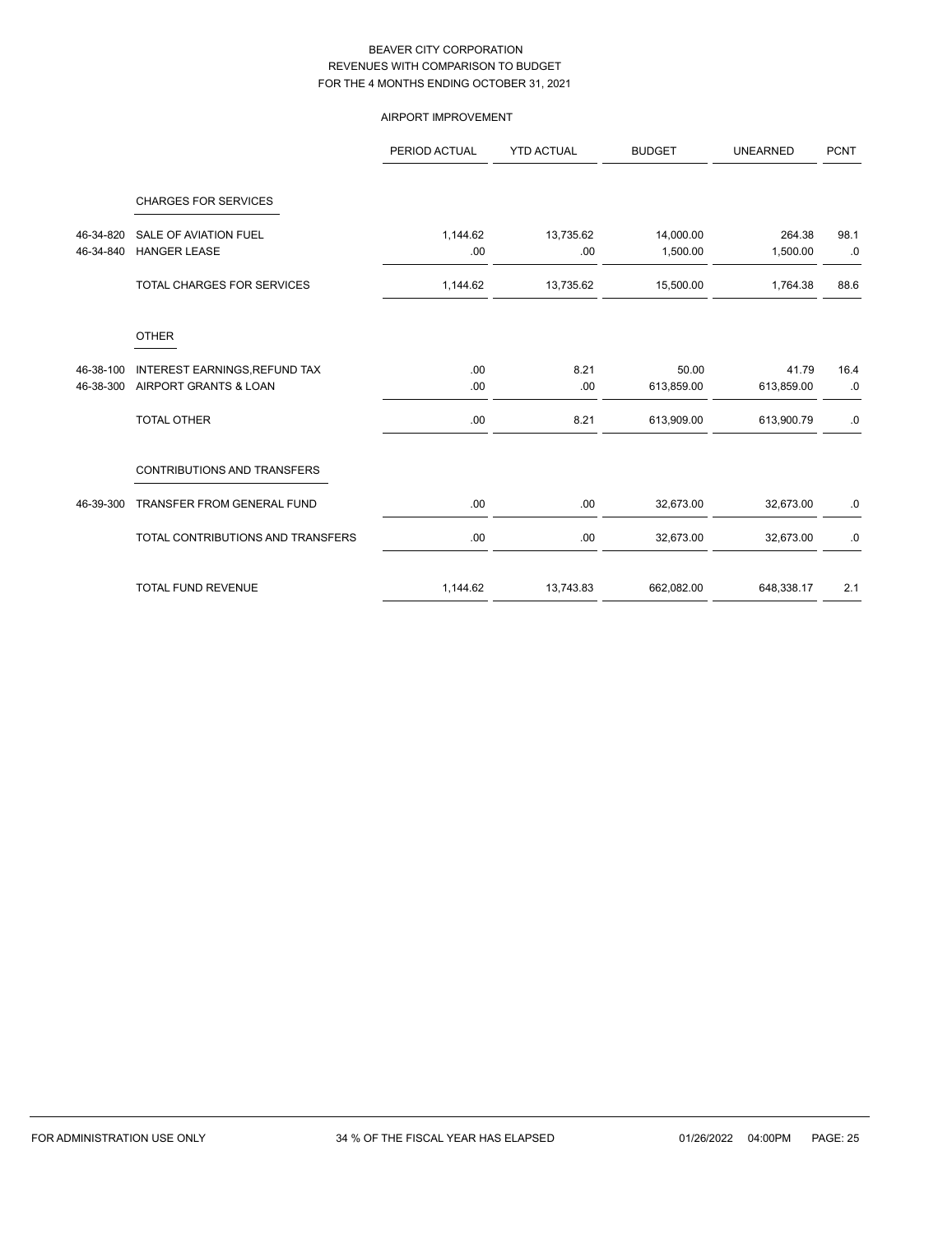## AIRPORT IMPROVEMENT

|           |                                | PERIOD ACTUAL | <b>YTD ACTUAL</b> | <b>BUDGET</b> | <b>UNEXPENDED</b> | <b>PCNT</b> |
|-----------|--------------------------------|---------------|-------------------|---------------|-------------------|-------------|
|           | <b>EXPENDITURES</b>            |               |                   |               |                   |             |
| 46-40-510 | <b>INSURANCE LIABILITY</b>     | .00.          | 1,945.00          | 2,000.00      | 55.00             | 97.3        |
| 46-40-810 | AIRPORT O & M                  | 459.81        | 19,283.57         | 16,050.00     | 3,233.57          | 120.2       |
| 46-40-820 | AIRPORT IMPROVEMENT            | .00           | .00               | 644,032.00    | 644,032.00        | .0          |
|           | <b>TOTAL EXPENDITURES</b>      | 459.81        | 21,228.57         | 662,082.00    | 640,853.43        | 3.2         |
|           | <b>TOTAL FUND EXPENDITURES</b> | 459.81        | 21,228.57         | 662,082.00    | 640,853.43        | 3.2         |
|           | NET REVENUE OVER EXPENDITURES  | 684.81        | 7,484.74)         | .00           | 7,484.74          | .0          |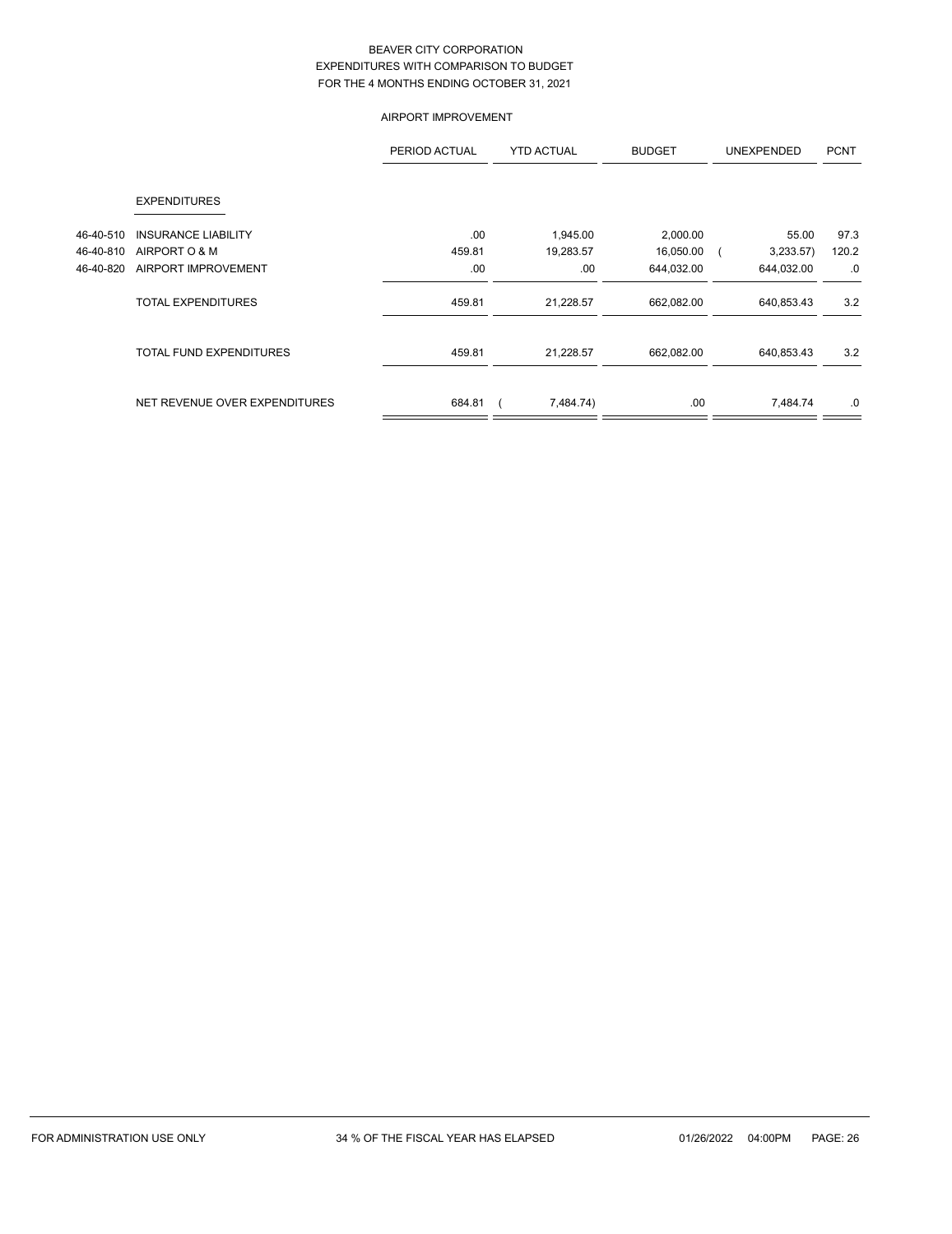#### PRESSURIZED IRRIGATION

#### ASSETS

| 50-11900 CASH - COMBINED FUND          | 114.197.10    |
|----------------------------------------|---------------|
| 50-13110 ACCOUNTS RECEIVABLE           | 12.106.27     |
| 50-13130 ACCOUNTS REC - AR             | 5.000.00      |
| 50-15110 INVENTORY - SUPPLIES          | 936.20        |
| 50-16320 PRESSURIZED IRRIGATION SYSTEM | 2.180.287.11  |
| 50-16510 MACHINERY AND EQUIPMENT       | 34.986.80     |
| 50-17500 ACCUMULATED DEPRECIATION      | 1.164.624.79) |
|                                        |               |

#### TOTAL ASSETS 1,182,888.69

# LIABILITIES AND EQUITY

# FUND EQUITY

| UNAPPROPRIATED FUND BALANCE:<br>50-29800 BEGINNING OF YEAR<br>REVENUE OVER EXPENDITURES - YTD | 1,188,610.84<br>5,722.15) |              |              |
|-----------------------------------------------------------------------------------------------|---------------------------|--------------|--------------|
| <b>BALANCE - CURRENT DATE</b>                                                                 |                           | 1,182,888.69 |              |
| <b>TOTAL FUND EQUITY</b>                                                                      |                           |              | 1,182,888.69 |
| TOTAL LIABILITIES AND EQUITY                                                                  |                           |              | 1,182,888.69 |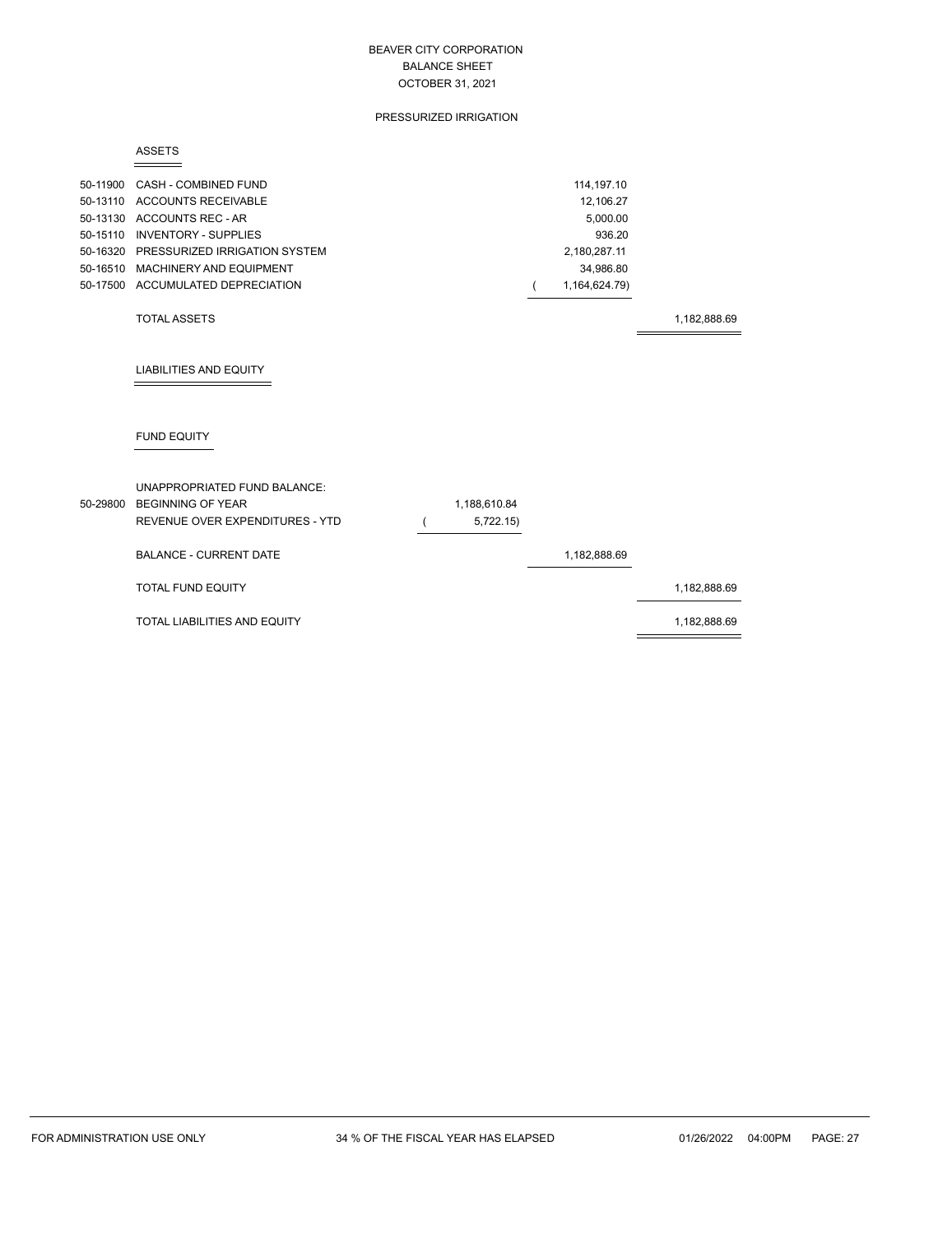# PRESSURIZED IRRIGATION

|           |                                | PERIOD ACTUAL | <b>YTD ACTUAL</b> | <b>BUDGET</b> | <b>UNEARNED</b> | <b>PCNT</b> |
|-----------|--------------------------------|---------------|-------------------|---------------|-----------------|-------------|
|           | <b>REVENUE</b>                 |               |                   |               |                 |             |
| 50-37-100 | PRESSURIZED IRRIGATION SALES   | 10,885.43     | 46,043.27         | 125,000.00    | 78,956.73       | 36.8        |
| 50-37-200 | NEW IRRIGATION CONNECTION FEES | 3,750.00      | 3,750.00          | 1,500.00      | 2,250.00        | 250.0       |
|           | <b>TOTAL REVENUE</b>           | 14,635.43     | 49,793.27         | 126,500.00    | 76,706.73       | 39.4        |
|           | <b>OTHER REVENUE</b>           |               |                   |               |                 |             |
| 50-38-100 | <b>INTEREST EARNINGS</b>       | 37.43         | 121.24            | 50.00         | 71.24)          | 242.5       |
|           | TOTAL OTHER REVENUE            | 37.43         | 121.24            | 50.00         | 71.24)          | 242.5       |
|           | <b>TOTAL FUND REVENUE</b>      | 14,672.86     | 49,914.51         | 126,550.00    | 76,635.49       | 39.4        |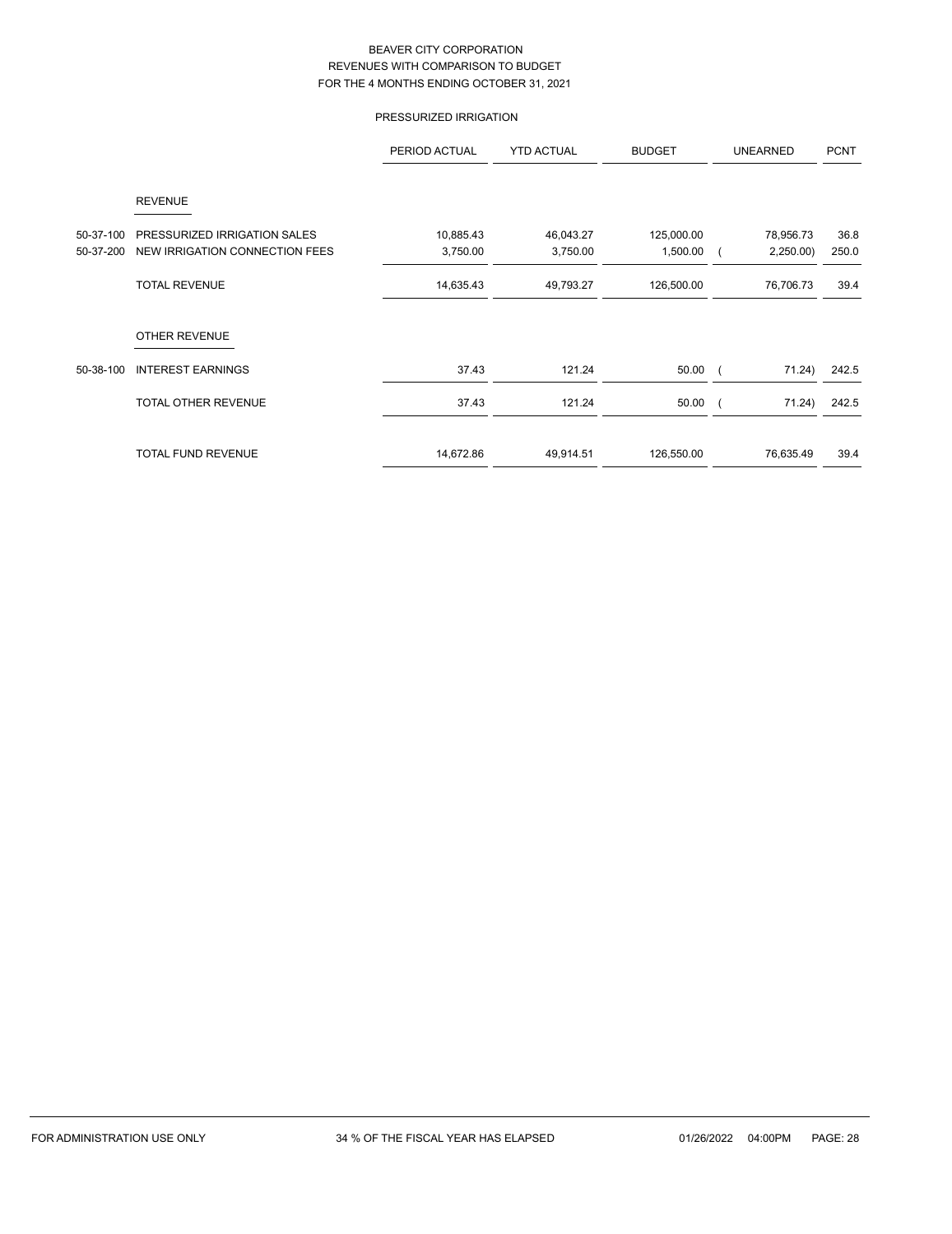# PRESSURIZED IRRIGATION

|           |                                    | PERIOD ACTUAL<br><b>YTD ACTUAL</b><br><b>BUDGET</b> |           | <b>UNEXPENDED</b> | <b>PCNT</b> |       |
|-----------|------------------------------------|-----------------------------------------------------|-----------|-------------------|-------------|-------|
|           | <b>EXPENSES</b>                    |                                                     |           |                   |             |       |
|           |                                    |                                                     |           |                   |             |       |
| 50-40-110 | <b>SALARIES &amp; WAGES</b>        | 4,026.04                                            | 12,396.35 | 32,000.00         | 19,603.65   | 38.7  |
| 50-40-130 | <b>EMPLOYEE BENEFITS</b>           | 1,911.44                                            | 6,390.56  | 19,500.00         | 13,109.44   | 32.8  |
| 50-40-210 | <b>DUES &amp; ASSESSMENTS</b>      | .00                                                 | .00       | 500.00            | 500.00      | .0    |
| 50-40-225 | ADMINISTRATIVE SERVICE TO GF       | .00                                                 | .00       | 5,000.00          | 5,000.00    | .0    |
| 50-40-260 | <b>OPERATION &amp; MAINTENANCE</b> | 3,427.69                                            | 8,230.48  | 25,000.00         | 16,769.52   | 32.9  |
| 50-40-510 | <b>INSURANCE - PI</b>              | .00                                                 | 9,969.10  | 2,500.00          | 7,469.10)   | 398.8 |
| 50-40-620 | <b>CANALS &amp; DITCHES</b>        | .00                                                 | .00       | 2,500.00          | 2,500.00    | .0    |
| 50-40-650 | <b>DEPRECIATION EXPENSE</b>        | 4,478.65                                            | 13,435.95 | .00.              | 13,435.95)  | .0    |
| 50-40-730 | CAPITAL OUTLAY-PI SYSTEM           | .00                                                 | .00       | 20.000.00         | 20.000.00   | .0    |
| 50-40-740 | CAPITAL OUTLAY-EQUIPMENT           | 5,000.00                                            | 5,000.00  | 15,000.00         | 10,000.00   | 33.3  |
| 50-40-900 | <b>BAD DEBTS</b>                   | .00                                                 | 214.22    | 400.00            | 185.78      | 53.6  |
| 50-40-920 | <b>TRANSFER TO SURPLUS ACCOUNT</b> | .00                                                 | .00       | 4,150.00          | 4,150.00    | .0    |
|           | <b>TOTAL EXPENSES</b>              | 18,843.82                                           | 55,636.66 | 126,550.00        | 70,913.34   | 44.0  |
|           | <b>TOTAL FUND EXPENDITURES</b>     | 18,843.82                                           | 55,636.66 | 126,550.00        | 70,913.34   | 44.0  |
|           | NET REVENUE OVER EXPENDITURES      | 4,170.96)                                           | 5,722.15  | .00               | 5,722.15    | .0    |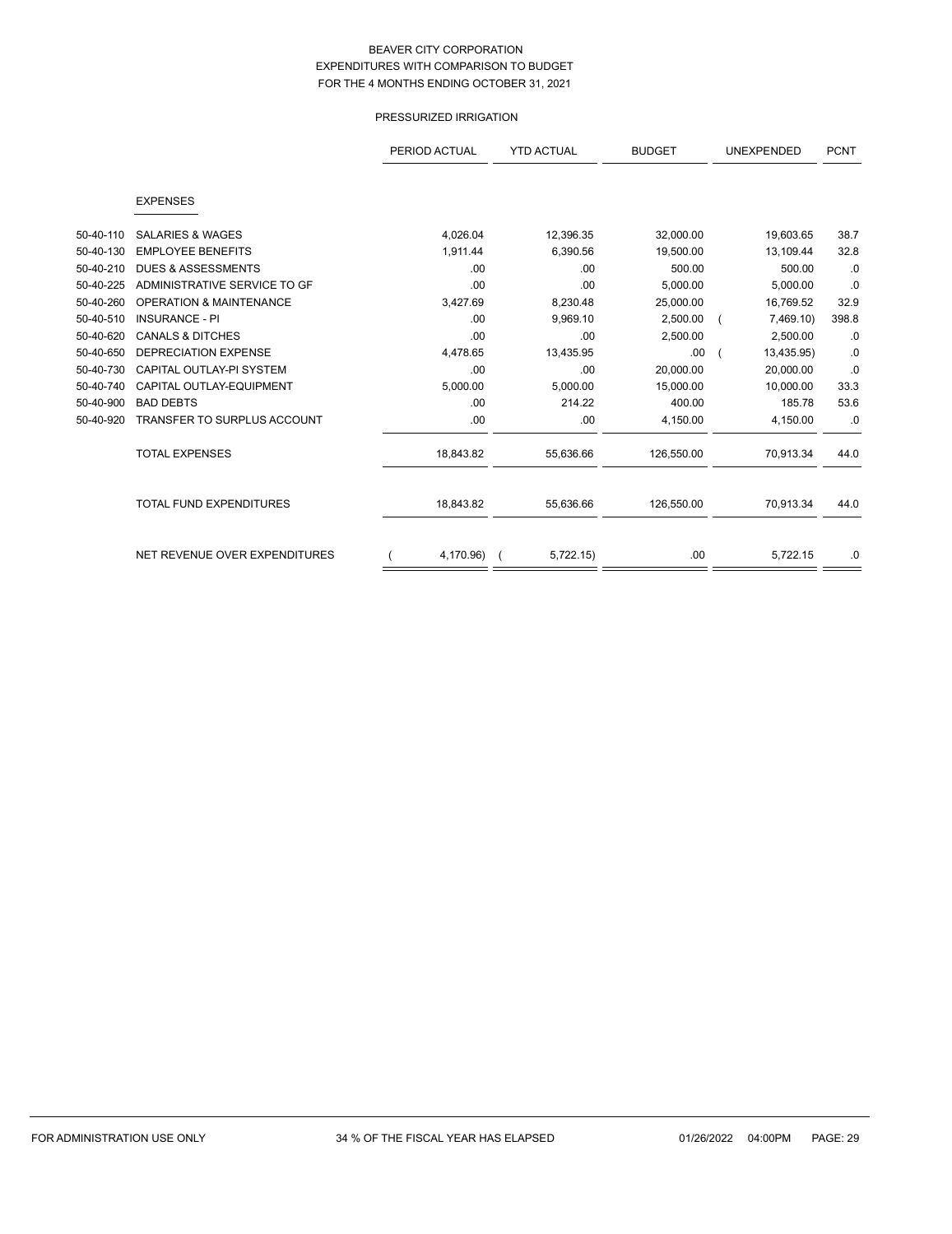#### WATER FUND

#### ASSETS

| 51-11900      | CASH - COMBINED FUND                  | 690,473.23    |  |
|---------------|---------------------------------------|---------------|--|
|               | 51-12100 RESTRICTED CASH-FR COMBINED  | 391,683.00    |  |
| 51-12314      | 2021 CIB - BEAR SPING DEV             | 1,036,115.55  |  |
| 51-13110      | ACCOUNTS RECEIVABLE                   | 73,230.50     |  |
| 51-13130      | ACCT REC - AR                         | 129.16        |  |
| 51-14110      | DEFERRED OUTFLOWS - PENSIONS          | 47,258.00     |  |
| 51-15110      | INVENTORY - SUPPLIES                  | 40,266.20     |  |
| 51-16110 LAND |                                       | 167,477.50    |  |
| 51-16120      | <b>WATER SHARES</b>                   | 810,360.00    |  |
| 51-16210      | <b>BUILDINGS</b>                      | 10,368.25     |  |
|               | 51-16300 S.I.D. WATER SYSTEM          | 11,079.42     |  |
|               | 51-16310 CULINARY DISTRIBUTION SYSTEM | 12,351,106.70 |  |
| 51-16510      | MACHINERY AND EQUIPMENT               | 328,700.35    |  |
|               | 51-16610 AUTOMOBILE AND TRUCKS        | 79.437.22     |  |
| 51-16700      | <b>CONSTRUCTION IN PROGRESS</b>       | 120,511.85    |  |
| 51-17500      | ACCUMULATED DEPRECIATION              | 6,712,867.77) |  |

TOTAL ASSETS 9,445,329.16

# LIABILITIES AND EQUITY

## LIABILITIES

| 51-21350 CUSTOMER HYDRANT DEPOSITS     |              | 3,150.00     |              |
|----------------------------------------|--------------|--------------|--------------|
| 51-21500 COMP. ABSENCES PAYABLE        |              | 43,379.38    |              |
| 51-21600 ACCRUED INTEREST              |              | 9,676.07     |              |
| 51-24100 NET PENSION LIABILITY         |              | 7,341.96     |              |
| 51-24110 DEFERRED INFLOWS PENSIONS     |              | 90,466.30    |              |
| 51-25311 NOTES PAYABLE DWR PHASE 1     |              | 487,000.00   |              |
| 51-25312 NOTES PAYABLE DWR PHASE 2A    |              | 569,000.00   |              |
| 51-25313 NOTES PAYABLE CIB PHASE 2B    |              | 999,000.00   |              |
| 51-25325 BOND PAYABLE WATER REVISION   |              | 183,500.00   |              |
| <b>TOTAL LIABILITIES</b>               |              |              | 2,392,513.71 |
| <b>FUND EQUITY</b>                     |              |              |              |
| 51-28130 RESERVE - BOND RETIREMENT     |              | 292,415.00   |              |
| UNAPPROPRIATED FUND BALANCE:           |              |              |              |
| 51-29610 APPROPRIATED RETAINED EARNING | 127,250.00   |              |              |
| 51-29800 BEGINNING OF YEAR             | 5,698,264.39 |              |              |
| REVENUE OVER EXPENDITURES - YTD        | 934,886.06   |              |              |
| <b>BALANCE - CURRENT DATE</b>          |              | 6,760,400.45 |              |
| <b>TOTAL FUND EQUITY</b>               |              |              | 7,052,815.45 |
| <b>TOTAL LIABILITIES AND EQUITY</b>    |              |              | 9,445,329.16 |
|                                        |              |              |              |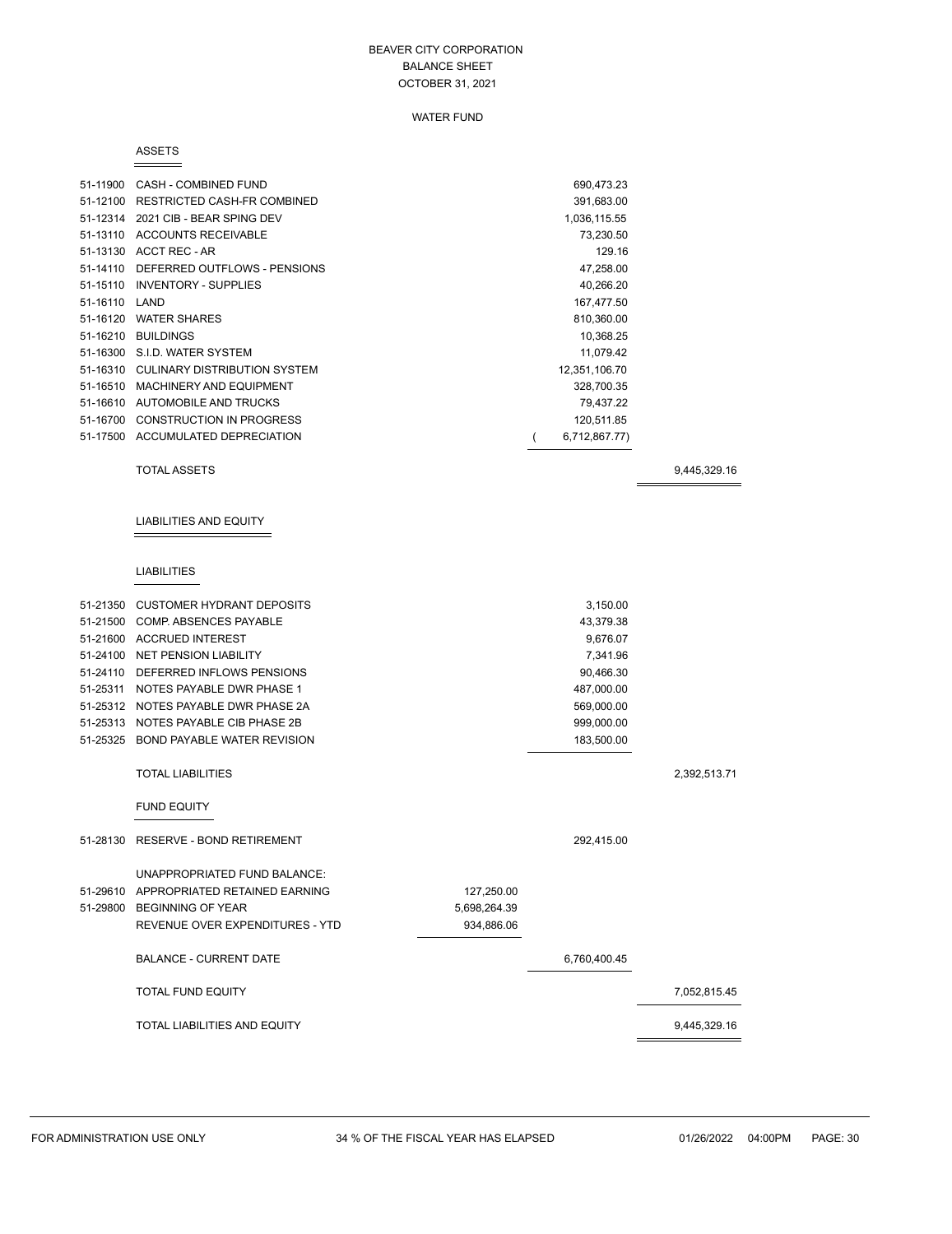|                                   | <b>WATER FUND</b> |                             |               |                               |             |
|-----------------------------------|-------------------|-----------------------------|---------------|-------------------------------|-------------|
|                                   | PERIOD ACTUAL     | <b>YTD ACTUAL</b>           | <b>BUDGET</b> | <b>UNEARNED</b>               | <b>PCNT</b> |
| <b>INTERGOVERNMENTAL REVENUE</b>  |                   |                             |               |                               |             |
| CIB-BEAR SPRING DEV               | 986,000.00        | 986,000.00                  | .00.          | 986,000.00)<br>$\overline{ }$ | 0.0         |
| TOTAL INTERGOVERNMENTAL REVENUE   | 986,000.00        | 986,000.00                  | .00.          | 986,000.00)<br>$\left($       | .0          |
| <b>REVENUE</b>                    |                   |                             |               |                               |             |
| <b>CULINARY SALES</b>             | 72,991.67         | 337,703.31                  | 900,000.00    | 562,296.69                    | 37.5        |
|                                   | 600.00            |                             | .00.          | $\overline{ }$                | .0          |
| OTHER NEW CONNECTIONS             | .00               | 7,665.00                    | 9,500.00      | 1,835.00                      | 80.7        |
| <b>TOTAL REVENUE</b>              | 73,591.67         | 347,218.31                  | 909,500.00    | 562,281.69                    | 38.2        |
| <b>OTHER</b>                      |                   |                             |               |                               |             |
| <b>INTEREST EARNINGS</b>          | 473.25            | 1,357.15                    | 3,500.00      | 2,142.85                      | 38.8        |
| CIB 5LOAN                         | .00               | .00                         | 986,000.00    | 986,000.00                    | .0          |
| <b>WATER SUNDRY</b>               | 129.16            | 4,837.66                    | 5,000.00      | 162.34                        | 96.8        |
| TRANSFER FROM IMPACT FEES         | .00               | .00                         | 13,800.00     | 13,800.00                     | $\cdot$ 0   |
| TRANSFER FROM WATER ACQ           | .00               | .00                         | 2,000.00      | 2,000.00                      | 0.0         |
| <b>TOTAL OTHER</b>                | 602.41            | 6,194.81                    | 1,010,300.00  | 1,004,105.19                  | .6          |
| CONTRIBUTIONS AND TRANSFERS       |                   |                             |               |                               |             |
| CAPITAL ASSET DISPOSITION         | .00.              | 3,803.70)<br>$\overline{ }$ | .00           | 3,803.70                      | .0          |
| TOTAL CONTRIBUTIONS AND TRANSFERS | .00               | 3,803.70)<br>$\overline{ }$ | .00           | 3,803.70                      | 0.0         |
| TOTAL FUND REVENUE                | 1,060,194.08      | 1,335,609.42                | 1,919,800.00  | 584,190.58                    | 69.6        |
|                                   | WATER METER FEE   |                             | 1,850.00      |                               | 1,850.00)   |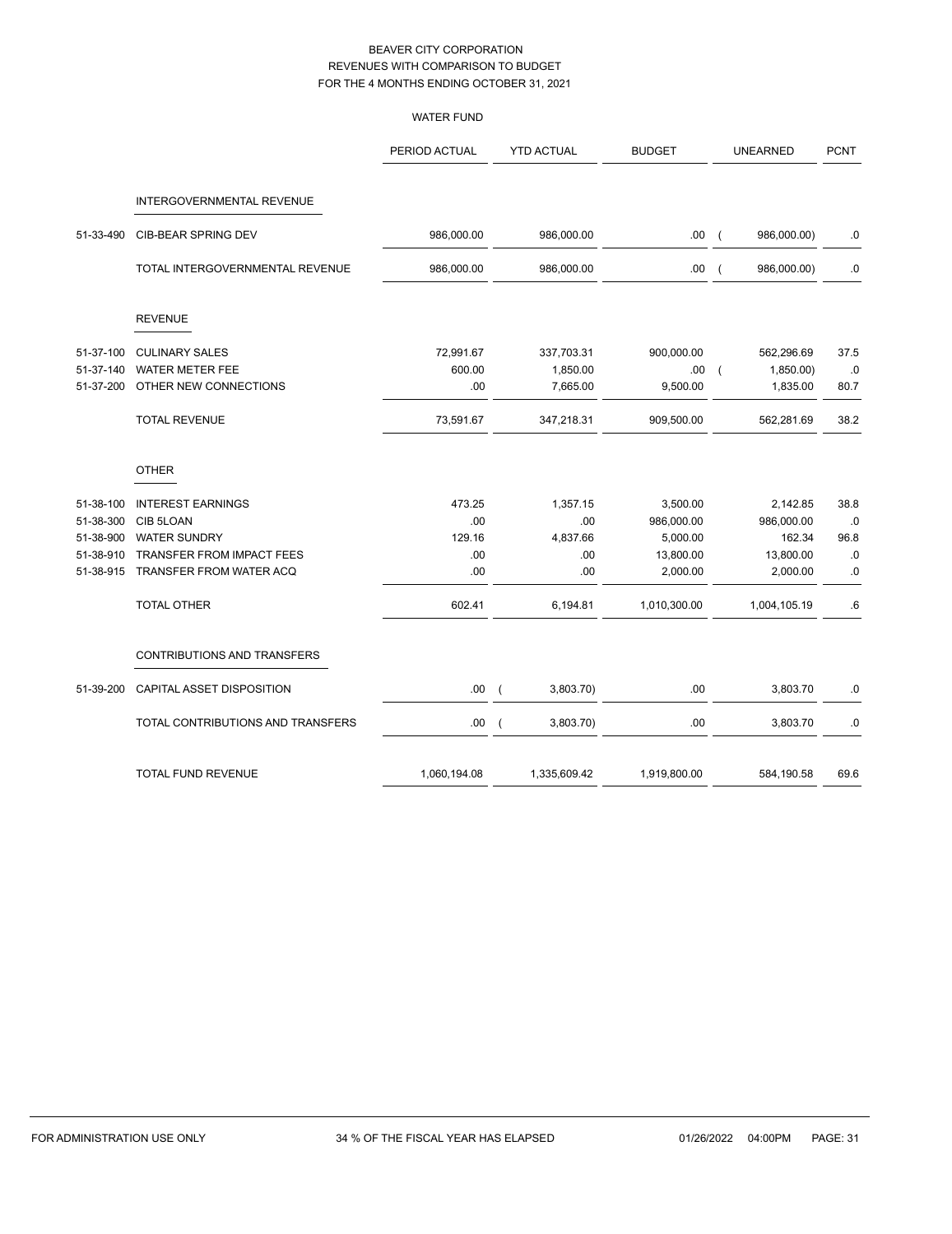# WATER FUND

|           |                                           | PERIOD ACTUAL | <b>YTD ACTUAL</b> | <b>BUDGET</b> | <b>UNEXPENDED</b> | <b>PCNT</b> |
|-----------|-------------------------------------------|---------------|-------------------|---------------|-------------------|-------------|
|           |                                           |               |                   |               |                   |             |
|           | <b>EXPENDITURES</b>                       |               |                   |               |                   |             |
| 51-40-110 | <b>SALARIES AND WAGES</b>                 | 27,094.96     | 78,438.99         | 265,750.00    | 187,311.01        | 29.5        |
| 51-40-130 | <b>EMPLOYEE BENEFITS</b>                  | 12,467.39     | 38,560.61         | 144,250.00    | 105,689.39        | 26.7        |
| 51-40-210 | <b>DUES &amp; ASSESSMENTS</b>             | .00           | 515.00            | 2,500.00      | 1,985.00          | 20.6        |
| 51-40-225 | <b>ADMIN SERVICES</b>                     | .00           | .00               | 30,000.00     | 30,000.00         | .0          |
| 51-40-260 | PRESSURIZED IRRIGATION O & M              | .00           | 2,527.51          | .00           | 2,527.51          | .0          |
| 51-40-265 | <b>OPERATING &amp; MAINTENANCE - WATE</b> | 20,370.51     | 63,231.96         | 85,000.00     | 21,768.04         | 74.4        |
| 51-40-310 | PROF SVC/ATTORNEY FEES                    | .00           | 1,970.00          | 10,000.00     | 8,030.00          | 19.7        |
| 51-40-510 | <b>INSURANCE - CULINARY WATER</b>         | .00           | 9,969.10          | 20,500.00     | 10,530.90         | 48.6        |
| 51-40-610 | <b>MISCELLANEOUS</b>                      | .00           | .00               | 200.00        | 200.00            | .0          |
| 51-40-650 | <b>DEPRECIATION</b>                       | 36,175.03     | 109,073.08        | .00           | 109,073.08)       | .0          |
| 51-40-721 | WATER PROJECT BEAR CANYON SPRI            | 1,689.45      | 16,806.76         | 1,035,000.00  | 1,018,193.24      | 1.6         |
| 51-40-730 | CAPITAL OUTLAY - WATER SYSTEM             | 36,679.13     | 73,869.08         | 67,528.00     | 6,341.08          | 109.4       |
| 51-40-732 | CAPITAL OUTLAY WATER UNDER \$5K           | 320.00        | 320.00            | 5,000.00      | 4,680.00          | 6.4         |
| 51-40-740 | CAPITAL OUTLAY - EQUIPMENT                | 5,000.00      | 5,000.00          | 52,000.00     | 47,000.00         | 9.6         |
| 51-40-805 | <b>TRANSFER TO G/F FOR SERVICES</b>       | .00           | .00               | 45,000.00     | 45,000.00         | .0          |
| 51-40-820 | <b>DEBT SERVICE - INTEREST</b>            | .00           | .00               | 29,772.00     | 29,772.00         | .0          |
| 51-40-900 | <b>BAD DEBTS</b>                          | .00           | 441.27            | 1,500.00      | 1,058.73          | 29.4        |
| 51-40-901 | <b>BAD DEBT - AR</b>                      | .00           | .00               | 800.00        | 800.00            | .0          |
| 51-40-920 | TRANSFER TO SURPLUS ACCT                  | .00           | .00               | 125,000.00    | 125,000.00        | .0          |
|           | <b>TOTAL EXPENDITURES</b>                 | 139,796.47    | 400,723.36        | 1,919,800.00  | 1,519,076.64      | 20.9        |
|           | TOTAL FUND EXPENDITURES                   | 139,796.47    | 400,723.36        | 1,919,800.00  | 1,519,076.64      | 20.9        |
|           | NET REVENUE OVER EXPENDITURES             | 920,397.61    | 934,886.06        | .00.          | 934,886.06)       | .0          |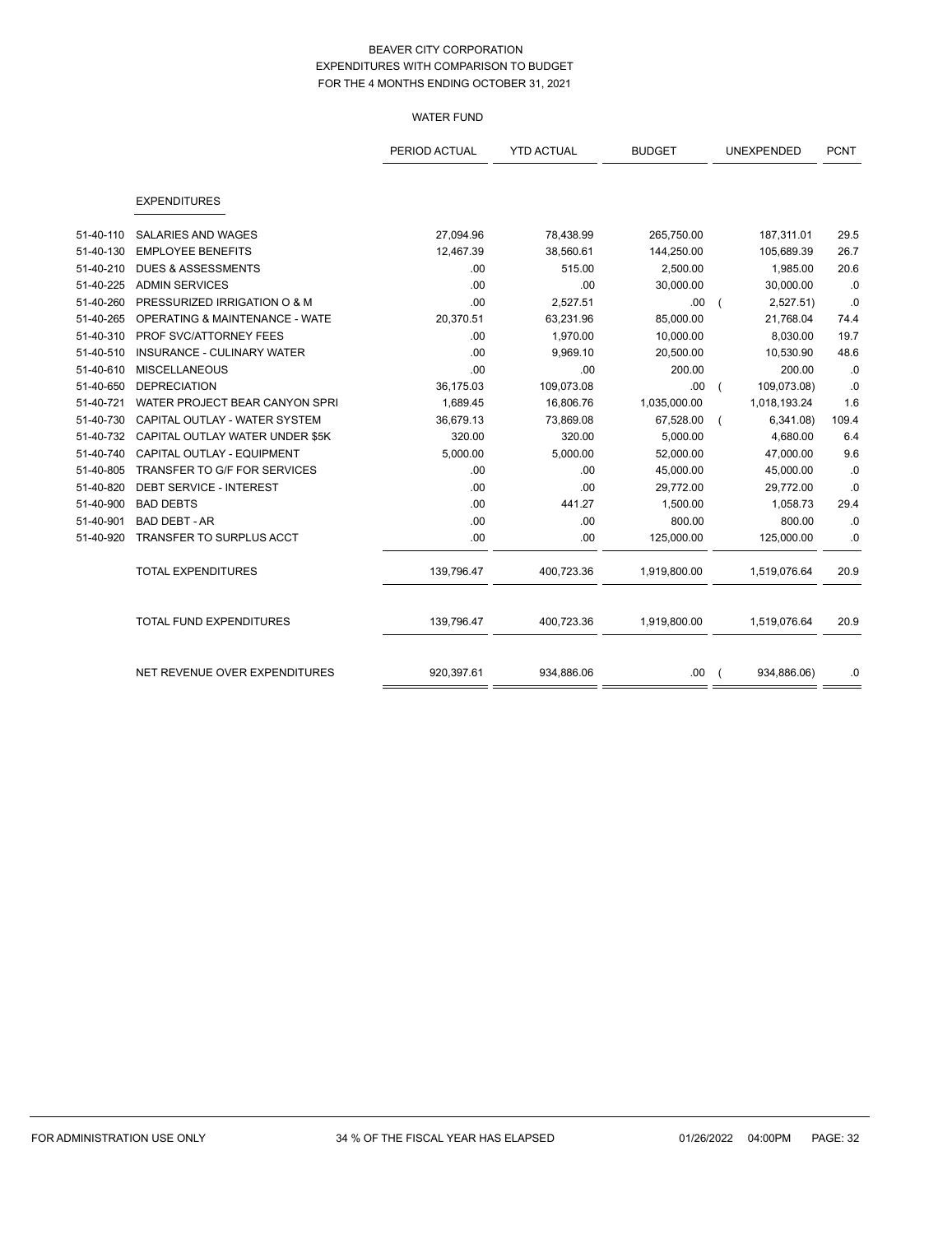SEWER FUND

#### ASSETS

|          | 52-11900 CASH - COMBINED FUND<br>52-13110 ACCOUNTS RECEIVABLE<br>52-14110 DEFERRED OUTFLOWS - PENSIONS<br>52-15110 INVENTORY - SUPPLIES<br>52-16110 LAND & WATER<br>52-16310 SEWER SYSTEM<br>52-16320 S.I.D. SEWER SYSTEM<br>52-16330 SOUTH SEWER SYSTEM SID<br>52-16340 SEWER LAGOONS<br>52-16350 NORTH SEWER SAA<br>52-16510 MACHINERY AND EQUIPMENT<br>52-16610 AUTOMOBILE AND TRUCKS |                |                            |   | 1,226,639.05<br>41,070.13<br>19,574.21<br>2,018.08<br>4,862.50<br>4,630,975.19<br>54,109.25<br>243,211.65<br>43,471.08<br>550,214.37<br>190,305.44<br>28,059.62 |              |
|----------|------------------------------------------------------------------------------------------------------------------------------------------------------------------------------------------------------------------------------------------------------------------------------------------------------------------------------------------------------------------------------------------|----------------|----------------------------|---|-----------------------------------------------------------------------------------------------------------------------------------------------------------------|--------------|
|          | 52-16700 CONSTRUCTION IN PROGRESS                                                                                                                                                                                                                                                                                                                                                        |                |                            |   | 3,895.65                                                                                                                                                        |              |
|          | 52-17500 ACCUMULATED DEPRECIATION                                                                                                                                                                                                                                                                                                                                                        |                |                            |   | 3,820,974.92)                                                                                                                                                   |              |
|          | <b>TOTAL ASSETS</b>                                                                                                                                                                                                                                                                                                                                                                      |                |                            |   |                                                                                                                                                                 | 3,217,431.30 |
|          | LIABILITIES AND EQUITY                                                                                                                                                                                                                                                                                                                                                                   |                |                            |   |                                                                                                                                                                 |              |
|          | <b>LIABILITIES</b>                                                                                                                                                                                                                                                                                                                                                                       |                |                            |   |                                                                                                                                                                 |              |
|          | 52-21350 ROAD CROSSING DEPOSIT<br>52-21351 DEFERRED REVENUE<br>52-21500 COMP. ABSENCE PAYABLE<br>52-24100 NET PENSION LIABILITY<br>52-24110 DEFERRED INFLOWS - PENSIONS                                                                                                                                                                                                                  |                |                            | ( | 3,005.00<br>3,806.17<br>14,560.43<br>5,144.25<br>35,060.93                                                                                                      |              |
|          | <b>TOTAL LIABILITIES</b>                                                                                                                                                                                                                                                                                                                                                                 |                |                            |   |                                                                                                                                                                 | 53,964.44    |
|          | <b>FUND EQUITY</b>                                                                                                                                                                                                                                                                                                                                                                       |                |                            |   |                                                                                                                                                                 |              |
| 52-29800 | UNAPPROPRIATED FUND BALANCE:<br><b>BEGINNING OF YEAR</b><br>REVENUE OVER EXPENDITURES - YTD<br><b>BALANCE - CURRENT DATE</b>                                                                                                                                                                                                                                                             | $\overline{ }$ | 3,222,683.82<br>59,216.96) |   | 3,163,466.86                                                                                                                                                    |              |
|          | <b>TOTAL FUND EQUITY</b>                                                                                                                                                                                                                                                                                                                                                                 |                |                            |   |                                                                                                                                                                 | 3,163,466.86 |
|          | TOTAL LIABILITIES AND EQUITY                                                                                                                                                                                                                                                                                                                                                             |                |                            |   |                                                                                                                                                                 | 3,217,431.30 |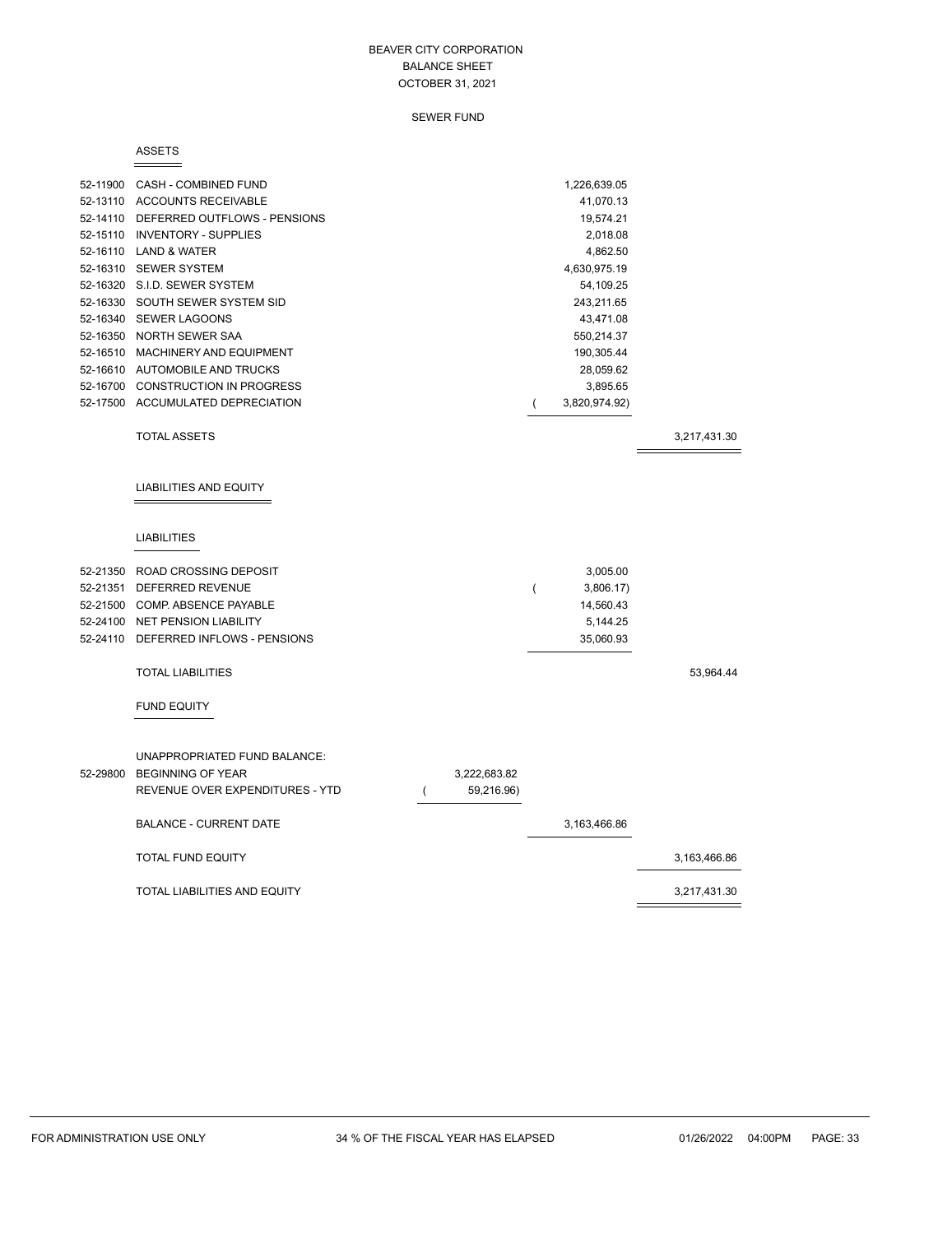|           |                                   | <b>SEWER FUND</b> |                                       |               |                 |                   |
|-----------|-----------------------------------|-------------------|---------------------------------------|---------------|-----------------|-------------------|
|           |                                   | PERIOD ACTUAL     | <b>YTD ACTUAL</b>                     | <b>BUDGET</b> | <b>UNEARNED</b> | <b>PCNT</b>       |
|           | <b>REVENUE</b>                    |                   |                                       |               |                 |                   |
| 52-37-100 | <b>SEWER SERVICES</b>             | 37,565.48         | 149,428.80                            | 425,000.00    | 275,571.20      | 35.2              |
|           | <b>TOTAL REVENUE</b>              | 37,565.48         | 149,428.80                            | 425,000.00    | 275,571.20      | 35.2              |
|           | <b>OTHER</b>                      |                   |                                       |               |                 |                   |
| 52-38-100 | <b>INTEREST EARNINGS</b>          | 408.32            | 2,966.51                              | 5,000.00      | 2,033.49        | 59.3              |
| 52-38-300 | NORTH SEWER SAA FEES              | .00               | 3,806.17                              | 1,000.00      | 2,806.17        | 380.6             |
| 52-38-900 | <b>SEWER SUNDRY</b>               | 70.00             | 1,310.00                              | 200.00        | 1,110.00        | 655.0             |
|           | <b>TOTAL OTHER</b>                | 478.32            | 8,082.68                              | 6,200.00      | 1,882.68)       | 130.4             |
|           | CONTRIBUTIONS AND TRANSFERS       |                   |                                       |               |                 |                   |
| 52-39-200 | CAPITAL ASSET DISPOSITION         | .00.              | 3,803.78<br>$\left($                  | .00           | 3,803.78        | .0                |
| 52-39-405 | TRANSFER FROM SEWER IMPACT        | .00               | .00                                   | 9,700.00      | 9,700.00        | .0                |
|           | TOTAL CONTRIBUTIONS AND TRANSFERS | .00               | 3,803.78)<br>$\overline{\phantom{a}}$ | 9,700.00      | 13,503.78       | 39.2)<br>$\left($ |
|           | <b>TOTAL FUND REVENUE</b>         | 38,043.80         | 153,707.70                            | 440,900.00    | 287,192.30      | 34.9              |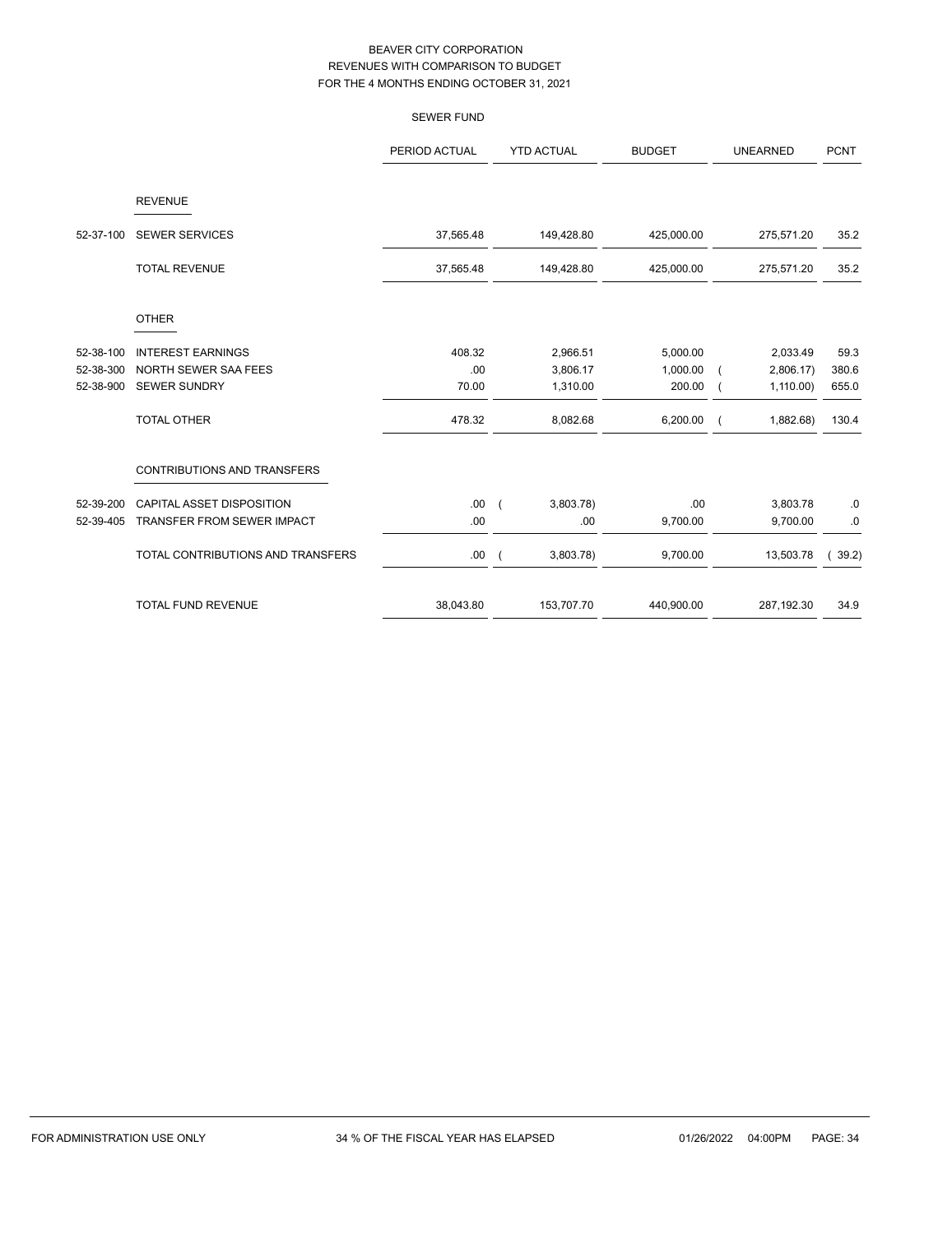# SEWER FUND

|           |                                    | PERIOD ACTUAL | <b>YTD ACTUAL</b> | <b>BUDGET</b> | UNEXPENDED | <b>PCNT</b> |
|-----------|------------------------------------|---------------|-------------------|---------------|------------|-------------|
|           | <b>EXPENDITURES</b>                |               |                   |               |            |             |
| 52-40-110 | <b>SALARIES AND WAGES</b>          | 18,677.39     | 53,398.30         | 160,250.00    | 106,851.70 | 33.3        |
| 52-40-130 | <b>EMPLOYEE BENEFITS</b>           | 8,774.49      | 26,901.94         | 92,750.00     | 65,848.06  | 29.0        |
| 52-40-225 | <b>ADMIN SERVICES</b>              | .00           | .00.              | 30,000.00     | 30,000.00  | .0          |
| 52-40-260 | <b>OPERATING &amp; MAINTENANCE</b> | 2,353.03      | 46,837.32         | 45,400.00     | 1,437.32)  | 103.2       |
| 52-40-510 | <b>INSURANCE - SEWER SYSTEM</b>    | .00           | 19,938.20         | 20,500.00     | 561.80     | 97.3        |
| 52-40-610 | <b>MISCELLANEOUS</b>               | 65.07         | 65.07             | 1,000.00      | 934.93     | 6.5         |
| 52-40-650 | <b>DEPRECIATION</b>                | 9,286.57      | 28,407.70         | .00           | 28,407.70) | .0          |
| 52-40-730 | CAPITAL OUTLAY - IMPROVEMENTS      | 3,661.86      | 31,690.06         | 20,000.00     | 11,690.06) | 158.5       |
| 52-40-740 | CAPITAL OUTLAY - EQUIPMENT         | 5,000.00      | 5,000.00          | 21,000.00     | 16,000.00  | 23.8        |
| 52-40-900 | <b>BAD DEBTS</b>                   | .00           | 686.07            | 1,000.00      | 313.93     | 68.6        |
|           | <b>TOTAL EXPENDITURES</b>          | 47,818.41     | 212,924.66        | 391,900.00    | 178,975.34 | 54.3        |
|           | <b>DISTRIBUTION</b>                |               |                   |               |            |             |
| 52-82-800 | TRANSFER TO G/F FOR SERVICES       | .00           | .00               | 36,000.00     | 36,000.00  | .0          |
| 52-82-920 | <b>TRANSFER TO SURPLUS</b>         | .00           | .00               | 13,000.00     | 13,000.00  | $\cdot$ 0   |
|           | <b>TOTAL DISTRIBUTION</b>          | .00           | .00               | 49,000.00     | 49,000.00  | .0          |
|           | <b>TOTAL FUND EXPENDITURES</b>     | 47,818.41     | 212,924.66        | 440,900.00    | 227,975.34 | 48.3        |
|           | NET REVENUE OVER EXPENDITURES      | $9,774.61$ (  | 59,216.96)        | .00           | 59,216.96  | .0          |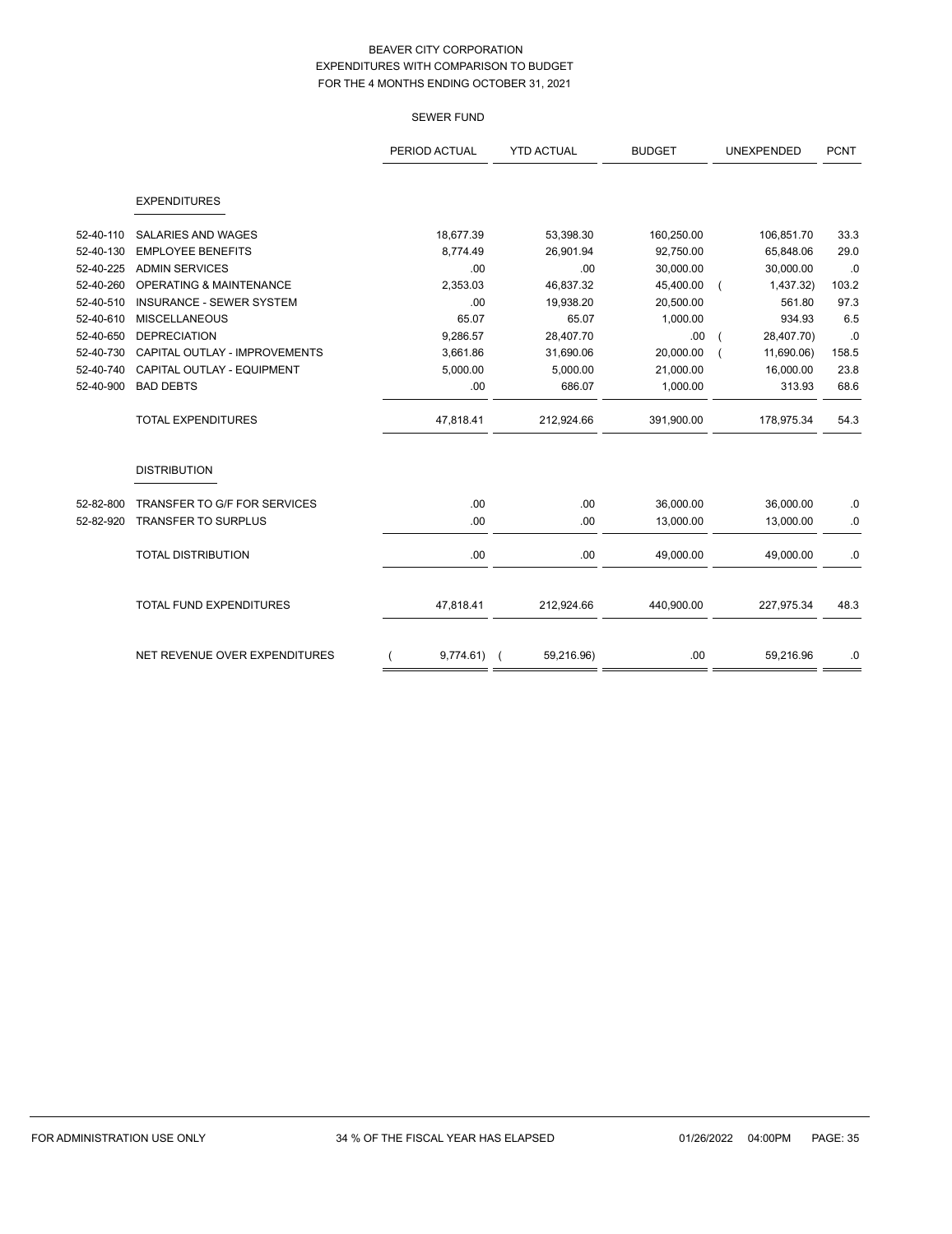#### ELECTRIC FUND

#### ASSETS

| 53-11900 | CASH - COMBINED FUND               | 1,969,558.18  |  |
|----------|------------------------------------|---------------|--|
| 53-11952 | 2017 ELECTRIC BOND ESCROW          | 78.62         |  |
| 53-11953 | 2021 ELECTRIC BOND CONST & COI     | 2,211,096.06  |  |
| 53-11954 | 2021 ELECTRIC BOND COI             | 6,754.46      |  |
| 53-12100 | RESTRICTED CASH-FR COMBINED        | 35,968.00     |  |
| 53-13110 | <b>ACCOUNTS RECEIVABLE</b>         | 260,443.26    |  |
|          | 53-13135 ACCTS REC - AR            | 8,083.00      |  |
| 53-14110 | DEFERRED OUTFLOWS - PENSIONS       | 101,239.99    |  |
| 53-15110 | <b>INVENTORY - SUPPLIES</b>        | 121,883.43    |  |
| 53-16110 | <b>LAND &amp; WATER</b>            | 84,621.00     |  |
| 53-16210 | <b>BUILDINGS</b>                   | 278,958.04    |  |
|          | 53-16310 POWER DISTRIBUTION SYSTEM | 7,669,869.24  |  |
| 53-16510 | MACHINERY AND EQUIPMENT            | 599,312.58    |  |
| 53-16610 | AUTOMOBILE AND TRUCKS              | 703,766.34    |  |
| 53-16700 | <b>CONSTRUCTION IN PROGRESS</b>    | 42,822.72     |  |
| 53-16710 | <b>HYDRO PLANT</b>                 | 6,014,955.95  |  |
|          | 53-17500 ACCUMULATED DEPRECIATION  | 7,727,642.99) |  |

#### TOTAL ASSETS 12,381,767.88

LIABILITIES AND EQUITY

#### LIABILITIES

| 53-21320 | <b>COMP. ABSENCE PAYABLE</b>           |              | 59,132.92    |               |
|----------|----------------------------------------|--------------|--------------|---------------|
| 53-21350 | <b>CUSTOMER DEPOSITS</b>               |              | 105,900.69   |               |
|          | 53-21500 SALES TAX PAYABLE             |              | 11,888.65    |               |
| 53-21650 | <b>ACCRUED INTEREST</b>                |              | 15,175.10    |               |
|          | 53-24100 NET PENSION LIABILITY         |              | 21,075.09    |               |
| 53-24110 | DEFERRED INFLOWS - PENSIONS            |              | 210,685.19   |               |
| 53-25100 | BONDS PAYABLE - SERIES 2012            |              | 7.86         |               |
| 53-25155 | DEFFERED AMOUNT ON REFUNDING           |              | 24,126.35)   |               |
| 53-25250 | <b>BOND PAYABLE WATER REVISION</b>     |              | 183,500.00   |               |
| 53-25400 | 2017 ELECTRIC BOND                     |              | 1,731,000.00 |               |
| 53-25453 | 2021 ELECTRIC BOND CONST               |              | 2,210,000.00 |               |
|          | 53-25454 2021 ELECTRIC BOND COI        |              | 6,750.00     |               |
|          |                                        |              |              |               |
|          | <b>TOTAL LIABILITIES</b>               |              |              | 4,530,973.43  |
|          |                                        |              |              |               |
|          | <b>FUND EQUITY</b>                     |              |              |               |
|          |                                        |              |              |               |
|          |                                        |              |              |               |
|          | <b>UNAPPROPRIATED FUND BALANCE:</b>    |              |              |               |
| 53-29800 | <b>BEGINNING OF YEAR</b>               | 8,031,809.11 |              |               |
|          | <b>REVENUE OVER EXPENDITURES - YTD</b> | 181,014.66)  |              |               |
|          | <b>BALANCE - CURRENT DATE</b>          |              | 7,850,794.45 |               |
|          |                                        |              |              |               |
|          | <b>TOTAL FUND EQUITY</b>               |              |              | 7,850,794.45  |
|          | <b>TOTAL LIABILITIES AND EQUITY</b>    |              |              | 12,381,767.88 |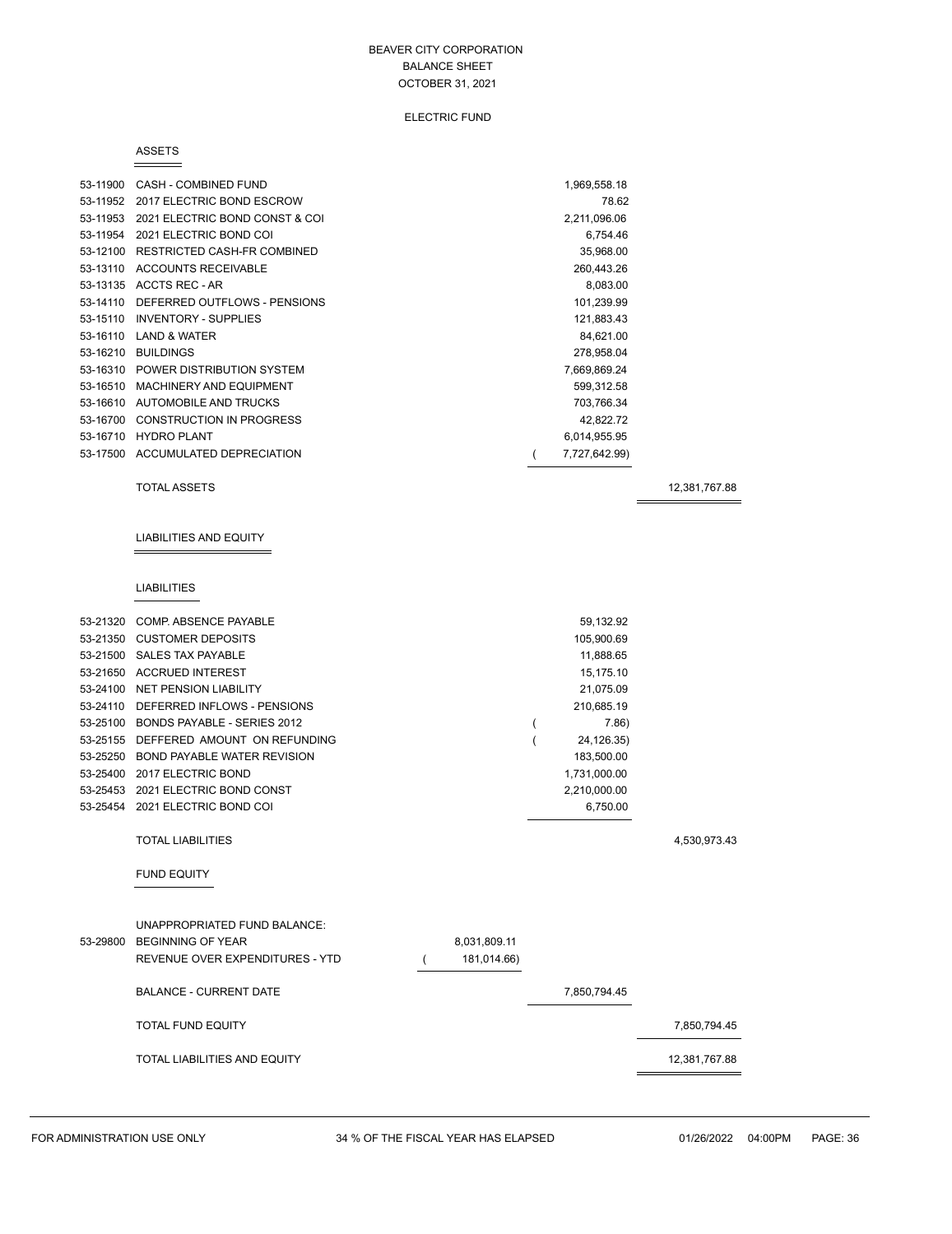# ELECTRIC FUND

|           |                                | PERIOD ACTUAL | <b>YTD ACTUAL</b> | <b>BUDGET</b> | <b>UNEARNED</b> | <b>PCNT</b> |
|-----------|--------------------------------|---------------|-------------------|---------------|-----------------|-------------|
|           | <b>REVENUE</b>                 |               |                   |               |                 |             |
|           |                                |               |                   |               |                 |             |
| 53-37-100 | ELECTR SALES RESIDENT TAXABLE  | 66,661.93     | 323,543.45        | 950,000.00    | 626,456.55      | 34.1        |
| 53-37-110 | ELECTR SALES-RESIDENT EXEMPT   | 261.98        | 1,096.26          | 2,500.00      | 1,403.74        | 43.9        |
| 53-37-150 | ELECTR SALES-COMMERCIAL TAXABL | 88,482.84     | 422,493.04        | 1,000,000.00  | 577,506.96      | 42.3        |
| 53-37-160 | ELECTR SALES COMMERCIAL-EXEMPT | 56,327.31     | 311,259.87        | 800,000.00    | 488,740.13      | 38.9        |
| 53-37-200 | <b>CONNECTION FEES</b>         | 1,700.00      | 8,105.00          | 15,000.00     | 6,895.00        | 54.0        |
| 53-37-250 | <b>ELECTRIC BASE RATE RES</b>  | 13,297.75     | 52,919.67         | 145,000.00    | 92,080.33       | 36.5        |
| 53-37-260 | ELECTRIC BASE RATE COMM        | 6,780.00      | 27,014.19         | 75,000.00     | 47,985.81       | 36.0        |
| 53-37-300 | <b>PENALTIES</b>               | 1,965.44      | 7,764.05          | 15,000.00     | 7,235.95        | 51.8        |
| 53-37-400 | <b>SALE OF MATERIALS</b>       | 1,746.00)     | 1,746.00          | 500.00        | 1,246.00        | 349.2       |
|           | <b>TOTAL REVENUE</b>           | 233,731.25    | 1,155,941.53      | 3,003,000.00  | 1,847,058.47    | 38.5        |
|           | <b>OTHER</b>                   |               |                   |               |                 |             |
| 53-38-100 | <b>INTEREST EARNINGS</b>       | 1,116.79      | 3,370.18          | 10,000.00     | 6,629.82        | 33.7        |
| 53-38-300 | <b>LOAN PROCEEDS</b>           | .00           | .00               | 2,250,000.00  | 2,250,000.00    | .0          |
| 53-38-400 | SALE OF FIXED ASSETS           | .00           | 25,000.00         | 500.00        | 24,500.00)      | 5000.0      |
| 53-38-900 | <b>SUNDRY</b>                  | 7,063.00      | 129,814.98        | 10,000.00     | 119,814.98)     | 1298.2      |
| 53-38-910 | <b>NEW ELECTRIC METERS</b>     | 690.00        | 1,610.00          | 4,000.00      | 2,390.00        | 40.3        |
|           | <b>TOTAL OTHER</b>             | 8,869.79      | 159,795.16        | 2,274,500.00  | 2,114,704.84    | 7.0         |
|           | TOTAL FUND REVENUE             | 242,601.04    | 1,315,736.69      | 5,277,500.00  | 3,961,763.31    | 24.9        |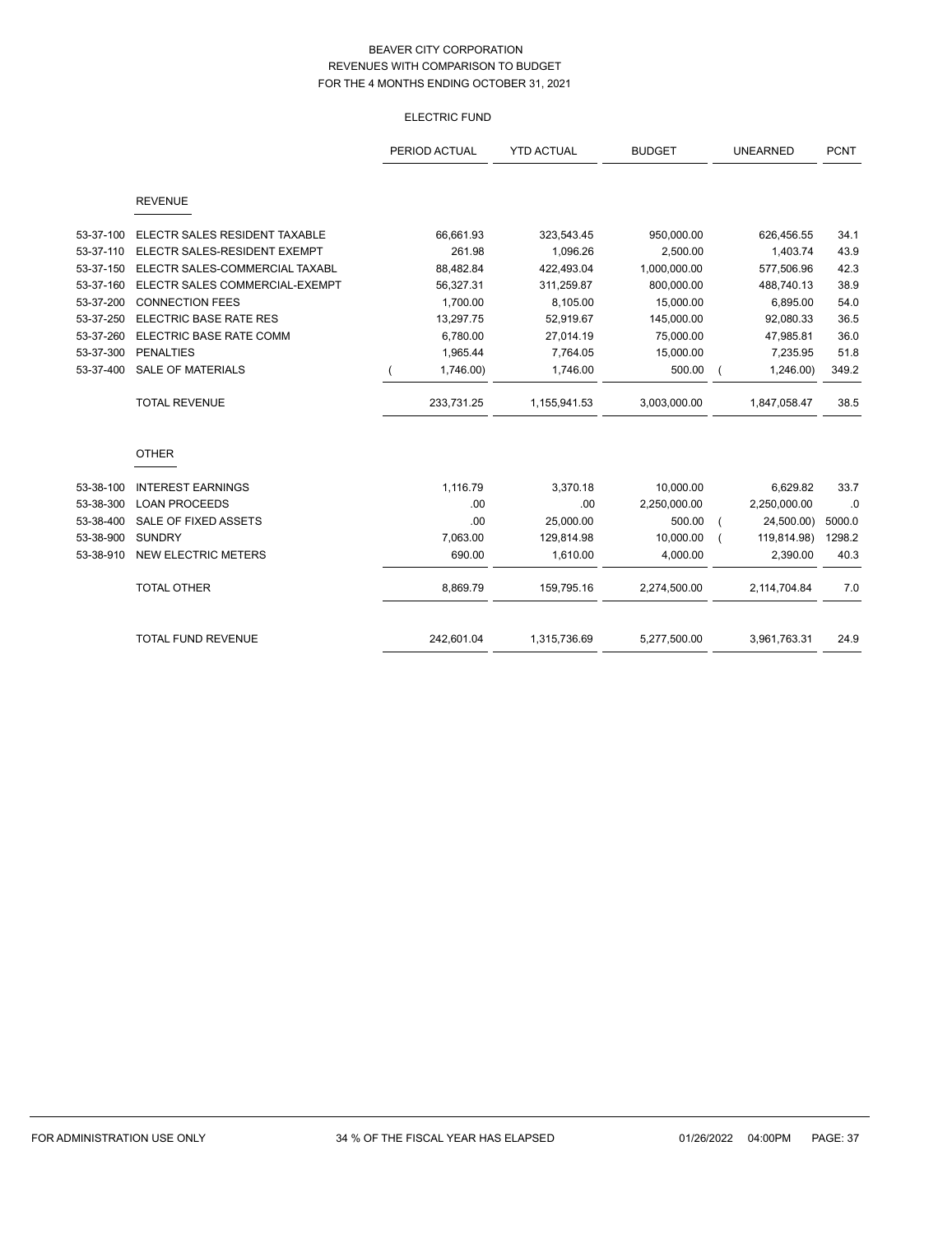# ELECTRIC FUND

|           |                                 | PERIOD ACTUAL | <b>YTD ACTUAL</b> | <b>BUDGET</b> |                | UNEXPENDED   | <b>PCNT</b> |
|-----------|---------------------------------|---------------|-------------------|---------------|----------------|--------------|-------------|
|           |                                 |               |                   |               |                |              |             |
|           | <b>GENERATOR</b>                |               |                   |               |                |              |             |
| 53-81-110 | SALARIES AND WAGES              | 30,398.43     | 90,293.21         | 256,000.00    |                | 165,706.79   | 35.3        |
| 53-81-130 | <b>EMPLOYEE BENEFITS</b>        | 12,933.76     | 42,096.58         | 145,000.00    |                | 102,903.42   | 29.0        |
| 53-81-225 | <b>ADMIN SERVICES</b>           | .00           | .00               | 20,000.00     |                | 20,000.00    | .0          |
| 53-81-230 | TRAVEL                          | .00           | 2,191.87          | 3,000.00      |                | 808.13       | 73.1        |
| 53-81-260 | OPERATING & MAINTENANCE         | 1,338.54      | 5,995.27          | 48,000.00     |                | 42,004.73    | 12.5        |
| 53-81-310 | PROF SERV-ATTORNEY FEES         | 147.25        | 267.25            | 10,000.00     |                | 9,732.75     | 2.7         |
| 53-81-510 | <b>INSURANCE - POWER PLANTS</b> | .00           | 19,938.20         | 12,000.00     | $\overline{ }$ | 7,938.20)    | 166.2       |
| 53-81-650 | <b>DEPRECIATION</b>             | 18,611.79     | 55,835.37         | .00           | $\overline{ }$ | 55,835.37)   | .0          |
| 53-81-730 | CAPITAL OUTLAY - IMPROVEMENTS   | .00           | .00               | 5,000.00      |                | 5,000.00     | .0          |
| 53-81-731 | CAPITAL OUTLAY PLANT #1         | .00           | 2,056.32          | 750,000.00    |                | 747,943.68   | .3          |
| 53-81-734 | CAPITAL OUTLAY - PLANT #4       | 280,006.20    | 282,576.40        | 5,000.00      | $\left($       | 277,576.40)  | 5651.5      |
| 53-81-735 | CAPITAL OUTLAY- HYDRO #2        | .00           | 17,500.00         | 1,500,000.00  |                | 1,482,500.00 | 1.2         |
| 53-81-740 | CAPITAL OUTLAY - EQUIPMENT      | 5,000.00      | 5,000.00          | 15,000.00     |                | 10,000.00    | 33.3        |
| 53-81-860 | <b>BOND INTEREST PAYMENT</b>    | .00           | 26,660.34         | 49,431.00     |                | 22,770.66    | 53.9        |
| 53-81-901 | <b>BOND RESERVES</b>            | .00           | .00               | 6,400.00      |                | 6,400.00     | .0          |
| 53-81-910 | <b>TRANSFER TO GF</b>           | .00           | .00               | 37,500.00     |                | 37,500.00    | .0          |
|           | <b>TOTAL GENERATOR</b>          | 348,435.97    | 550,410.81        | 2,862,331.00  |                | 2,311,920.19 | 19.2        |
|           | <b>DISTRIBUTION</b>             |               |                   |               |                |              |             |
| 53-82-050 | <b>POWER PURCHASED</b>          | .00           | 470,366.14        | 1,200,000.00  |                | 729,633.86   | 39.2        |
| 53-82-110 | SALARIES AND WAGES              | 50,204.43     | 148,895.13        | 440,000.00    |                | 291,104.87   | 33.8        |
| 53-82-130 | <b>EMPLOYEE BENEFITS</b>        | 21,945.52     | 71,060.51         | 265,000.00    |                | 193,939.49   | 26.8        |
| 53-82-225 | <b>ADMIN SERVICES</b>           | .00           | .00               | 20,000.00     |                | 20,000.00    | .0          |
| 53-82-230 | <b>TRAVEL</b>                   | 1,137.00      | 2,004.83          | 4,000.00      |                | 1,995.17     | 50.1        |
| 53-82-260 | OPERATING & MAINTENANCE         | 4,234.60      | 65,959.15         | 100,000.00    |                | 34,040.85    | 66.0        |
| 53-82-510 | INSURANCE - DISTRIBUTION SYSTE  | .00           | 19,938.20         | 12,000.00     | $\overline{ }$ | 7,938.20)    | 166.2       |
| 53-82-650 | <b>DEPRECIATION</b>             | 22,412.08     | 67,236.24         | .00           | $\overline{ }$ | 67,236.24)   | .0          |
| 53-82-730 | CAPITAL OUTLAY - IMPROVEMENTS   | 15,899.32     | 92,925.07         | 194,869.00    |                | 101,943.93   | 47.7        |
| 53-82-740 | CAPITAL OUTLAY - EQUIPMENT      | 5,000.00      | 5,000.00          | 30,000.00     |                | 25,000.00    | 16.7        |
| 53-82-800 | TRANSFER TO G/F FOR SERVICES    | .00           | .00               | 37,500.00     |                | 37,500.00    | .0          |
| 53-82-890 | <b>BOND ADMINISTRATION FEES</b> | .00           | 1,750.00          | .00           |                | 1,750.00)    | .0          |
| 53-82-900 | <b>BAD DEBTS</b>                | .00           | 1,205.27          | 2,000.00      |                | 794.73       | 60.3        |
| 53-82-901 | BAD DEBT - AR                   | .00           | .00               | 5,000.00      |                | 5,000.00     | .0          |
|           | 53-82-920 TRANSFER TO SURPLUS   | .00           | .00               | 104,800.00    |                | 104,800.00   | .0          |
|           | <b>TOTAL DISTRIBUTION</b>       | 120,832.95    | 946,340.54        | 2,415,169.00  |                | 1,468,828.46 | 39.2        |
|           | TOTAL FUND EXPENDITURES         | 469,268.92    | 1,496,751.35      | 5,277,500.00  |                | 3,780,748.65 | 28.4        |
|           | NET REVENUE OVER EXPENDITURES   | 226,667.88) ( | 181,014.66)       | .00           |                | 181,014.66   | .0          |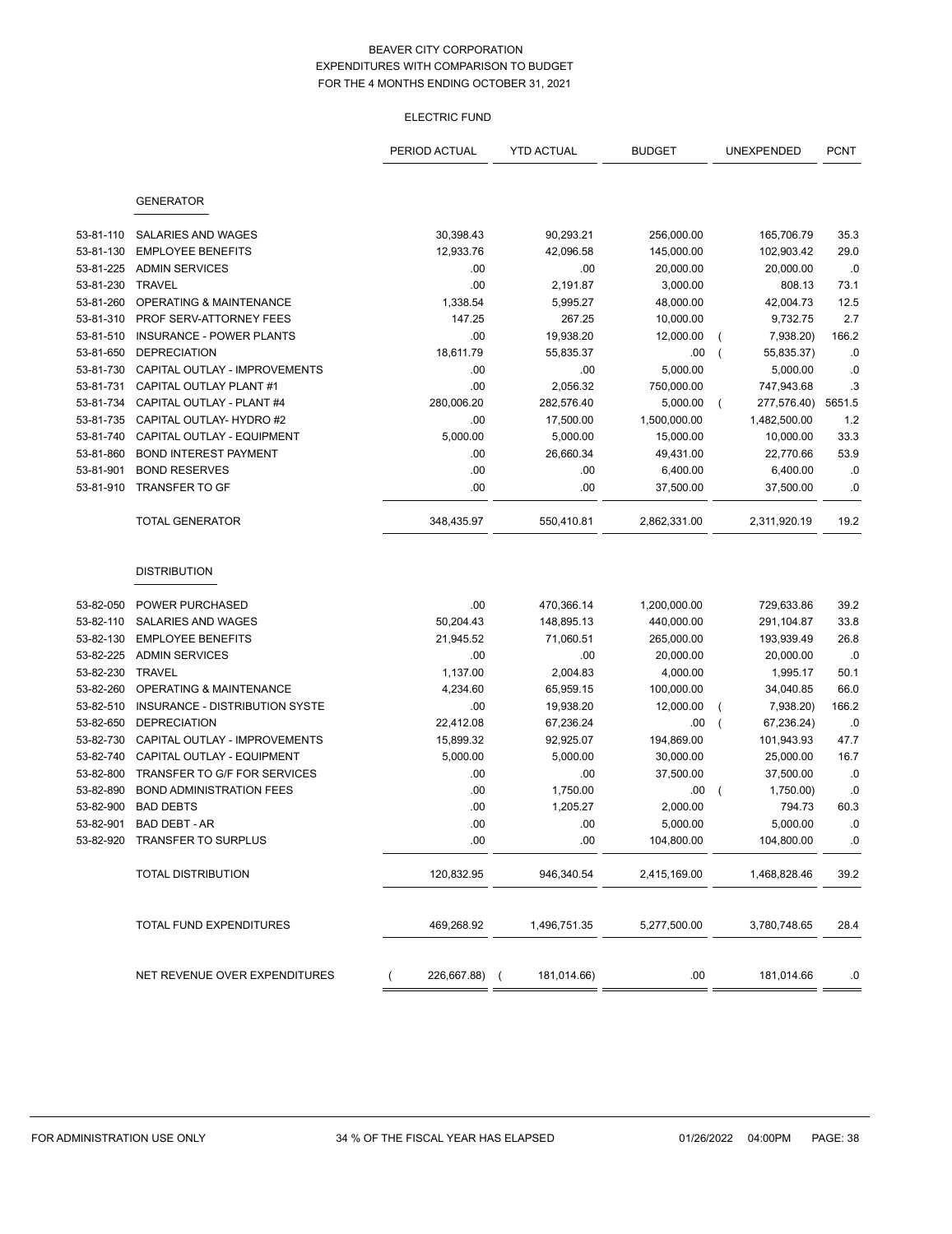FUND 76

#### ASSETS

76-11900 CASH - COMBINED FUND 69,988.37

TOTAL ASSETS 69,988.37

# LIABILITIES AND EQUITY

## LIABILITIES

| 76-21500 | <b>WAGES PAYABLE</b>                | 43,030.16 |           |
|----------|-------------------------------------|-----------|-----------|
| 76-22210 | <b>FICA PAYABLE</b>                 | 8,710.60  |           |
| 76-22220 | FEDERAL WITHHOLDING PAYABLE         | 3,760.66  |           |
| 76-22230 | STATE WITHHOLDING PAYABLE           | 2,574.03  |           |
| 76-22250 | <b>WORKERS COMPENSATION PAYABLE</b> | 3,520.03  |           |
| 76-22300 | <b>RETIREMENT PAYABLE</b>           | 9,012.75  |           |
| 76-22310 | 401-K PAYABLE                       | 2,711.43  |           |
|          | 76-22320 401-K INSTALLMENTS PAYABLE | 769.89    |           |
| 76-22330 | 457 PAYABLE                         | 225.00    |           |
|          | 76-22340 ROTH IRA PAYABLE           | 195.00    |           |
|          | 76-22410 UPEA DUES PAYABLE          | 69.20     |           |
| 76-22510 | <b>HSA PAYABLE</b>                  | 1,300.76  |           |
| 76-22550 | LTD INSURANCE PAYABLE               | 270.48    |           |
| 76-22700 | EMPLOYEE UTILITIES PAYABLE          | 1,240.65  |           |
|          | 76-22800 CELL PHONE PAYABLE         | 377.21)   |           |
|          | 76-22820 CEMETARY LOT PAYABLE       | 15.00     |           |
|          |                                     |           |           |
|          | <b>TOTAL LIABILITIES</b>            |           | 69,988.37 |
|          | TOTAL LIABILITIES AND EQUITY        |           | 69,988.37 |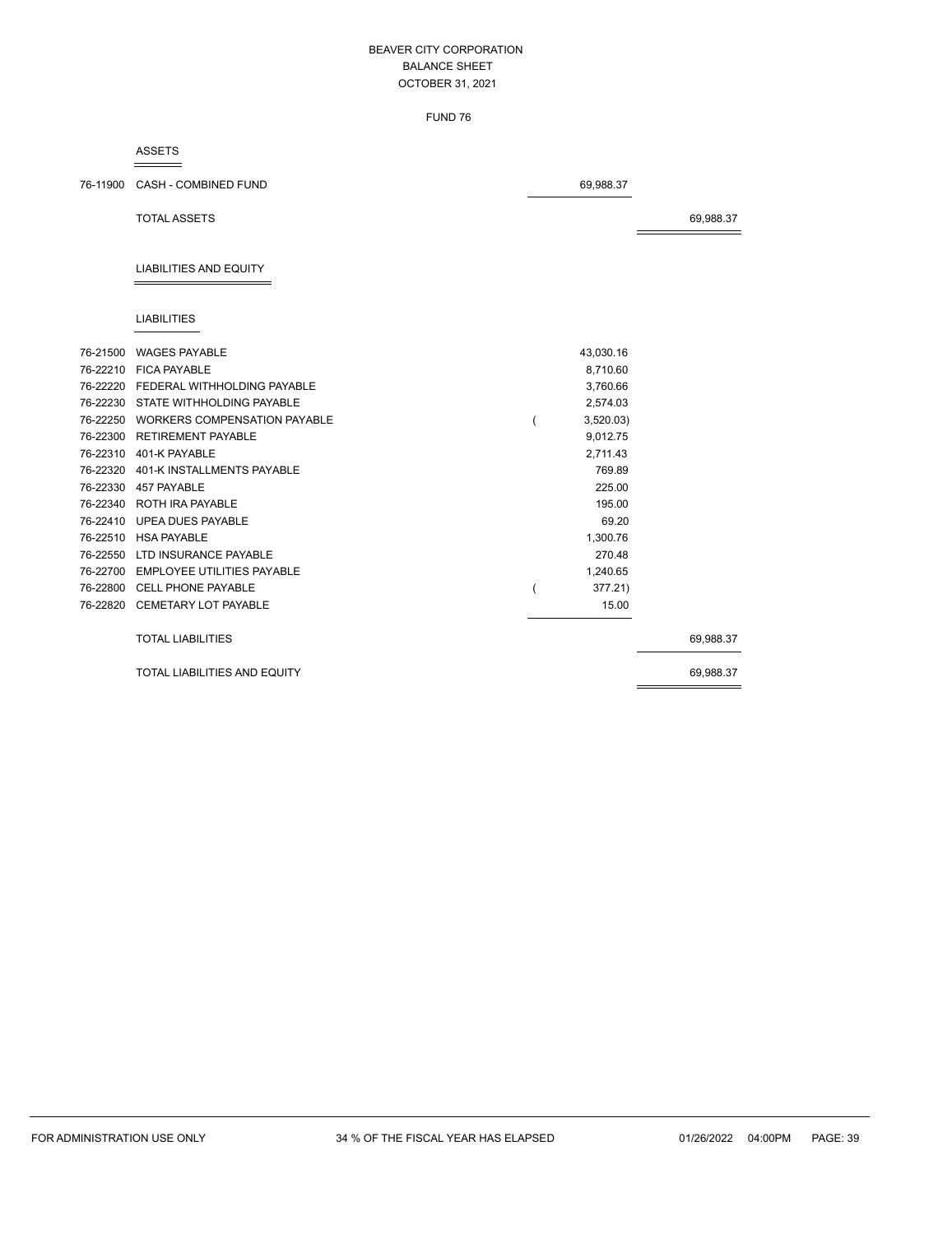# PERPETUAL CARE FUND

ASSETS

| 79-11900             | CASH - COMBINED FUND RESTRICTE                                                                                       |                                      | 92,100.76 |           |
|----------------------|----------------------------------------------------------------------------------------------------------------------|--------------------------------------|-----------|-----------|
|                      | <b>TOTAL ASSETS</b>                                                                                                  |                                      |           | 92,100.76 |
|                      | <b>LIABILITIES AND EQUITY</b>                                                                                        |                                      |           |           |
|                      | <b>FUND EQUITY</b>                                                                                                   |                                      |           |           |
| 79-29610<br>79-29800 | UNAPPROPRIATED FUND BALANCE:<br>RESERVED FUND BALANCE<br><b>BEGINNING OF YEAR</b><br>REVENUE OVER EXPENDITURES - YTD | 100,938.78<br>12,761.99)<br>3,923.97 |           |           |
|                      | <b>BALANCE - CURRENT DATE</b>                                                                                        |                                      | 92,100.76 |           |
|                      | <b>TOTAL FUND EQUITY</b>                                                                                             |                                      |           | 92,100.76 |
|                      | TOTAL LIABILITIES AND EQUITY                                                                                         |                                      |           | 92,100.76 |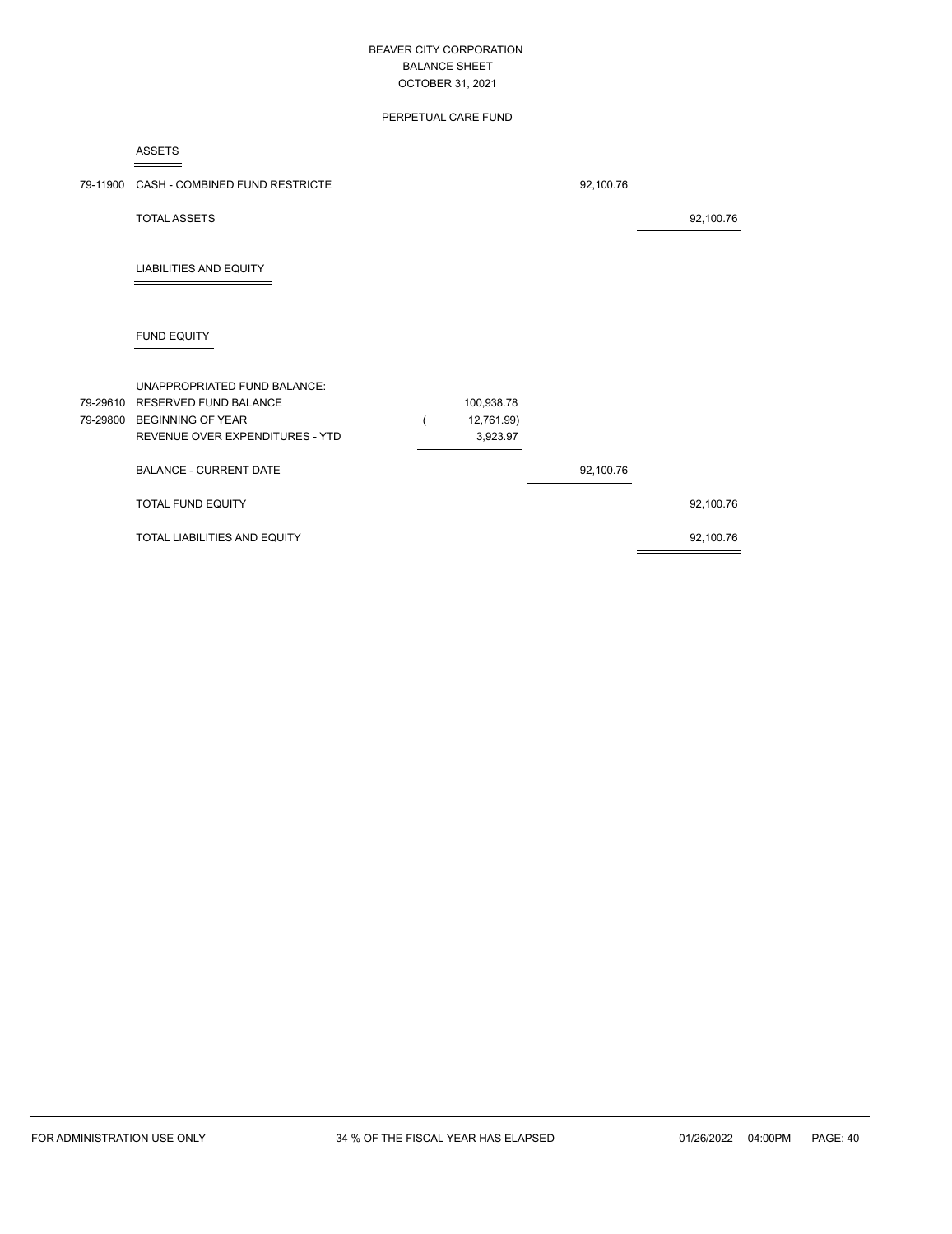# PERPETUAL CARE FUND

|           |                                                               | PERIOD ACTUAL | <b>YTD ACTUAL</b> | <b>BUDGET</b> | <b>UNEARNED</b> | <b>PCNT</b> |
|-----------|---------------------------------------------------------------|---------------|-------------------|---------------|-----------------|-------------|
| 79-34-820 | <b>CHARGES FOR SERVICES</b><br>PERPETUAL CARE - SALE OF PLOTS | 80.00         | 3,820.00          | 16,000.00     | 12,180.00       | 23.9        |
|           | TOTAL CHARGES FOR SERVICES                                    | 80.00         | 3,820.00          | 16,000.00     | 12,180.00       | 23.9        |
|           | <b>OTHER</b>                                                  |               |                   |               |                 |             |
| 79-38-100 | <b>INTEREST EARNINGS</b>                                      | 32.81         | 103.97            | 300.00        | 196.03          | 34.7        |
|           | <b>TOTAL OTHER</b>                                            | 32.81         | 103.97            | 300.00        | 196.03          | 34.7        |
|           | <b>TOTAL FUND REVENUE</b>                                     | 112.81        | 3,923.97          | 16,300.00     | 12,376.03       | 24.1        |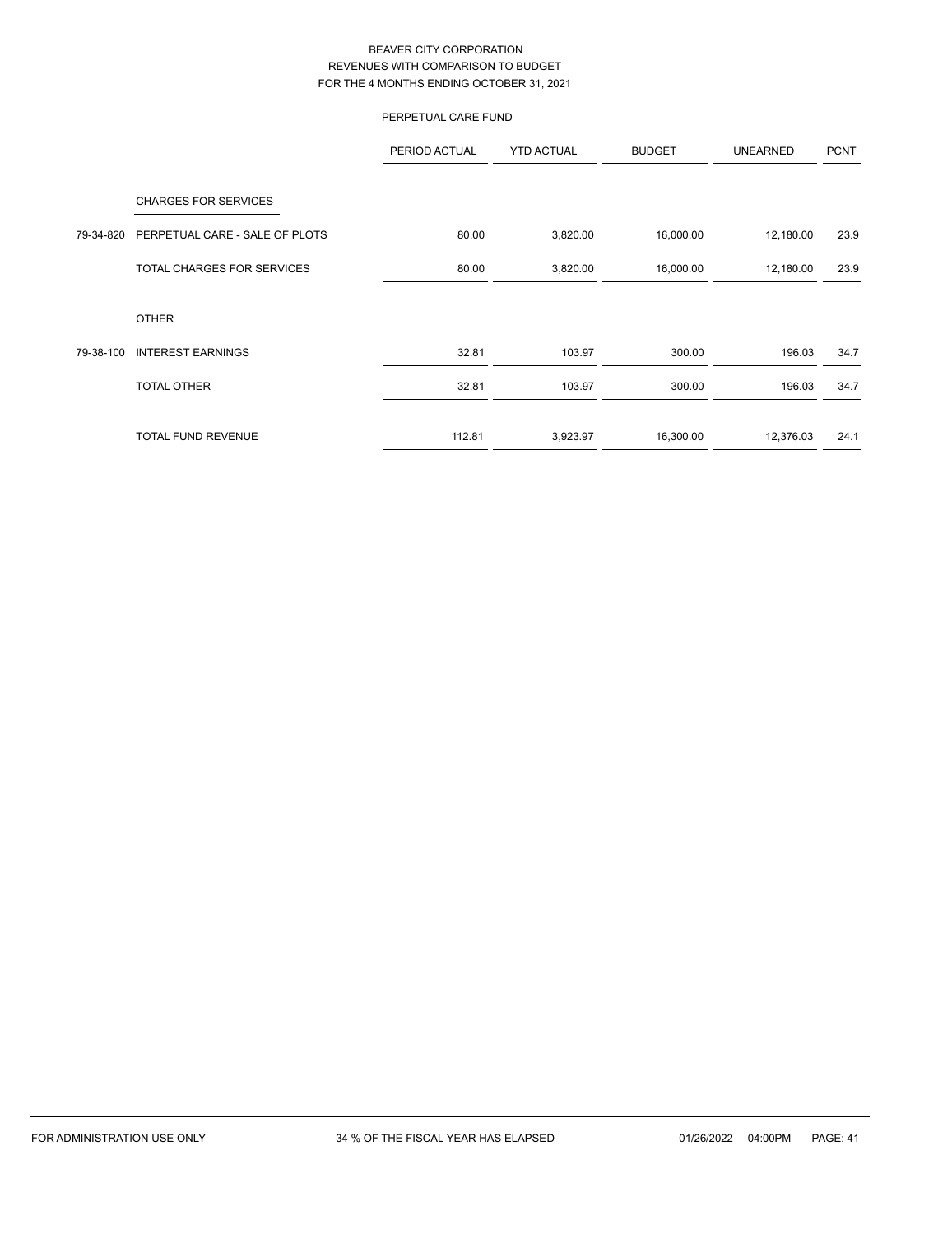|           |                                | PERPETUAL CARE FUND |                   |               |                   |             |
|-----------|--------------------------------|---------------------|-------------------|---------------|-------------------|-------------|
|           |                                | PERIOD ACTUAL       | <b>YTD ACTUAL</b> | <b>BUDGET</b> | <b>UNEXPENDED</b> | <b>PCNT</b> |
|           | <b>EXPENDITURES</b>            |                     |                   |               |                   |             |
| 79-40-911 | TRANS TO G.F. - CAPITAL IMPROV | .00.                | .00               | 16,300.00     | 16,300.00         | .0          |
|           | <b>TOTAL EXPENDITURES</b>      | .00                 | .00               | 16,300.00     | 16,300.00         | .0          |
|           | <b>TOTAL FUND EXPENDITURES</b> | .00                 | .00               | 16,300.00     | 16,300.00         | .0          |
|           | NET REVENUE OVER EXPENDITURES  | 112.81              | 3,923.97          | .00           | 3,923.97)         | .0          |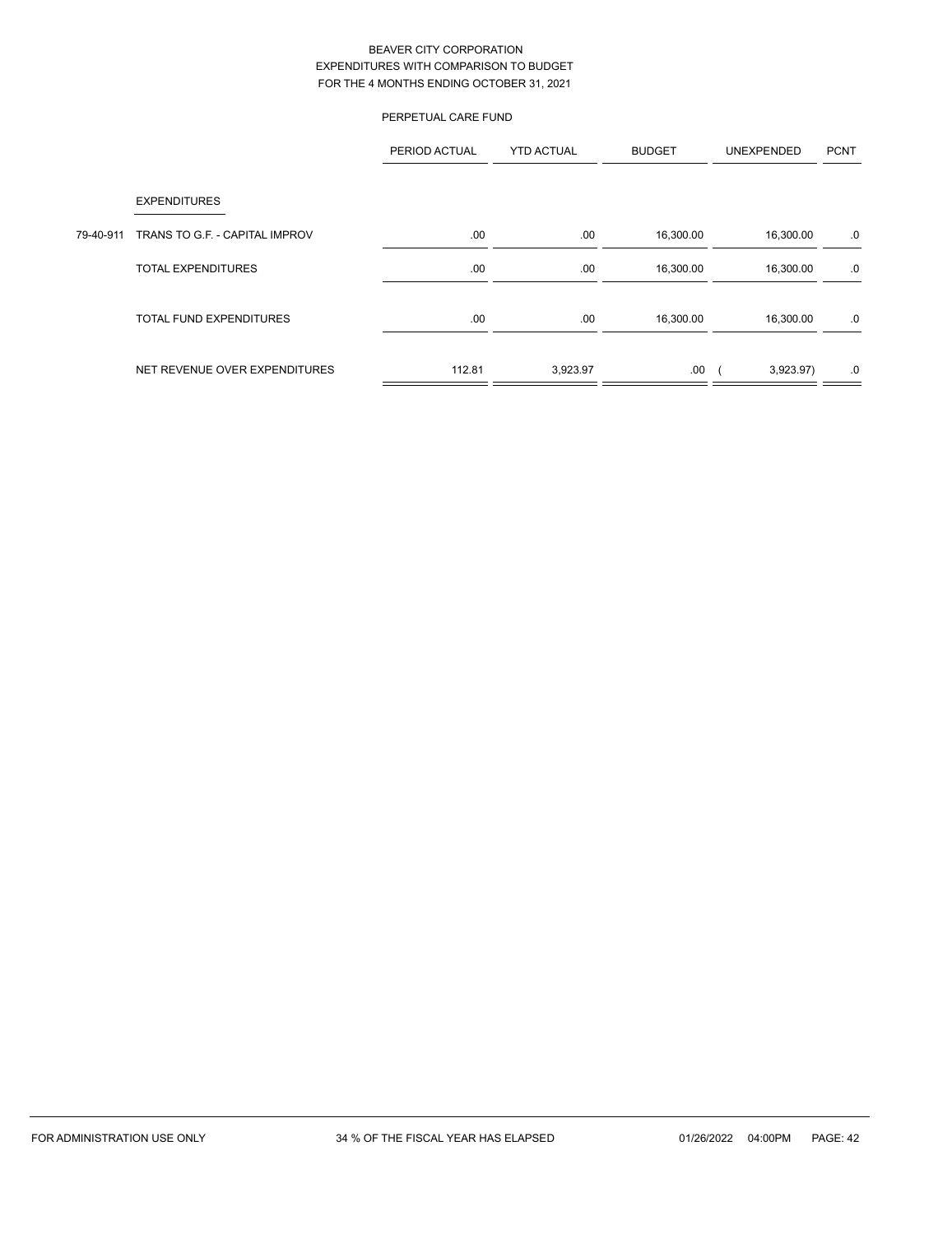#### GENERAL FIXED ASSETS

#### ASSETS

| 91-16110 | LAND                                    | 189.848.82    |
|----------|-----------------------------------------|---------------|
| 91-16120 | <b>CONSTRUCTION IN PROGRSS</b>          | 16,944.69     |
| 91-16210 | <b>BUILDINGS</b>                        | 2,735,924.52  |
|          | 91-16215 ACCUMULATED DEPRECIATION BLD   | 744,974.72)   |
| 91-16310 | IMPROVE OTHER THAN BUILDINGS            | 6,741,387.32  |
|          | 91-16315 ACCUMULATED DEPRECIATION IMP   | 3,473,178.48) |
| 91-16410 | OFFICE FURNITURE AND EQUIPMENT          | 113,031.47    |
| 91-16415 | ACCUMULATED DEPRECIATION OFFIC          | 92,325.07)    |
| 91-16510 | MACHINERY AND EQUIPMENT                 | 1,139,968.89  |
| 91-16515 | ACCUMULATED DEPRECIATION M & E          | 741,276.98)   |
| 91-16610 | AUTOMOBILES AND TRUCKS                  | 170,940.74    |
| 91-16615 | ACCUMULATED DEPRECIATION AUTO           | 103,424.97)   |
| 91-16710 | <b>INFRASTRUCTURE</b>                   | 2,063,938.41  |
|          | 91-16715 ACCUMULATED DEPRECIATION INFRE | 416,986.63)   |

TOTAL ASSETS 7,599,818.01

LIABILITIES AND EQUITY

## FUND EQUITY

| UNAPPROPRIATED FUND BALANCE:<br>91-29900 INVESTMENT IN G/F FIXED ASSETS | 7,599,818.01 |              |              |
|-------------------------------------------------------------------------|--------------|--------------|--------------|
| <b>BALANCE - CURRENT DATE</b>                                           |              | 7,599,818.01 |              |
| <b>TOTAL FUND EQUITY</b>                                                |              |              | 7,599,818.01 |
| <b>TOTAL LIABILITIES AND EQUITY</b>                                     |              |              | 7,599,818.01 |